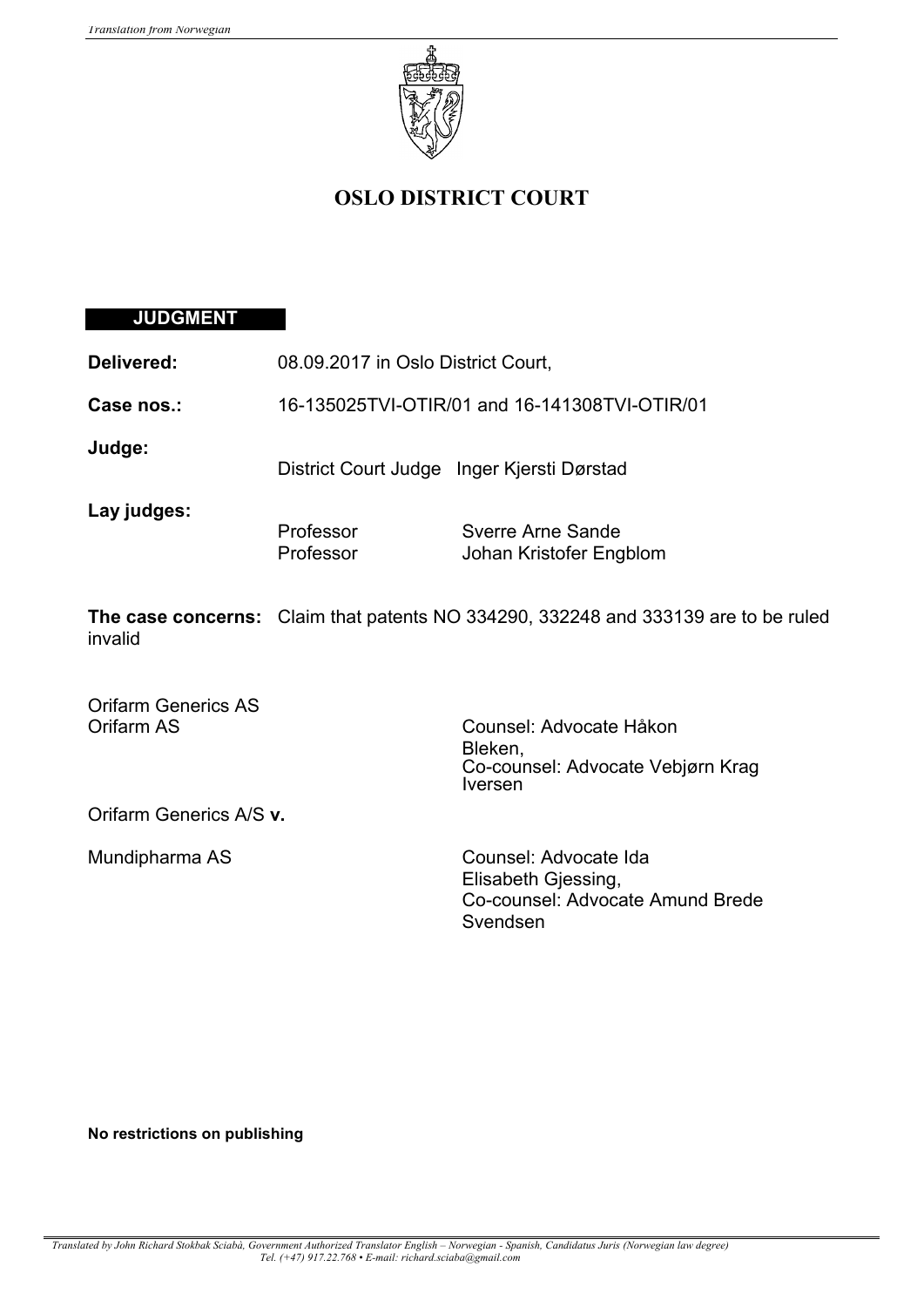# **JUDGMENT**

The case concerns the validity of the Norwegian patents NO 334 290 (NO 290), NO 332 248 (NO 248), also comprising the submitted alternative sets of claims A and B, and NO 333 139 (NO 139). They are collectively referred to as the patents-in-suit. The patents all concern transdermal patches for the administration of the analgesic drug buprenorphine.

If the Court finds that the patents are valid, there is the question of infringement of the patents.

A claim for compensation has also been submitted in the case, since an interim injunction has been imposed. It has been decided that the proceedings and the adjudication are to be split, so the claim for compensation will not be processed now. The claim will only be of interest if the Court finds the patents to be invalid.

The question of setting aside the ruling of Oslo Court of Execution and Enforcement with regard to an interim injunction of 20 June 2016 shall however be processed here.

The defendant, Mundipharma AS (Mundipharma), is part of the independent associated companies Purdue/Mundipharma/Napp, an international network of companies within pharmaceuticals and pharmaceutical research. One of Mundipharma's products is a transdermal patch for the administration of buprenorphine over a period of seven days. The transdermal patch marketed by the above companies has the commercial name of *Norspan* in Norway, while in certain other countries it is marketed under the commercial name of *BuTrans*. Mundipharma is the holder of the patents-in-suit in the case.

The plaintiffs, Orifarm Generics A/S, Orifarm Generics AS and Orifarm AS (hereinafter collectively referred to as Orifarm), are companies within the Danish Orifarm Group, which sells different kinds of pharmaceuticals to, *inter alia*, the Nordic market. Orifarm is the holder of three marketing authorisations for a transdermal patch containing buprenorphine under the trade name of *Buprefarm*. The marketing authorisations encompass three products of different strengths; 5 micrograms/hour, 10 micrograms/hour and 20 micrograms/hour, respectively.

On the basis of their marketing authorisations, Orifarm planned to enter the Norwegian market with Buprefarm. As a consequence of Orifarm contacting certain wholesalers, Mundipharma petitioned for an interim injunction to stop the import of the products. On 8 February 2016, Oslo Court of Execution and Enforcement (Oslo Byfogdembete) issued a ruling whereby Customs Norway was ordered to uncover and withholds medicinal products covered by the patents. Orifarm was not made a party to the case and was not given the opportunity to state its opinion.

Next, on 17 June 2016 Mundipharma petitioned for an interim injunction to stop Orifarm's sale of Buprefarm. On 20 June 2016, Oslo Court of Execution and Enforcement issued a ruling whereby the petition was accepted. The ruling was issued without Orifarm being given the opportunity to state its opinion.

- 2 - 16-135025TVI-OTIR/01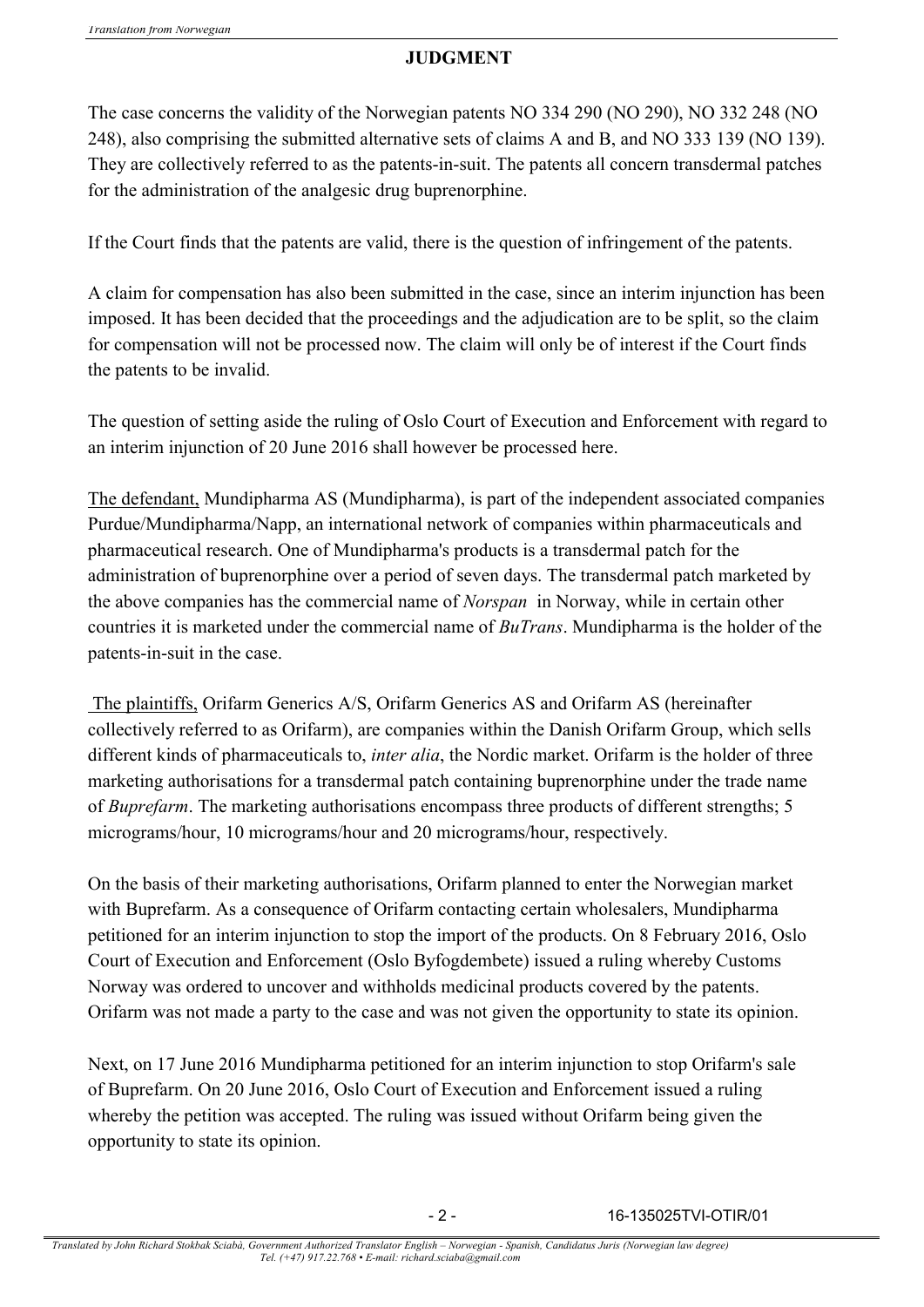Nor did Orifarm petition for subsequent oral proceedings. Mundipharma was given until 1 September 2016 to initiate legal proceedings concerning the claim that was the reason for the interim injunction.

On 19 August 2016, Orifarm issued a writ of summons before Oslo District Court, with the prayer for relief that all three patents should be declared invalid and that Mundipharma should be ordered to pay compensation for the loss Orifarm suffered as a consequence of the interim injunction.

Against the backdrop of the time limit that had been stipulated in the interim injunction, Mundipharma issued a writ of summons before Oslo District Court on 31 August 2016, with the prayer for relief that a ban should be issued that corresponded with the one granted by the interim ruling.

The parties agreed that the cases should be joined for joint proceedings, and as a consequence Oslo District Court decided to join the actions for joint proceedings.

Upon agreement between the parties it has also been decided to split proceedings and adjudication before the District Court, meaning that the claim for compensation is postponed.

The main hearing in the case was held from 19 to 28 April 2017. The Court sat with two expert lay judges. Five witnesses were heard, including three expert witnesses, and such documentation was presented as is evident from the court record.

The case has been so demanding that it has not been possible to pronounce the judgments within four weeks after the conclusion of the main hearing; see the Dispute Act section 19-4 (5). This is also related to the fact that the scheduled main hearing was postponed, with the consequence that the case before the Court clashed with other scheduled hearings. The summer holidays have also made it difficult to gather the members of the Court.

### **Background of the case**

*Transdermal drug administration* means that an active ingredient is applied to the body by passage through the skin of a patient. The field has been described by Mundipharma as a niche field at the priority date of the patents (24 February and 29 September 1997). According to the Norwegian Pharmaceutical Product Compendium (Felleskatalogen), there are currently 18 preparations containing 13 different active ingredients that are administered transdermally in the shape of depot patches commercially available on the Norwegian market. In addition, there are some patches that are used for local treatment - local anaesthesia and anti-inflammatory.

The pharmaceutical product's penetration through the skin is dependent on a number of factors, comprising the molecular weight of the substance to be transferred, its melting point, lipophilic or polar properties, the elimination of the pharmaceutical product in the skin as such, etc. Only a small part of active ingredients display a suitable combination of these properties.

- 3 - 16-135025TVI-OTIR/01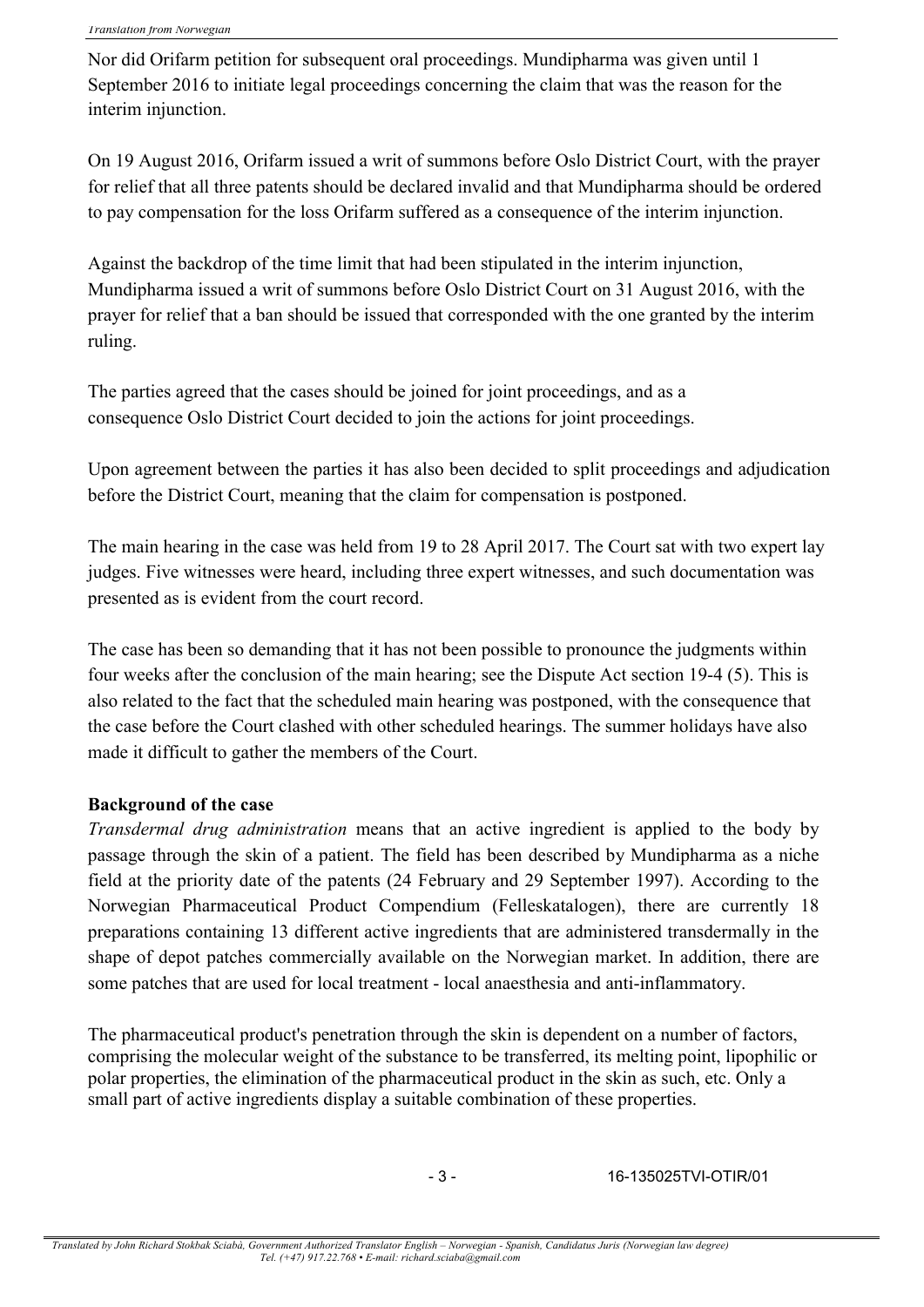Transdermal administration of buprenorphine was known at the priority date, but there were no commercially available preparations. Buprenorphine was considered a drug it was difficult to administer transdermally due to its high molecular weight. This is also the background of several granted patents that employ different penetration enhancing adjuvants (Hille, Chang Drust).

The solutions in the patents-in-suit are stated to have originated during development and testing of transdermal patches in a project where companies in Mundipharma's network of independent associated companies cooperated with LTS Lohmann Therapie-Systeme GmbH & Co KG (LTS). LTS was, and still is, a central player within the field of Transdermal drug administration.

### **The patents-in-suit**

All three of the patents-in-suit concern a transdermal delivery device that includes buprenorphine for the treatment of pain. A shared feature of the patents is that they according to the patent description make it possible to produce a *medicament that enables reduced plasma concentrations of buprenorphine over a longer period of time than what is possible according to prior art, while at the same time causing effective pain relief* .

### **NO 332 248 (NO 248)**

NO 248 concerns a transdermal delivery device for use with a dosing interval of at least 7 days.

The patent claims are of the following tenor:

### *1.*

*A transdermal delivery device, which comprises buprenorphine for application in treatment of pain in a patient in a dosing interval of at least 7 days.*

### *2.*

*The use of buprenorphine in the production of the medication for treatment of pain in a patient in a dosing interval of at least 7 days, wherein the said medicament is a transdermal delivery device comprising the aforementioned buprenorphine.*

### *3.*

*A device according to claim 1 or an application according to claim 2, wherein the buprenorphine is the buprenorphine base.*

### *4.*

*A device according to any of the preceding claims or an application according to*

### - 4 - 16-135025TVI-OTIR/01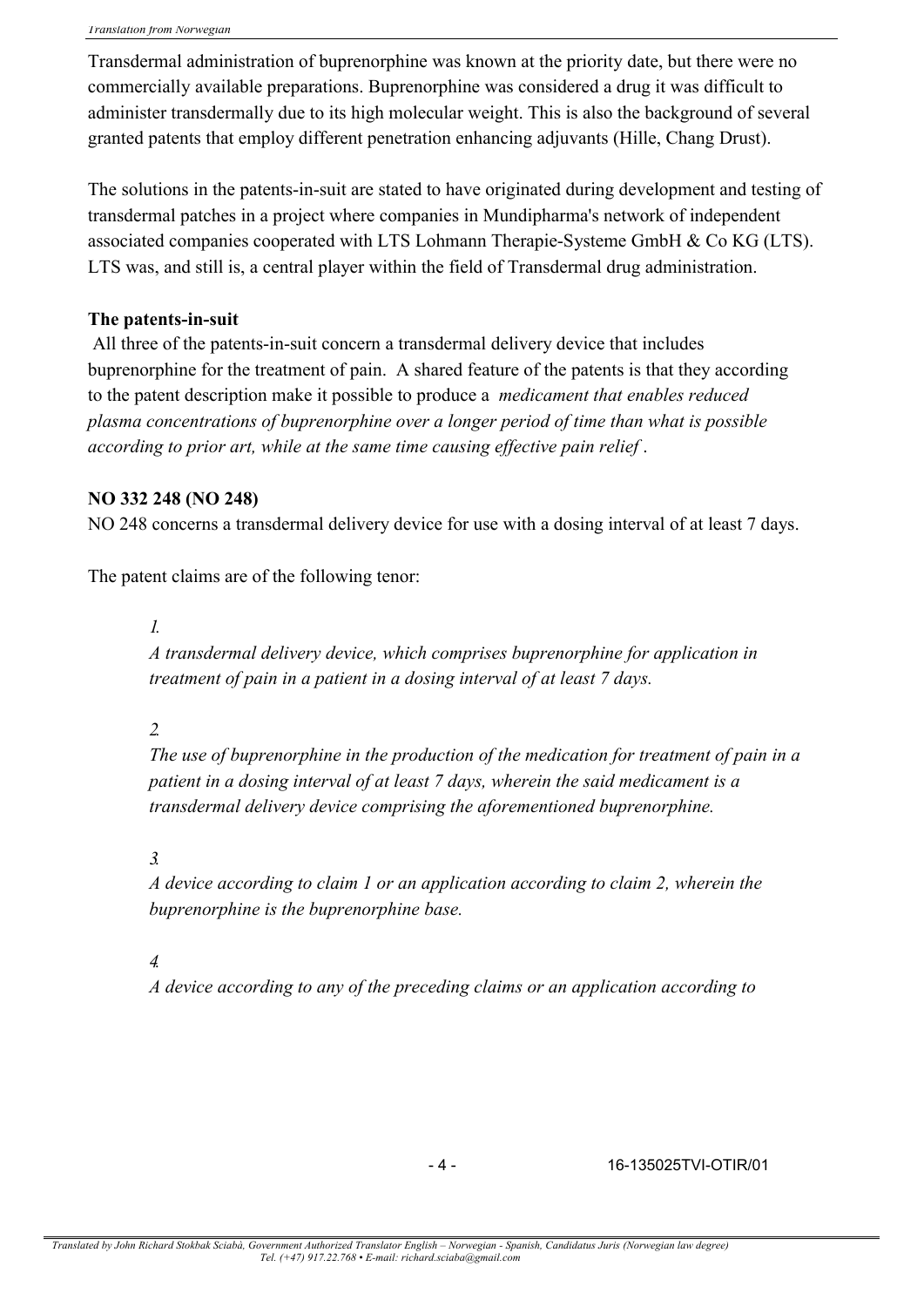*any of the preceding claims, wherein the transdermal delivery device comprises a polymer matrix layer that includes the buprenorphine.*

## *5.*

*A device according to any of the preceding claims or an application according to any of the preceding claims, wherein the aforementioned polymer matrix layer is a pressure sensitive adhesive reservoir layer.*

# *6.*

*A device or an application according to claim 5, wherein the layer includes 10 to 95 weight % polymer material, 0.1 to 40 weight % softener and 0.1 to 30 weight % buprenorphine.*

# *7.*

*A device or application according to claim 5, wherein the polymer matrix layer comprises 10 weight % buprenorphine base, 10 to 15 weight % levulinic acid, approximately 10 weight % oleyl oleate, 55 to 70 weight % polyacrylate and 0 to 10 weight % polyvinylpyrrolidone.*

# *8.*

*A device or application according to claim 3, wherein the layer is made by drying a mixture containing 1139 g of a 47.83 weight % acrylate polymer solution, 100 g levulinic acid, 150 g oleyl oleate, 100 g polyvinylpyrrolidone, 150 g ethanol, 200 g ethyl acetate and 100 g buprenorphine base.*

# *9.*

*A device or an application according to any of the preceding claims, wherein the treatment of pain in a patient comprises:*

*application on the patient's skin of a transdermal delivery device comprising buprenorphine, and maintenance of the transdermal buprenorphine delivery device in contact with the skin of a human patient for at least 7 days, so that the patient continues to receive effective analgesia from the transdermal buprenorphine delivery device.*

# *10.*

*A device according to any of the preceding claims or an application according to any of the preceding claims, wherein the transdermal delivery device is chosen from among transdermal patches, transdermal plasters, transdermal discs or iontophoretic transdermal devices.*

# *11.*

*A device according to any of the preceding claims or an application according*

- 5 - 16-135025TVI-OTIR/01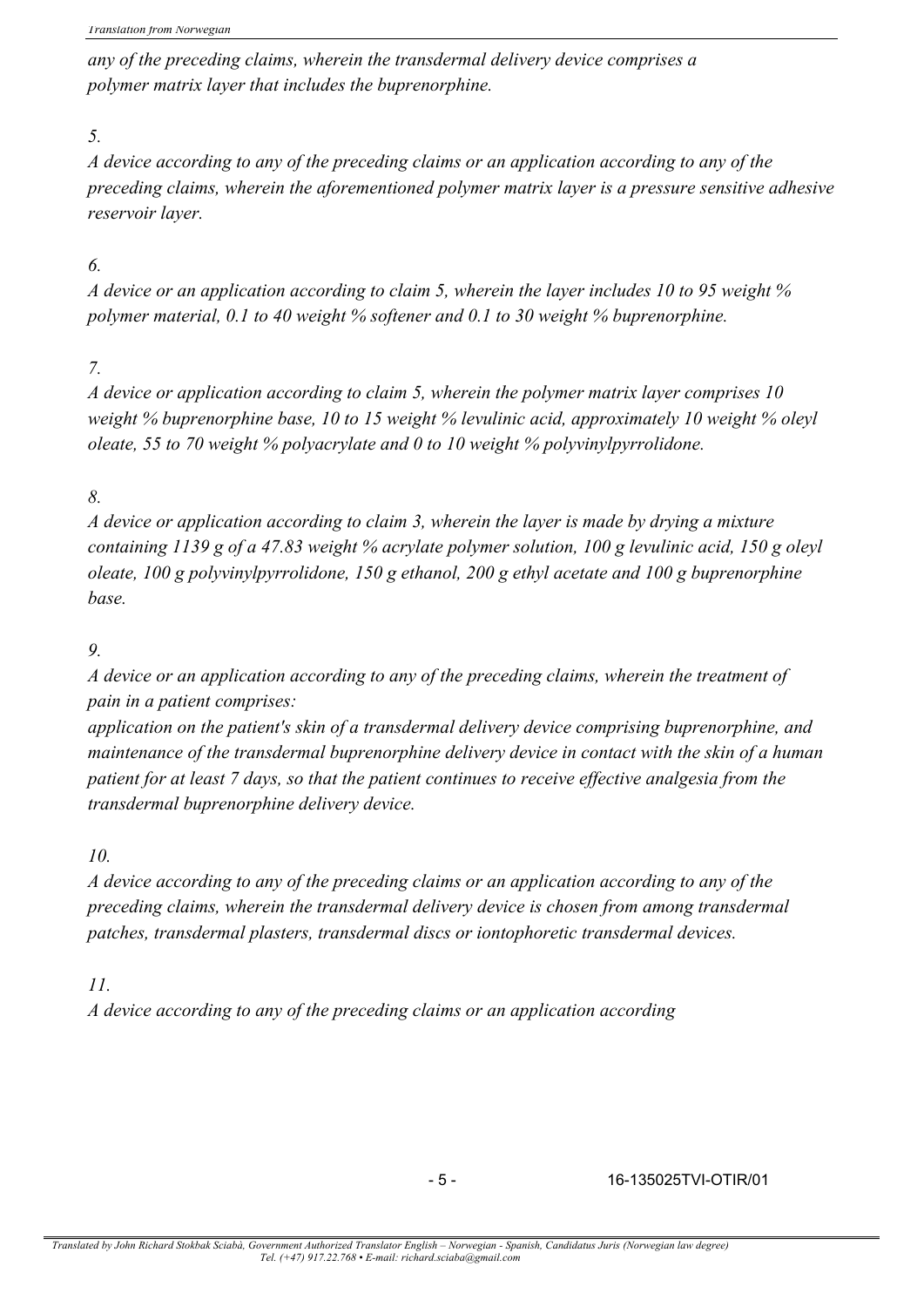*.*

*to any of the preceding claims, where Tmax occurs from approximately 3 to approximately 5 days after the application of the above-mentioned transdermal device.*

*A device according to any of the preceding claims or an application according to any of the preceding claims, wherein at the termination of the dosing interval, from 68 % to 95 % of the buprenorphine is left in the transdermal delivery device.*

Mundipharma has in the course of the case submitted the two following alternative sets of claims:

### **ALTERNATIVE SET OF CLAIMS A**

*1.*

*A transdermal delivery device, which includes buprenorphine for application in treatment of pain in a human patient in a dosing interval of 7 days, where the transdermal delivery device includes buprenorphine base, levulinic acid, oleyl oleate, polyacrylate and polyvinylpyrrolidone.*

*2.*

*A device according to claim 1, where Tmax occurs from approximately 3 to approximately 5 days after the application of the above-mentioned transdermal device.*

*3.*

*.*

*A device according to any of the preceding claims, wherein at the termination of the dosing interval, from 68 % to 95 % of the buprenorphine is left in the transdermal delivery device.*

### **ALTERNATIVE SET OF CLAIMS B**

*A transdermal delivery device for application in the treatment of pain in a patient in a dosing interval of 7 days containing a polymer matrix layer that can be obtained by*

*(i) producing a mixture consisting of:*

*a) compounds, where the compounds comprise*

*- 55 weight % polyacrylate*

*- 10 weight % levulinic acid*

*- 15 weight % oleyl oleate*

*- 10 weight % polyvinylpyrrolidone*

*- 10 weight % buprenorphine base*

*and b) one or several solvents, and*

- 6 - 16-135025TVI-OTIR/01

*Translated by John Richard Stokbak Sciabà, Government Authorized Translator English – Norwegian - Spanish, Candidatus Juris (Norwegian law degree) Tel. (+47) 917.22.768 • E-mail: richard.sciaba@gmail.com*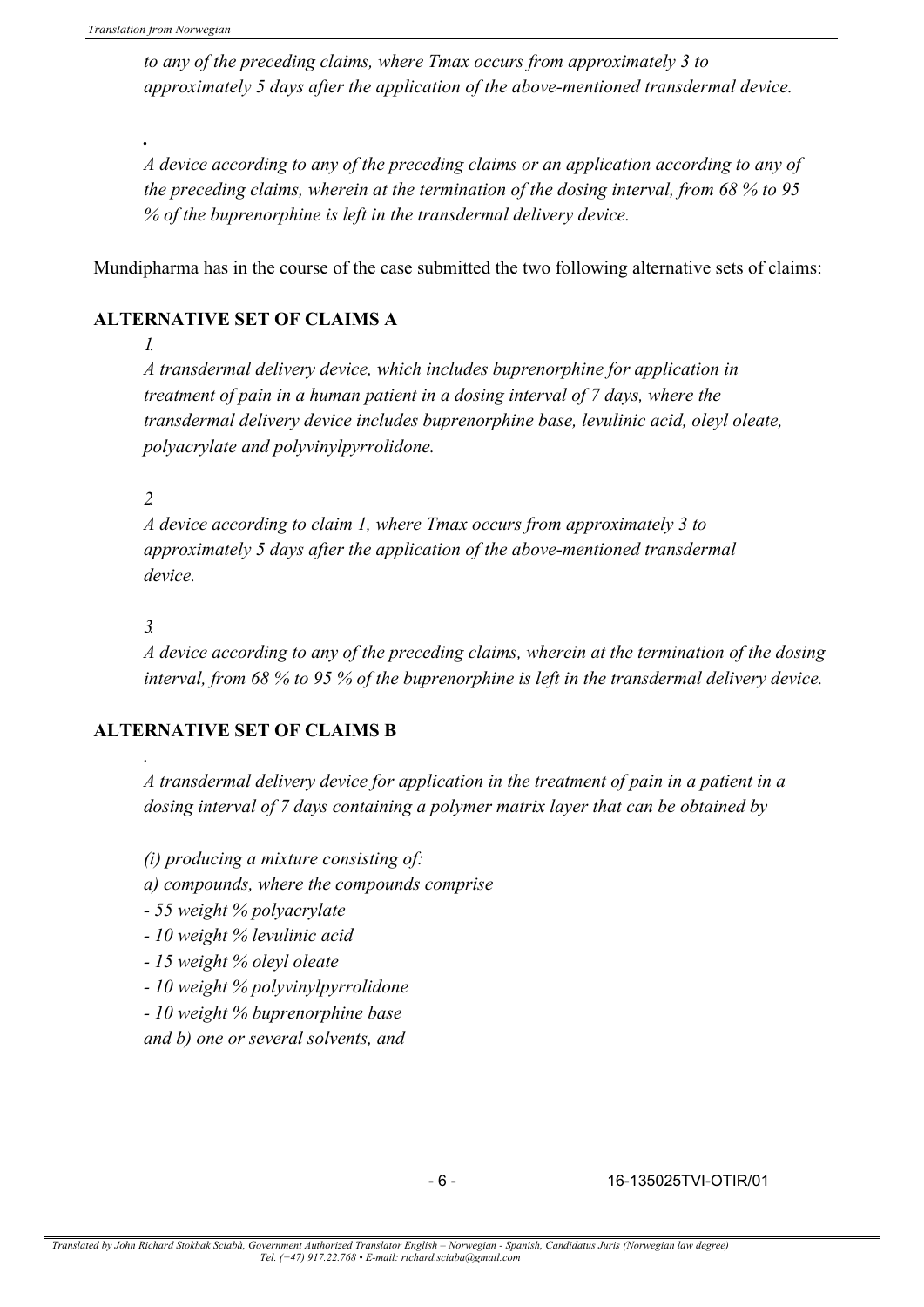*(ii) drying the mixture to remove the solvent or solvents.*

*2.*

*A device according to claim 1, where Tmax occurs from approximately 3 to approximately 5 days after the application of the above-mentioned transdermal device.*

*3.*

*A device according to any of the preceding claims, wherein at the termination of the dosing interval, from 68 % to 95 % of the buprenorphine is left in the transdermal delivery device.*

NO 248, which was granted on 6 August 2012, is a divisional patent of an application filed on 23 August 2010. The priority dates are 24 February 1997, (US 60/038,919) and 29 September 1997 (US 08/939,068). The parent application is NO 20064395 (granted as patent NO 333 374). The parent application was in turn divisional from the application NO 1994 4087, granted as patent NO 322 515. The priority date of the parent application is essential, since it is the prior art as per the priority date that is the basis for assessing whether the patent is invalid.

The alternative sets of claims were presented in a written pleading of 18 January 2017.

# **NO 333 139 (NO 139)**

Also NO 139 is aimed at a transdermal delivery device for buprenorphine; however, such that the dosing interval is of at least 5 days.

The patent claims are of the following tenor:

*1.*

*A transdermal delivery device, which comprises buprenorphine for application in treatment of pain in a patient in a dosing interval of at least 5 days.*

### *2.*

*The use of buprenorphine in the production of the medication for treatment of pain in the patient in the dosing interval of at least 5 days, wherein the said medicament is a transdermal delivery device containing the aforementioned buprenorphine.*

# *3.*

*A device according to claim 1 or an application according to claim 2, in which the buprenorphine is the buprenorphine base.*

# *4.*

*A device according to any of the preceding claims or an application according to* 

- 7 - 16-135025TVI-OTIR/01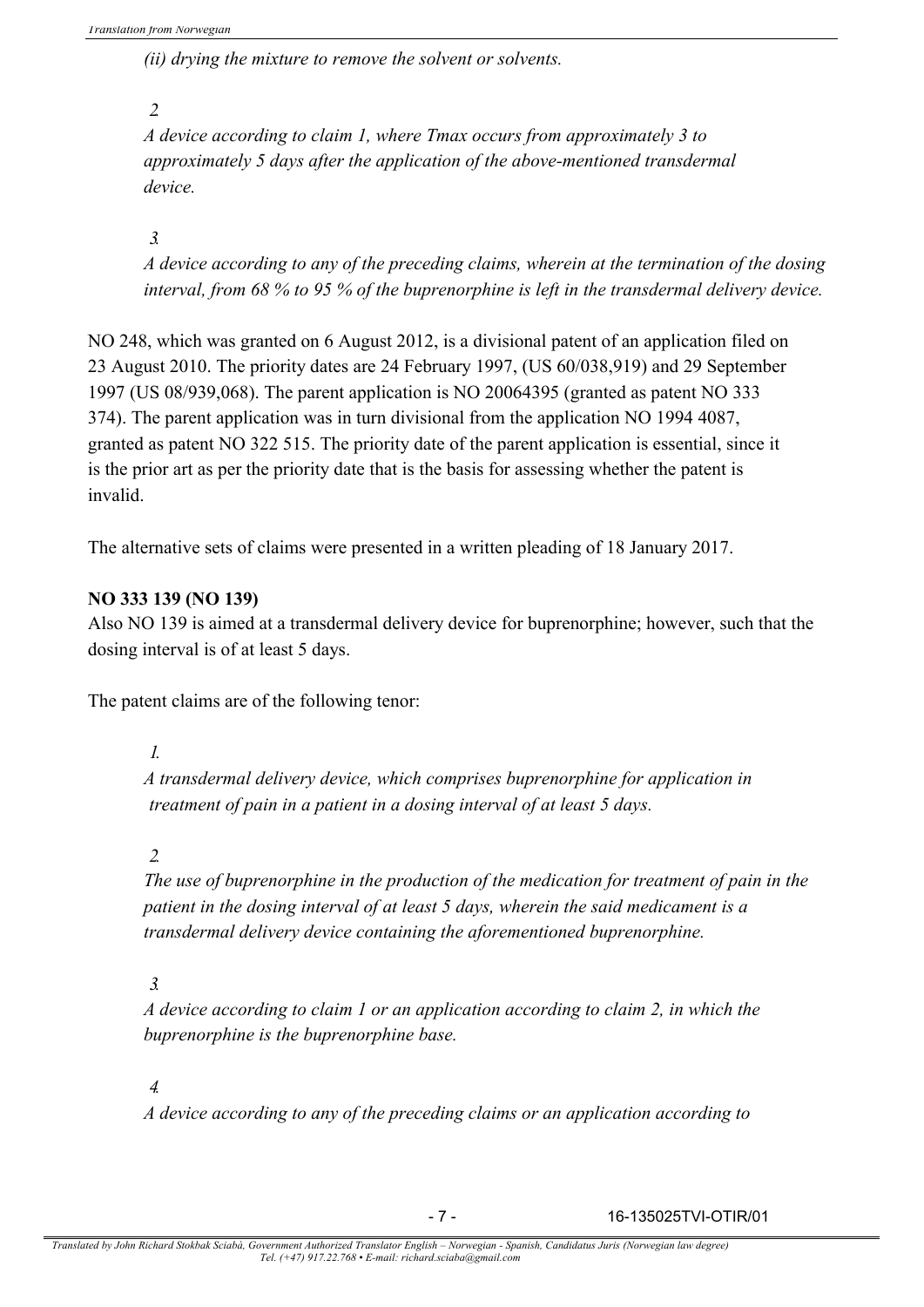*any of the preceding claims, wherein the transdermal delivery device comprises a polymer matrix layer that comprises the buprenorphine.*

## *5.*

*A device according to any of the preceding claims or an application according to any of the preceding claims, wherein the aforementioned polymer matrix layer is a pressure sensitive adhesive reservoir layer.*

# *6.*

*A device or an application according to claim 5, wherein the layer comprises 10 to 95 weight % polymer material, 0.1 to 40 weight % softener and 0.1 to 30 weight % buprenorphine.*

# *7.*

*A device or application according to claim 5, wherein the polymer matrix layer comprises 10 weight % buprenorphine base, 10 to 15 weight % levulinic acid, approximately 10 weight % oleyl oleate, 55 to 70 weight % polyacrylate and 0 to 10 weight % polyvinylpyrrolidone.*

# *8.*

*A device or application according to claim 3, wherein the layer is made by drying a mixture containing 1139 g of a 47.83 weight % acrylate polymer solution, 100 g levulinic acid, 150 g oleyl oleate, 100 g polyvinylpyrrolidone, 150 g ethanol, 200 g ethyl acetate and 100 g buprenorphine base.*

# *9.*

*A device or an application according to any of the preceding claims, wherein the treatment of pain in a patient comprises:*

*application on the patient's skin of a transdermal delivery device comprising buprenorphine, and maintenance of the transdermal buprenorphine delivery device in contact with the skin of a human patient for at least 7 days, so that the patient continues to receive effective analgesia from the transdermal buprenorphine delivery device.*

### *10.*

*A device according to any of the preceding claims or an application according to any of the preceding claims, wherein the transdermal delivery device is chosen from among transdermal patches, transdermal plasters, transdermal discs or iontophoretic transdermal devices.*

### *11.*

*A device according to any of the preceding claims or an application according to*

- 8 - 16-135025TVI-OTIR/01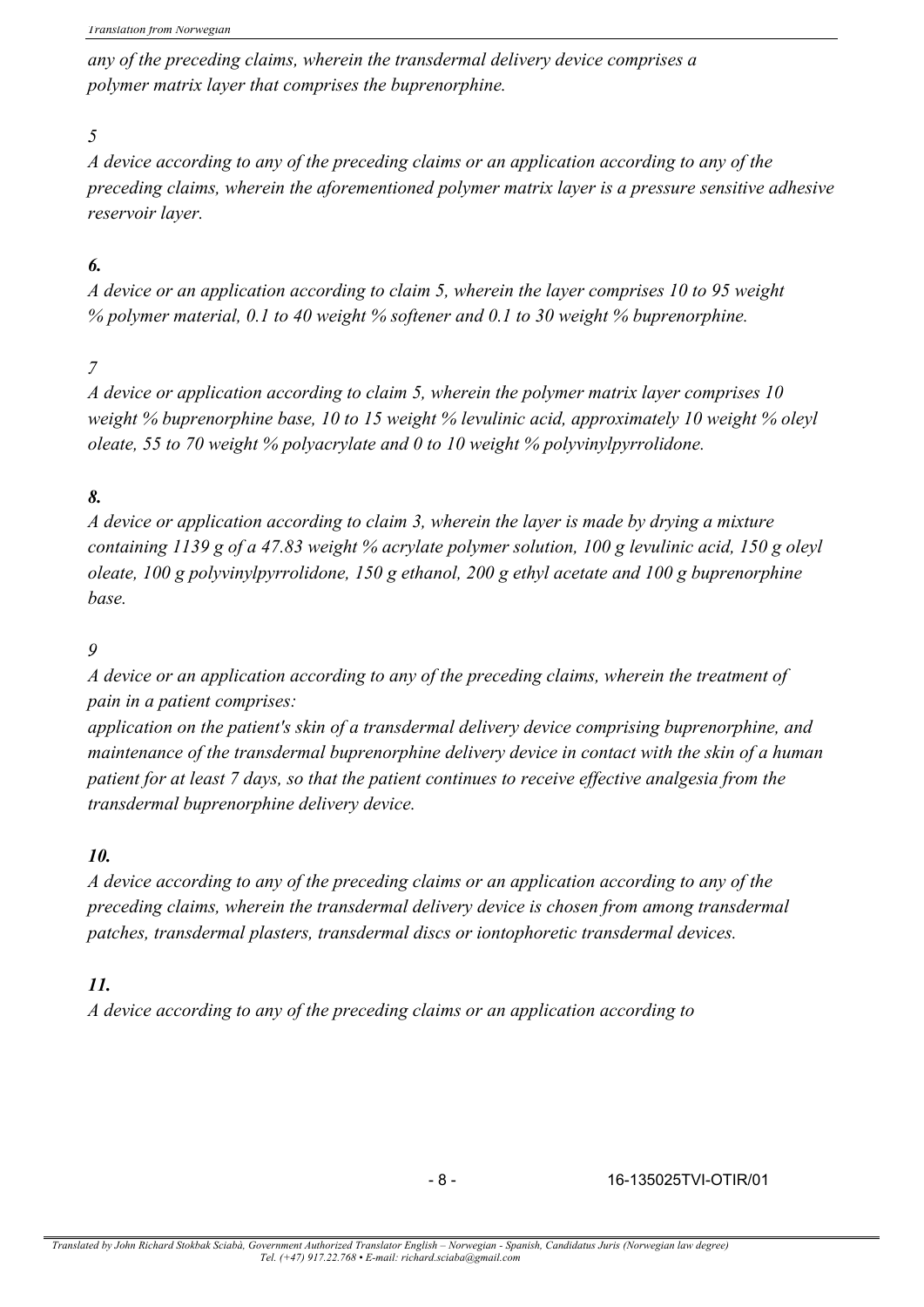*.*

*any of the preceding claims, where Tmax occurs from approximately 3 to approximately 5 days after the application of the above-mentioned transdermal device.*

*A device according to any of the preceding claims or an application according to any of the preceding claims, wherein at the termination of the dosing interval, from 68 % to 95 % of the buprenorphine is left in the transdermal delivery device.*

*A transdermal delivery device which comprises buprenorphine for application in treatment of pain in a patient in a dosing interval of at least 5 days.*

NO 139 was granted on 11 March 2013 and has the same priority dates as NO 248. NO 2011 1441 is [the] parent application (the patent granted is NO 333 374), which is divisional of NO 2010 1190 (patent granted NO 332 248), which in turn is divisional of the application NO 2006 4395 (patent granted NO 329 734). NO 2006 4395 is a divisional of the application NO 1999 4087 (patent granted NO 322 515).

### **NO 290**

.

*.*

NO 290 concerns a transdermal delivery device with buprenorphine as the active ingredient with a specific composition. The dosing interval is 7 days.

The patent claims are of the following tenor:

*A transdermal delivery device comprising buprenorphine for application in the treatment of pain in a dosing interval of 7 days, wherein the transdermal delivery device includes a layer comprising 10 weight % buprenorphine base, 10 weight % levulinic acid, 15 weight % oleyl oleate, 55 weight % polyacrylate and 10 weight % polyvinylpyrrolidone.*

*A method for the production of the transdermal delivery device for application in the treatment of pain according to claim 1, where the layer may be obtained by mixing 1139 g of a 47.83 weight % polyacrylate solution, 100 g levulinic acid, 150 g oleyl oleate, 100 g polyvinylpyrrolidone, 150 g ethanol, 200 g ethyl acetate and 100 g buprenorphine base until all solids are dissolved, placement of the mixture on a foil so that the coating weight of the dried layer of paste will be 80 g per m2, and removal of the solvents and melting of the levulinic acid by drying of the mixture to obtain the layer.*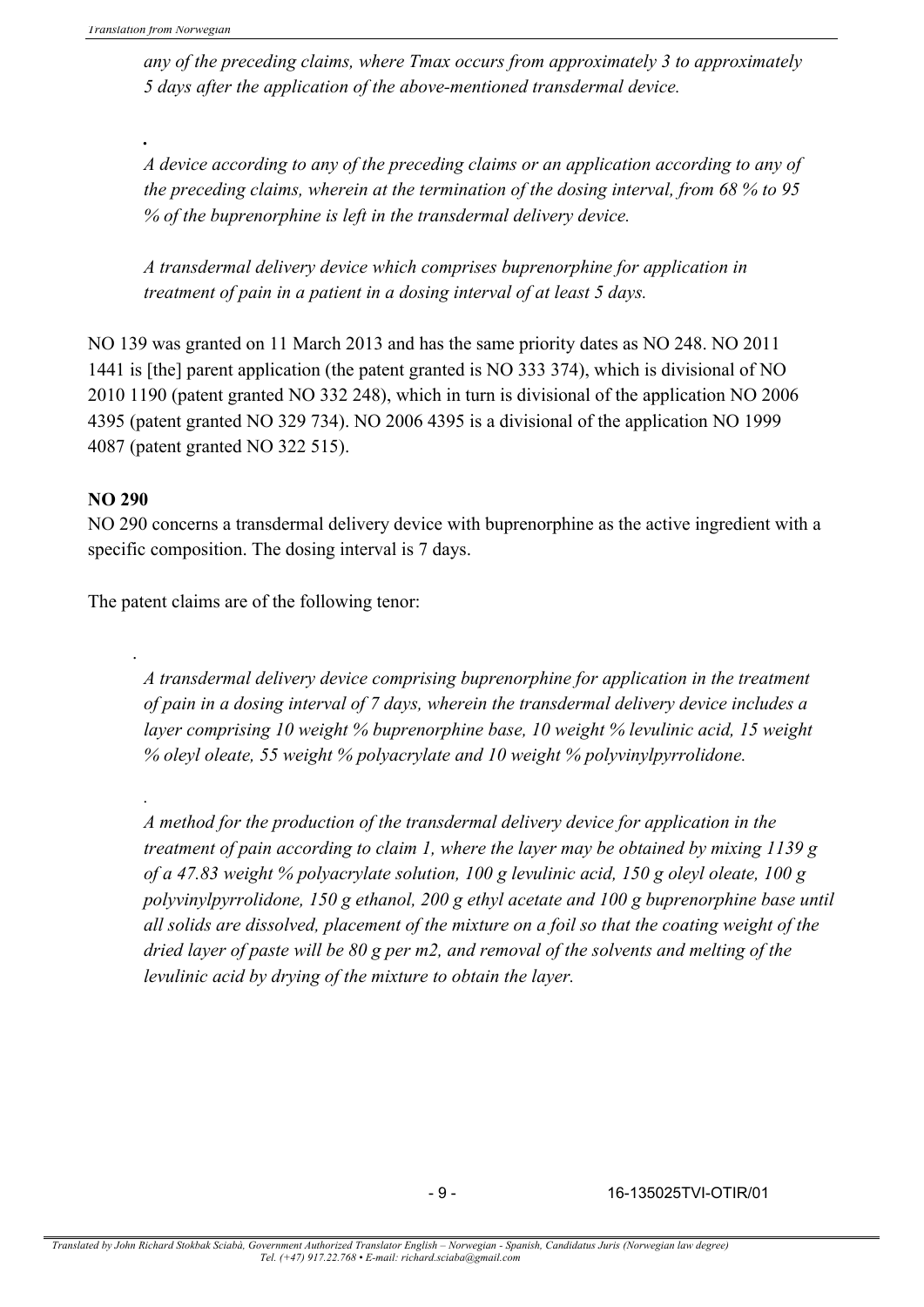*3.*

*A method according to claim 2, wherein the polyacrylate solution is a solution of a selfcrosslinking acrylate polymer of 2-ethyl hexyl acrylate, vinyl acetate and acrylic acid in ethyl acetate: heptane : isopropanol: toluene: acetylacetonate in a ratio of 37 : 26 : 26 : 4 : 1 as solvent.*

*4.*

*A method according to claims 2 or 3, wherein the components are homogenised, the mixture is stirred for about 2 hours, then inspected visually to determine whether all solids have been dissolved before the mixture is placed on the foil.*

*5.*

*A method according to any one of the claims 2 to 4, wherein the foil is a 420 mm wide, transparent polyester foil, which may be dissolved again by treatment with silicon and serves as a protective layer.*

*6.*

*A method according to any one of the claims 2 to 5, wherein the the drying is done with heated air that is passed over the moist layer.*

*7.*

*A method according to any one of the claims 2 to 6, wherein the total amount of buprenorphine comprised in the transdermal delivery device is 10 mg and the active surface area is 12.5 cm².*

NO 290 was granted on 27 January 2014 on the basis of a divisional of 26 February 2013 and claims priority from 24 February 1997 (US60/038,919) and 29 September 1997 (US 08/939,068). The parent application is NO 2011 1441 (patent granted NO 333 374), in turn divisional from NO 1994 4087 (patent granted NO 322 515).

### **The plaintiff, Orifarm AS, has essentially submitted the following:**

Orifarm submits that all of the patents-in-suit are invalid. None of the patents-in-suit fulfil the requirement of inventive step and do thus not fulfil the requirements of section 2 of the Patents Act. The ground for patent for all of the patent claims is the dosing time period described in claim 1 of the patents. At the priority date, it is obvious to the skilled person to use transdermal delivery devices for buprenorphine as described in the patents for both 5 and 7 days, and the skilled person would have had a reasonable expectation of success.

At the priority date of the patents-in-suit, several citations existed that describe transdermal delivery devices for buprenorphine for treating pain in patients. From the patent description it can be seen that patches produced in accordance with claim 1 of

- 10 - 16-135025TVI-OTIR/01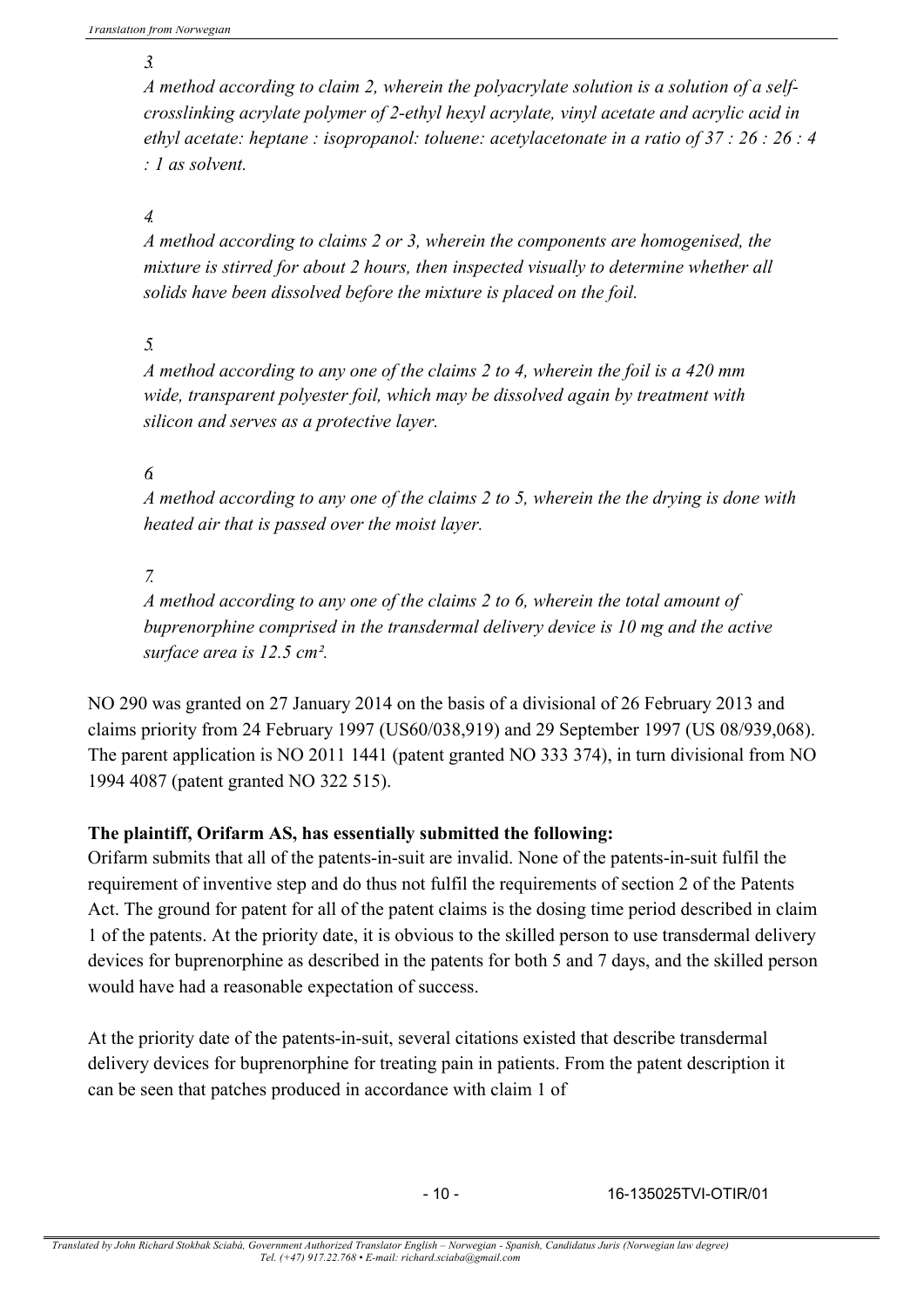WO96/19975 (WO 975 or Hille) were known and preferred, something which may indicate WO 975 to be considered the closest prior art. However, even US 5,240,711 (US 711 or Hille 1) and US 4,956,171 (US 171 or Chang) may be considered the closest prior art, without the Court seeing this to be of any significance for the assessment.

What distinguishes the patents-in-suit from these citations is that the patents-in-suit state dosing intervals of 5 and 7 days, respectively. Against this backdrop, the technical problem that is solved through the patents may be stated to be a suitable and effective further pain treatment by use of transdermal delivery devices for buprenorphine.

The question then becomes whether it was obvious to the skilled person, in light of prior art, to arrive at a dosing interval of 5 and 7 days, respectively, to solve this technical problem. To the skilled person it would obviously be beneficial to replace the patch as infrequently as possible. The skilled person would thus have understood that an extended dosing interval would constitute a more suitable treatment form.

At the priority date there were a number of other citations that described dosage intervals of up to 7 days by use of transdermal administration devices for the administration of other active ingredients than buprenorphine, also for opiates. The skilled person would also be aware that the quantity of active ingredient that remains in the patch would be essential for the duration of the patch. It was further evident from the literature in the field that an effective treatment with buprenorphine is obtained through a transfer of active ingredient from the patch to the skin at a rate of 38 to 54 µg per hour.

Against this backdrop, it would be obvious to the skilled person that the patches that Example 1 in WO 975 describes as containing approximately 10 mg of active ingredient would have sufficient active ingredient to have an effect for a period approaching 7 days.

US 171 further describes in its Example 1 the production of a buprenorphine patch tested in vitro with the use of donor skin from humans. It is stated there that the transfer to skin was maintained for 72 hours and that about 20% of the total quantity of active ingredient then had been administered. This indicates that large quantities of active ingredient (approximately 80%) remained in the patch after 72 hours and that the patch would have sufficient active ingredient for administration beyond 72 hours. US 171 thus also supports the notion that transdermal devices with buprenorphine are suitable for use for extended periods, including periods approaching 7 days. Thus, the skilled person would have had a reasonable expectation that the transdermal delivery devices may have an analgesic effect for up to at least 7 days. As a consequence, the patents lack inventive step and must be ruled invalid; see section 52 (1) of the Patents Act.

In the alternative sets of claims A and B that Mundipharma has submitted, claim 1 of NO 332 248 is limited to a delivery device that comprises certain specified adjuvants. The choice of adjuvants comes across as random and there is nothing in NO 332 248 which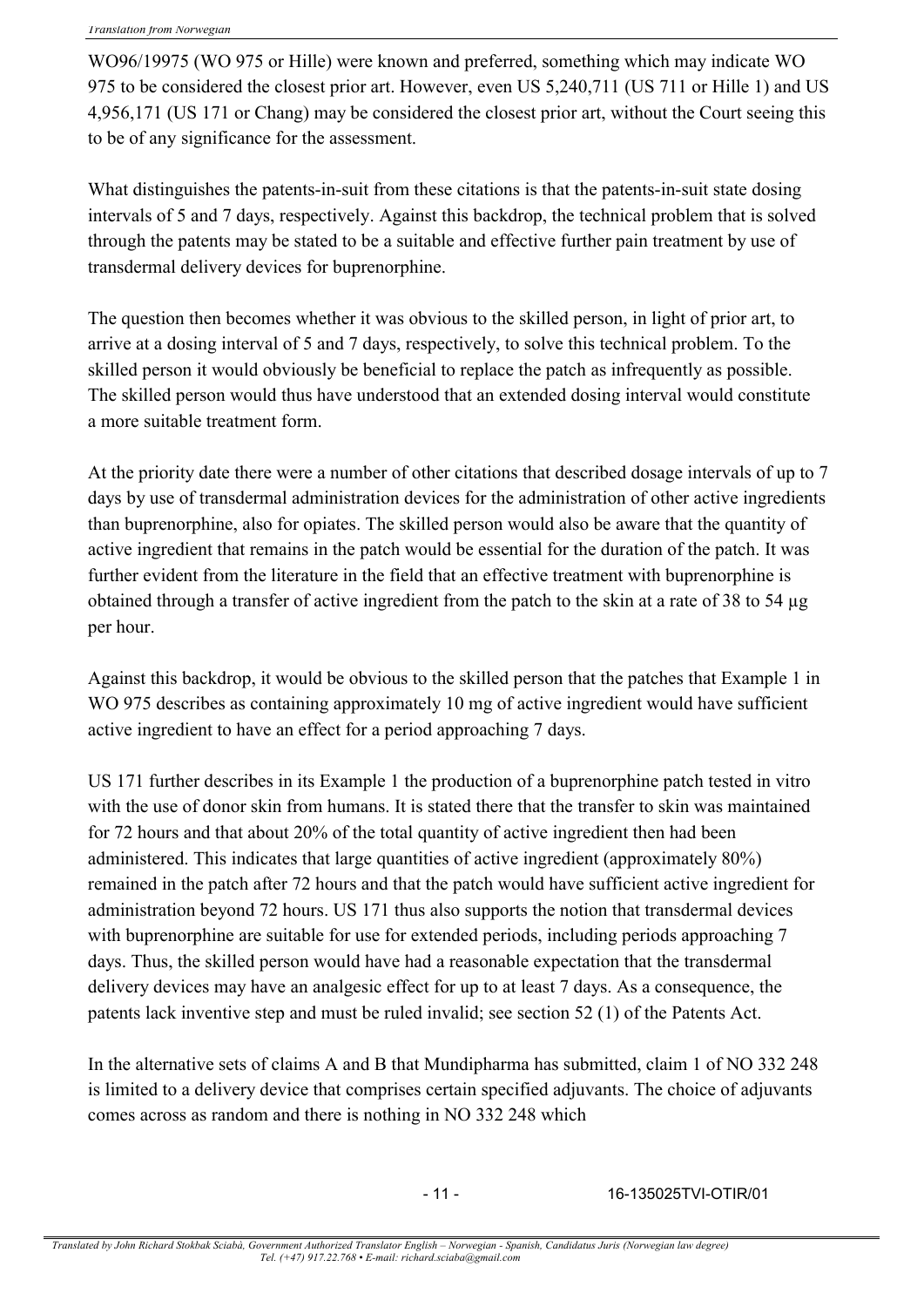substantiates that anything in particular is obtained through the choice of the specified adjuvants. If NO 332 248 is invalid for lack of inventive step, the alternative sets of claims A and B will also be invalid, as the requirement of inventive step will not be fulfilled. It is further submitted, in the alternative, that the alternative sets of claims A and B do not find sufficient support in the patent application; see section 13 of the Patents Act.

Mundipharma has submitted four prayers for relief in the alternative, linked to the upholding of the alternative sets of claims A and B, and some of the dependent claims in NO 332 248. These prayers for relief in the alternative come across as unfounded; nor have they been submitted during the preparations for the case.

Nor do the other patents-in-suit contain any elements justifying a patent. None of the patents-insuit fulfil the requirement for inventive step and must as a consequence be ruled invalid in their entirety; see section 52 first subsection (1) of the Patents Act, see also section 2.

As regards the infringement case, the submission that the Court should find against the plaintiff follows from the fact that the patents are invalid. As regards NO 139, NO 290 and NO 248 claims 2, 7, 9 and 10, the submission that the Court should find against the plaintiff follows also from the fact that Mundipharma waived the submission that there is infringement.

Orifarm submits in the alternative that Orifarm's product does not infringe claim 8 of NO 248, since Orifarm's product is not produced by using ethanol as described in claim 8.

It is stated in the ruling of Oslo Court of Enforcement and Execution (Oslo byfogdembete) of 8 February 2016 in case 16-021799TVI-OBYF that the control had a duration of 12 months. As a consequence, the effect of the said ruling has lapsed, which is also in keeping with the information provided in Mundipharma's final pleading. According to the information provided, there are no other rulings either that establish a similar customs control, so it is not necessary for Orifarm to make submissions or any prayer for relief with regard to this.

It is however submitted that Oslo Court of Enforcement and Execution's ruling of 20 June 2016 in case number 16-100798TVI-OBYF must be set aside. If the patents are invalid there is no basis for keeping Orifarm away from the market.

Orifarm has submitted the following *prayer for relief:*

### In the invalidity case

Patents NO 334 290, NO 332 248 (including the alternative sets of claims A and B) and NO 333 139, are to be ruled invalid.

### In the infringement case

The Court is to find in favour of Orifarm Generics A/S, Orifarm Generics AS and Orifarm AS.

### In both cases:

- 12 - 16-135025TVI-OTIR/01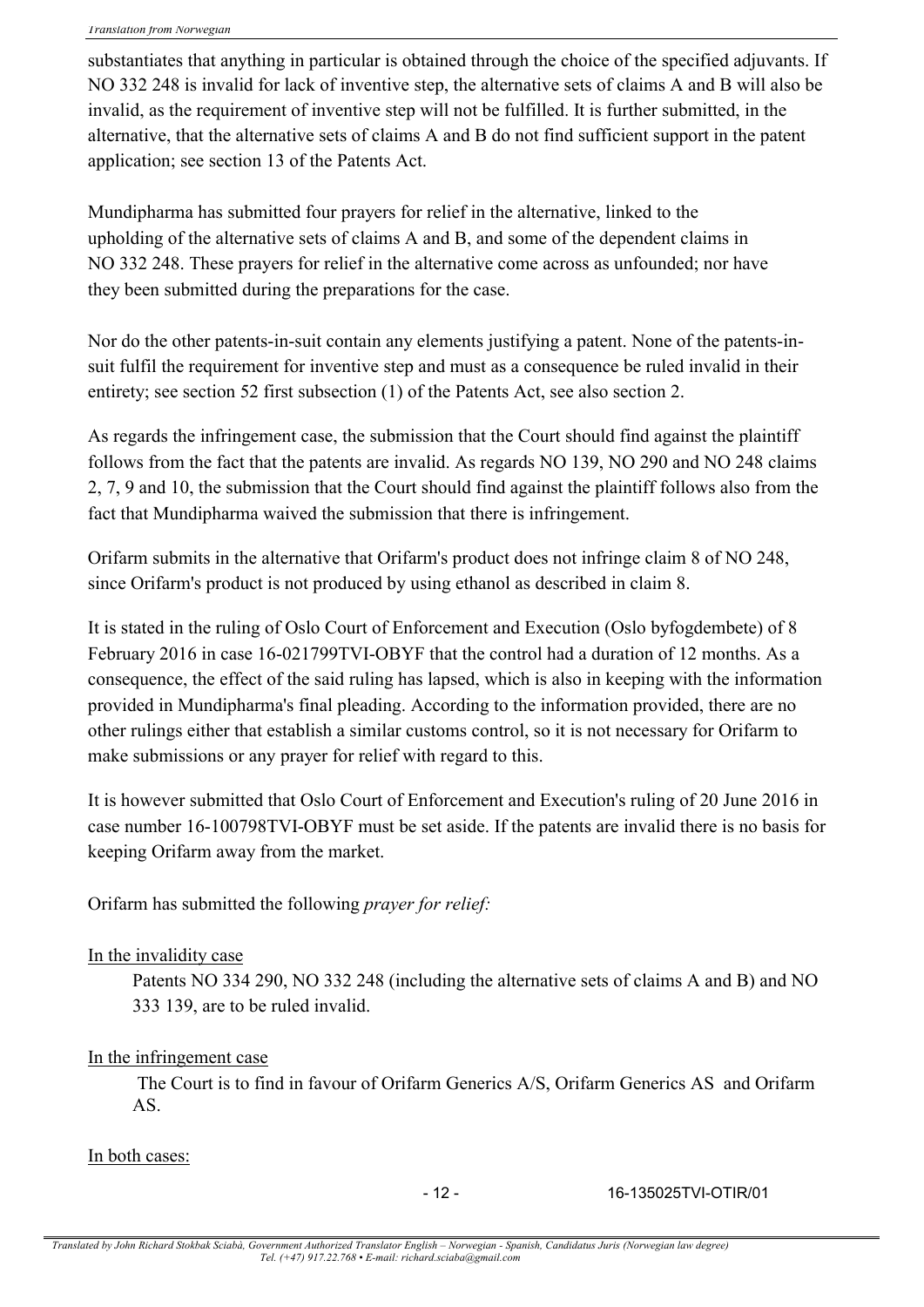The ruling of Oslo Court of Execution and Enforcement (Oslo byfogdembete) of 20 June 2016 in case number 16-100798TVI-OBYF is to be set aside.

Mundipharma AS is to be ordered to compensate the legal costs of Orifarm Generics A/S, Orifarm Generics AS and Orifarm AS, with the addition of interest on overdue payments from the due date and until payment is made.

### **The defendant, Mundipharma AS, has essentially submitted the following:**

Patents NO 334 290, NO 333 139 and NO 332 248 fulfil the requirements of novelty and inventive step; see section 52 first subsection (1) of the Patents Act, see also section 2.

In the alternative, it is submitted that NO 248 fulfills the requirements of novelty and inventive step if it is limited; see the Patents Act section 52 first subsection last sentence, in accordance with the alternative set of claims A, or a combination of these claims, a limitation to claims 3, 4, 5, 6, 11 and 12 as granted, or a combination of these, the alternative sets of claims B or a combination of his claims, or if the patent is limited to claims 8, 11 and 12 as granted, alternatively a combination of these.

Orifarm has submitted that WO 975 (Rille) is the closest prior art. With this as a starting point, the objective technical problem may in the opinion of Mundipharma be phrased as follows; to produce a suitable and effective relieving pain treatment with transdermal delivery systems for buprenorphine.

With the closest prior art as a starting point, it will not be obvious to the skilled person to arrive at a transdermal buprenorphine patch with a 7-day dosing interval. The average skilled person would not have any reasonable expectation of succeeding with a suitable treatment over a 7-day dosing interval, not even if several citations are combined.

None of the citations mentioned that concern the transdermal delivery of buprenorphine describes any trial with a buprenorphine patch for a time period exceeding 72 hours. Furthermore, the quoted citations do not provide any clinical data on the in vivo effect of transdermal administration of buprenorphine. Studies where cadaver skin is used, sometimes even from animals, have no transfer value when you want to find out how a live human patient will respond to the pharmaceutical. The EPO Opposition Division correctly considered that in vitro permeation studies used in the closest prior art do not predict the in vivo effect in humans. This is especially due to the fact that there is no live skin that can influence the delivery of the pharmaceutical.

Furthermore, it was part of common general knowledge at the priority date that any transdermal administration of a pharmaceutical requires a large excess of the active ingredient in the delivery device. The circumstance that *approximately 20 % of the total amount of the pharmaceutical*

- 13 - 16-135025TVI-OTIR/01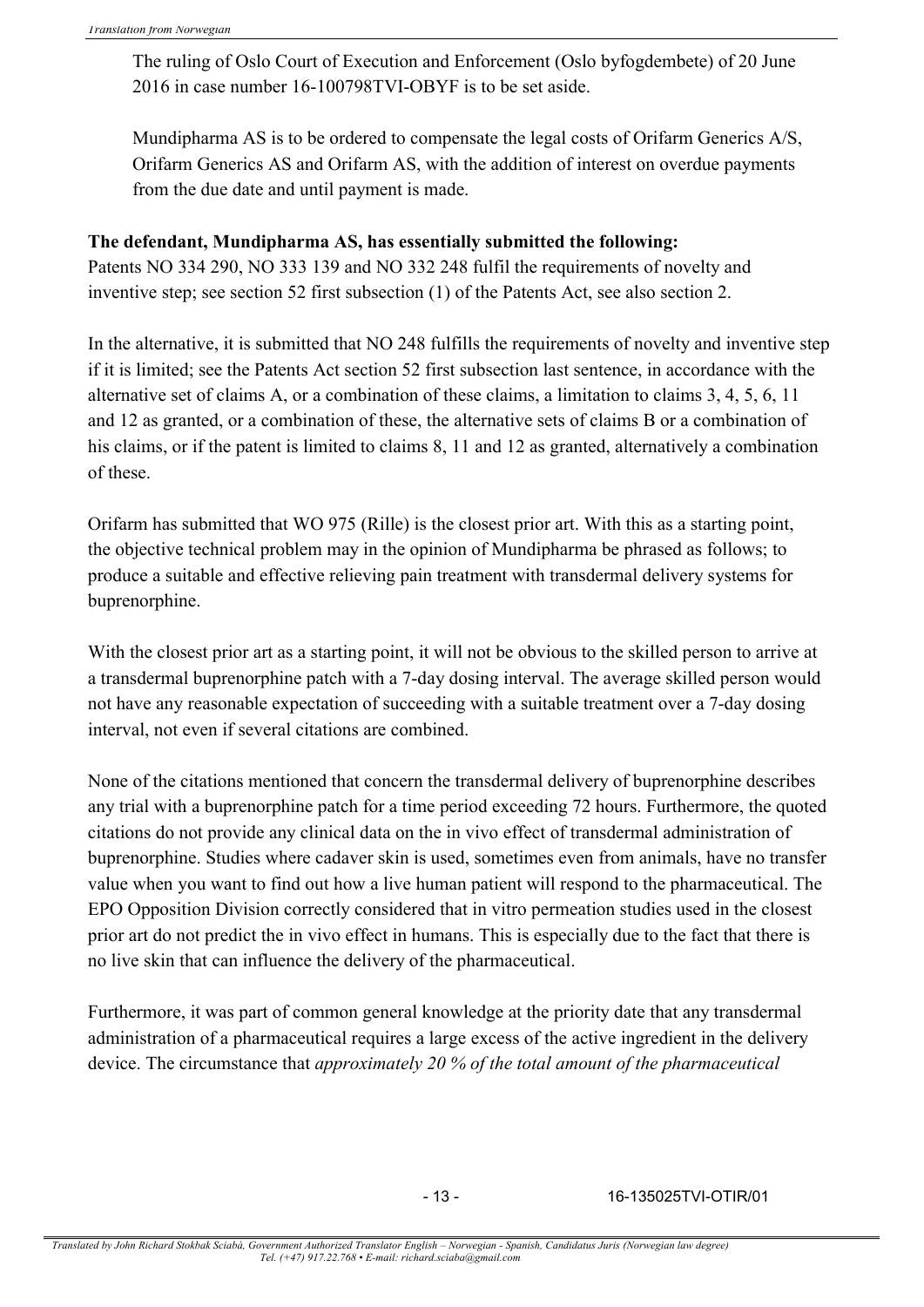*was administered* after 72 hours in Example 1 in US 171, would therefore not, as opposed to what is claimed by the plaintiffs, lead the skilled person to believe that the patch could be used for a longer period of time. Quite the contrary; the duration of the trials in prior art that concerned buprenorphine gave an indication that such a formulation would not be effective for more than 72 hours.

During the processing of the application, NIPO first considered NO 248 to be obvious in light of US 177 and US 556, based on the consideration that there was sufficient active ingredient left in the patches for administration over several additional days. Following additional correspondence with the applicant, NIPO accepted the applicant's arguments presented in a letter of 19 October 2011. In the letter, it is explained why the skilled person would not know whether there was sufficient driving force in the transdermal delivery devices in the quoted citations, and that the skilled person thus would not have any reasonable expectation of success in the case of use for 5 or 7 days.

It is further noted that the inventive step of the corresponding European patents (EP 1 731 152 and EP 2 305 194) has been upheld by the EPO Opposition Division. The citations that were invoked by the opponent during the opposition proceedings before the EPO are the same as those Orifarm now invokes in the case at hand. The Opposition Division considered, on the basis of those citations, that the skilled person would not have any reasonable expectation of success when using a transdermal delivery device for buprenorphine used for treatment of pain with a dosing interval of at least 5 days or at least 7 days. Consequently, the most important argument in the writ of summons has been assessed by NIPO and by the EPO Opposition Division during the application processing, and there is nothing substantially new in Orifarm's arguments that means that the Court should adopt a different view of the question.

Orifarm tries to use references to dosing intervals for other active ingredients as evidence in support of its attack on the inventive step of Mundipharma's patent. As established by EPO's Opposition Division in section 5.4.1 of the decision concerning EP 194 and in section 4.7.4 of the decision concerning EP 152, such an approach cannot prevail. As stated by the Opposition Division in paragraph 3 under 4.7.4 in the decision concerning EP 152: *an expectation of success cannot be derived from reports of prolonged dosing intervals for other transdermal delivery systems*. The skilled person would not, based on data concerning a different active ingredient, have tried to use buprenorphine in the patch for 5 or 7 days with a reasonable expectation of success. Firstly, the different properties of the different active ingredients means that one cannot deduce from the fact that one active ingredient can be administered over 7 days that another, different active ingredient can be administered over the same time period. This is described in, *inter alia*, the Australian Journal of Hospital Pharmacy volume 27, no. 6, Optimisation of drug delivery - Transdermal drug delivery (Benson and Prankerd), 1997. As a consequence, the skilled person would not consult documents that concern other active ingredients to clarify whether as 7-day application would be possible.

- 14 - 16-135025TVI-OTIR/01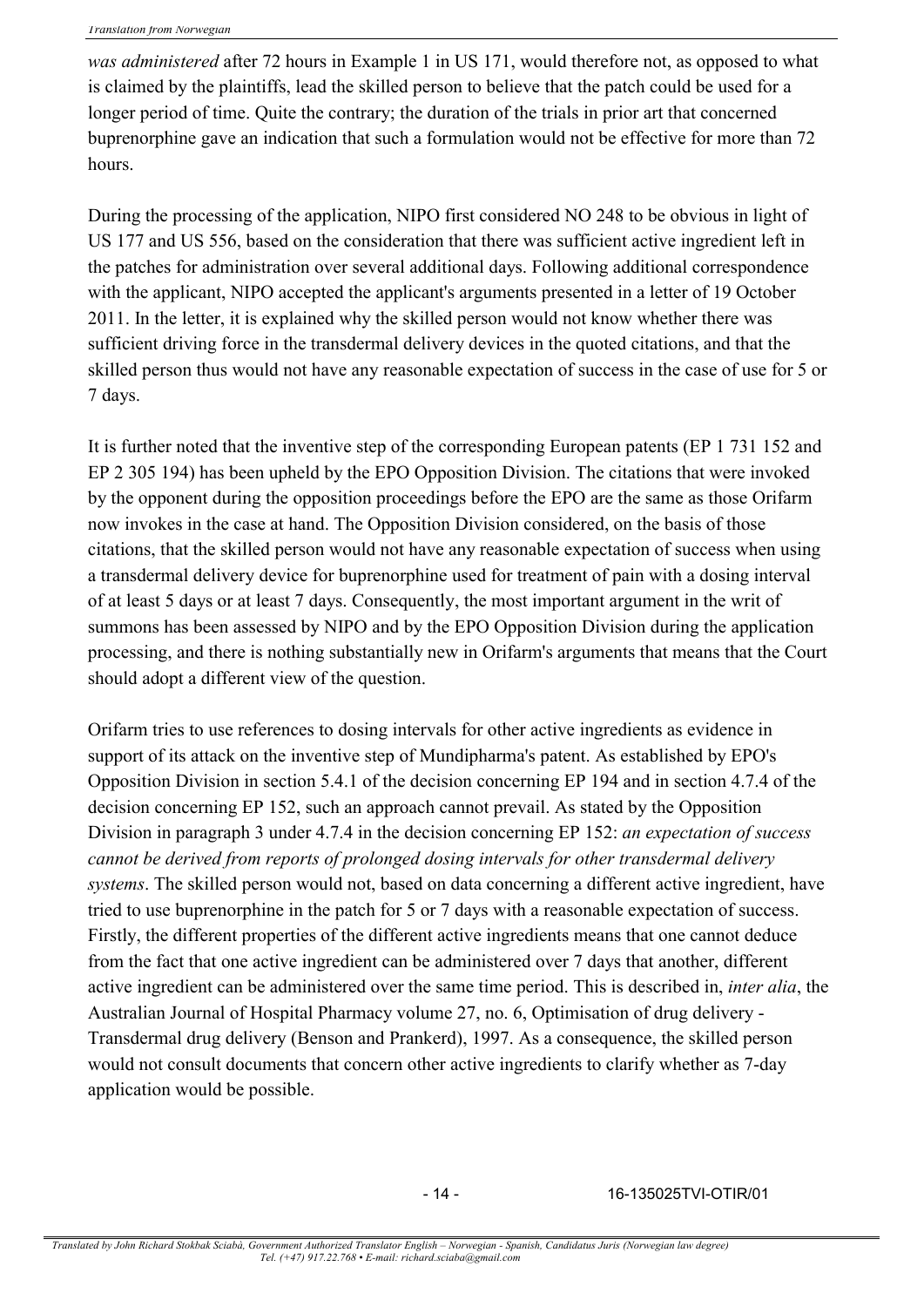If the skilled person had consulted documents that describe the administration of fentanyl, US 580 teaches that the administration over a period of 1 to 3 days is preferable, and the skilled person would know that even many years after US 580 became publicly available, no 7-day fentanyl patch had reached the market. The skilled person would therefore not try with a reasonable expectation of success to administer buprenorphine for 5 or 7 days based on information about fentanyl.

As regards the alternative sets of claims, it is submitted that the alternative set of claims A is covered by Example 1 of the application; see p. 47, line  $10 - p$ . 48, line 5, as well as the general part of the description on p. 35, line 13-19. Similar information is found in the parent application on p. 33, lines 16-22. Example 1 is in the parent application rendered on p. 44 lines 14 to p. 45 line 8. The average skilled person would on the basis of the above understand that the statement of amounts is not critical to the working of the invention. Claim set B has similar cover in Example 1 of the application; see p. 47 line 10 to p. 48 line 5.

As regards the infringement case, Mundipharma submits that Orifarm's product encompassed by marketing authorisations no. 15/10645, 15/10646 and 15/10647 infringe patent NO 248 claims 1, 3, 4, 5, 6, 11 and 12, as well as the alternative claim sets A and B. Orifarm has acknowledged such infringement, if the patent were to be upheld with such claims. Mundipharma submits that Orifarm's product will also infringe claim 8 of NO 248 on the basis of the doctrine of equivalence.

A ban is demanded against the offering, sale and use of products encompassed by the abovementioned marketing authorisations; see the Patents Act, sections 56 a and 3, as well as import and possession for such purposes.

Oslo Court of Enforcement and Execution's ruling of 8 February 2016 in case 16-021799TVI-OBYF has lapsed, and Orifarm's claim that it should be set aside has become void of any object.

Mundipharma has submitted the following *prayer for relief*:

### In the invalidity case:

Principally: The Court is to find in favour of Mundipharma AS

In the alternative: Patent NO 332 248 is to be upheld with claims 3, 4, 5, 6, 11 and 12 as granted, alternatively a combination thereof.

In the further alternative: Patent NO 332 248 is to be upheld with claim 1 of the alternative claim set A, alternatively a combination of the claims in claim set A

- 15 - 16-135025TVI-OTIR/01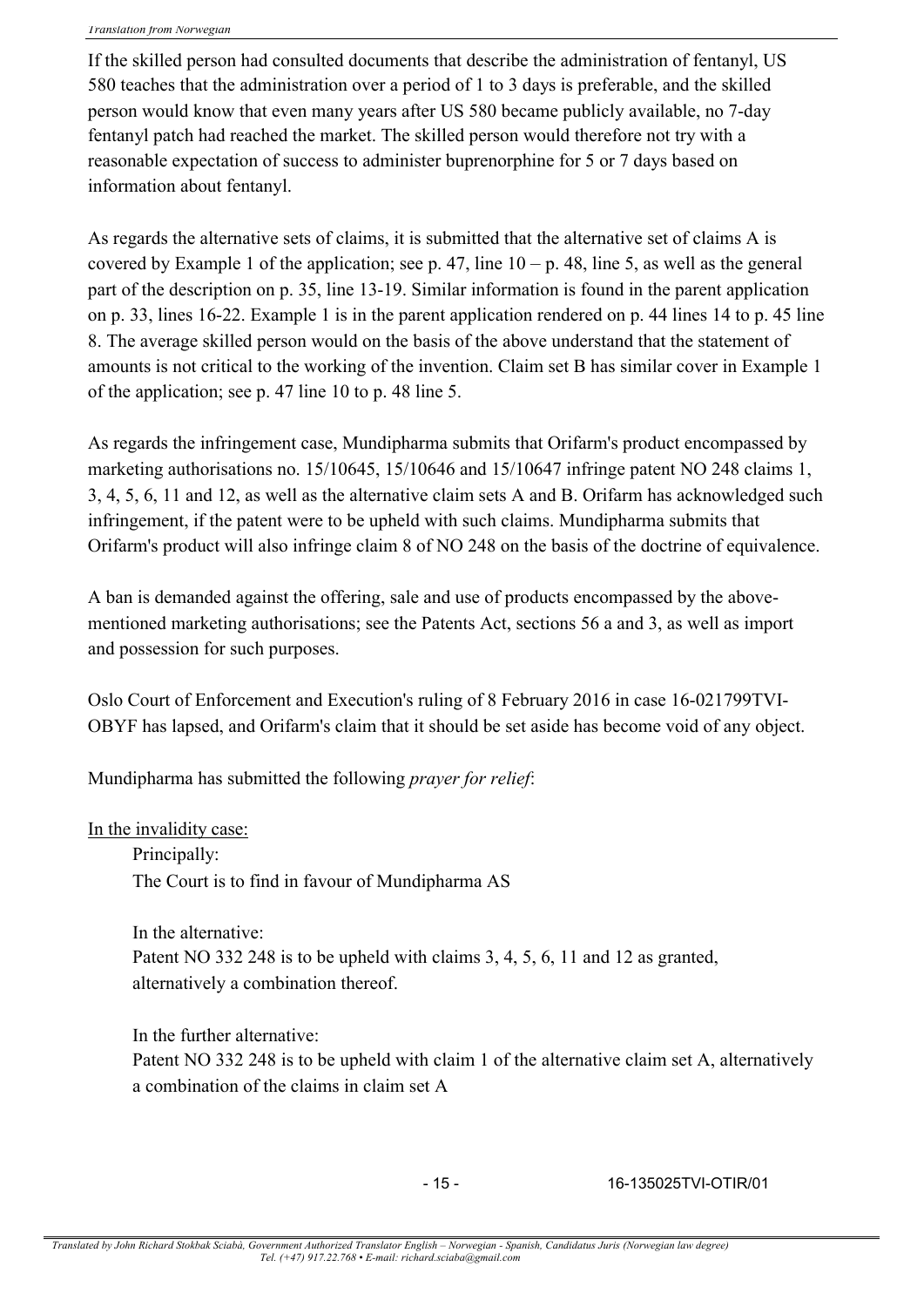In the further further alternative:

Patent NO 332 248 is to be upheld with claim 1 of the alternative claim set B, alternatively a combination of the claims in claim set B

In the further further alternative:

Patent NO 332 248 is to be upheld with the dependent claims 8, 11 and 12 as granted, alternatively a combination of these.

### In the infringement case:

Orifarm AS, Orifarm Generics AS and Orifarm Generics A/S are to be forbidden to offer, sell and use transdermal patches containing buprenorphine, which is encompassed by the marketing authorisations nos. 15/10645, 15/10646 and 15/10647, and to import or possess such products for such purpose.

### In both cases:

The Court is to find in favour of Mundipharma and against the claim to set aside Oslo Court of Enforcement and Execution's ruling of 20 June 2016 in case number 16-100798TVI-OBYF.

Orifarm, Orifarm Generics AS and Orifarm Generics A/S are to be ordered jointly and severally to pay Mundipharma AS' legal costs.

### **The Court's comments:**

Mundipharma's lawsuit with the claim that Orifarm is to be forbidden to sell or apply etc. transdermal patches containing buprenorphine that are encompassed by the company's marketing authorisations, presupposes the existence of one or more valid patents. As a consequence, the Court shall first discuss the validity of the patents.

The invalidity case concerns three patents-in-suit. These are closely related and both parties have in their presentations concentrated on NO 248. The Court shall therefore discuss that patent first. The patent claims are quoted in their entirety in the beginning of this judgment.

### **Legal points of departure**

Section 52 first subsection of the Patents Act provides that a patent may be declared invalid by judgment if, *inter alia*, it has been granted despite the conditions in sections 1 to 2 not being fulfilled (paragraph no. 1); if it concerns an invention that is not sufficiently clearly described to enable a person skilled in the art to carry out the invention (paragraph no. 2); or if the patent has been amended following a petition for a patent limitation in such a way that the patent's scope of protection has been extended (paragraph no. 5).

Pursuant to the Act, the inventor is entitled to be granted a patent when the conditions for a patent exist. It is thus a discretionary assessment determined by statue, where the courts have full right of review.

- 16 - 16-135025TVI-OTIR/01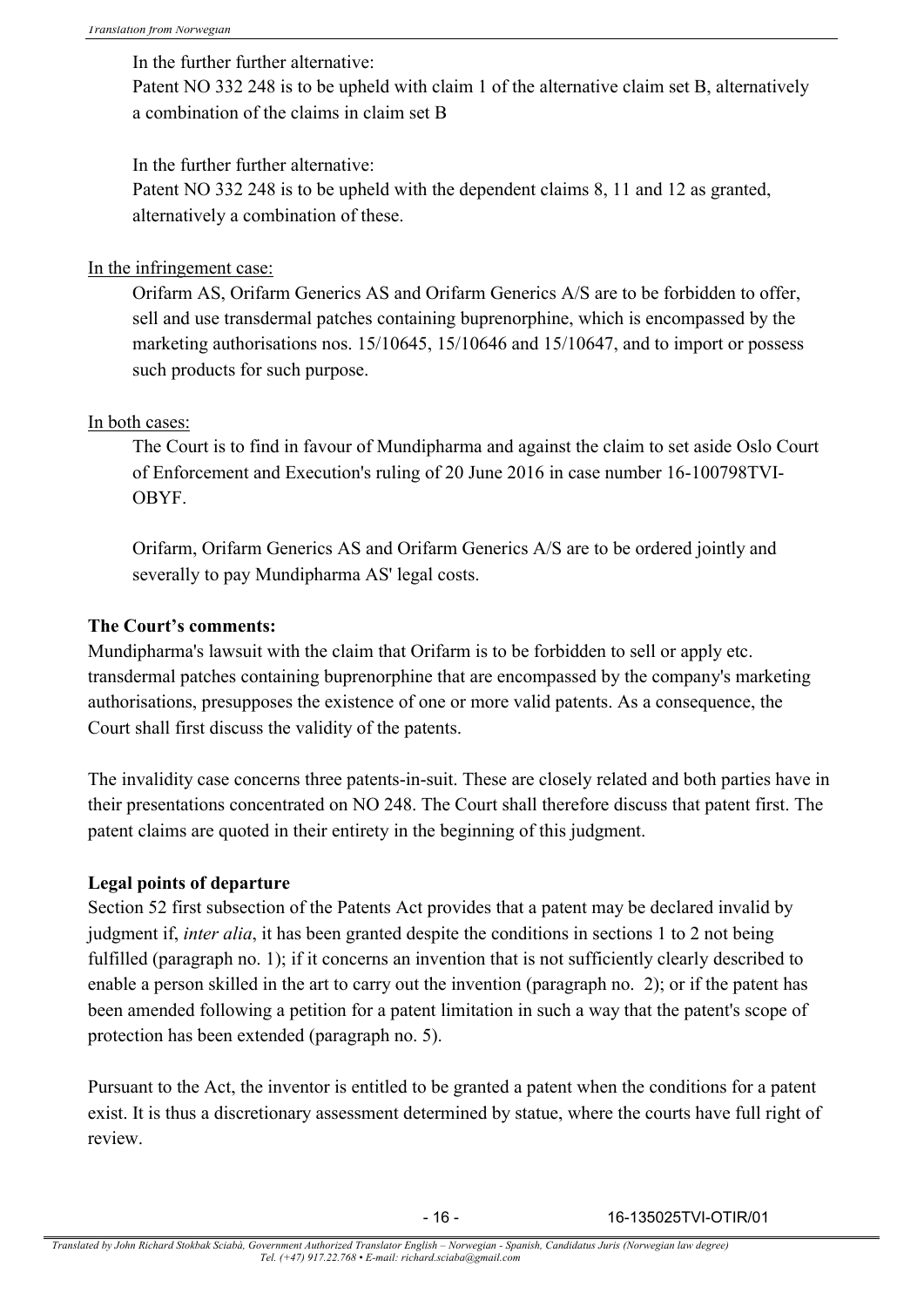The decision of the patent claim will however depend on the professional discretionary assessment on the part of NIPO, which indicates that courts should show caution when exercising their judicial review; see [the Supreme Court judgment reported in] Rt-1975 603 (Swingball). The threshold for reviewing the assessments of NIPO will be lowered if it subsequently turns out that NIPO did not take into consideration all relevant information at the time of the application. The scope of NIPO's grounds will also be of significance. Reference is made to Stenvik, Tidsskrift for forretningsjus [Journal of Business Law] 04/1996, in which the following is stated:

*One may question whether there is reason to attach such importance to the decision that is subject to review. The condition must in any case be that grounds must have been presented that are sufficient to review whether the factual basis of the decision and the application of the law are correct*

The Supreme Court has in Rt-2008-1555 (Biomar) paragraphs 38-40 repeated the principle from the Swingball judgment. The condition quoted above must however still apply.

The Court shall revert to NIPO's decision in the case.

The provisions of the Patents Act are presumed to be fully in line with the provisions of the European Patent Convention (EPC). Pursuant to Article 3 paragraph 4 of Protocol 28 to the EEA Agreement, Norway has a duty to comply with the substantive provisions of the EPC. Norway ratified the EPC in 2007. Consequently, the provisions of the Patents Act must be interpreted in light of the corresponding provisions in the EPC; see [the Supreme Court judgment reported in] Rt-2009-1055 (Donepezil) paragraph 26. The EPC's provisions are interpreted and applied by the bodies of the European Patent Office (EPO). As a result, decisions by the EPO should be taken into consideration for the purpose of interpreting the EPC, and thus also when interpreting corresponding provisions of the Patents Act. Still, the importance to be attributed to a decision by the EPO must depend on an independent assessment and not least on which body of the EPO it was that issued the decision; see Rt. 2008 (Biomar) paragraph 51. There will be particular reason to attach weight to decisions by the Enlarged Board of Appeal, but also decisions by the ordinary Boards of Appeal will be of significance. Administrative practice by the Examination and Opposition Divisions should be taken into consideration only to a limited extent. Reference is made to Stenvik, Patenters beskyttelsesbehov [Patents' Need for Protection] (2001), page 213.

The desire for a uniform interpretation within the entire Convention area suggests that one should also consider relevant decisions by national courts of law in other Convention States. Reference is made to Rt. 2007-1979 paragraphs 45-50, which concerns the significance of case law from national courts of law in other jurisdictions concerning the interpretation of the Brussels Convention / Lugano Convention.

**Partly indispositive [i.e., the Court is in part not bound by the parties' dispositions]**

By way of introduction it is also mentioned that a case concerning the validity of the patent is indispositive in the direction of declaring the patent invalid, but dispositive in the direction of acknowledging the patent as a valid. In the direction of finding in favour of the defendant party; that is, acknowledging the patent as valid, the parties will thus have a full

- 17 - 16-135025TVI-OTIR/01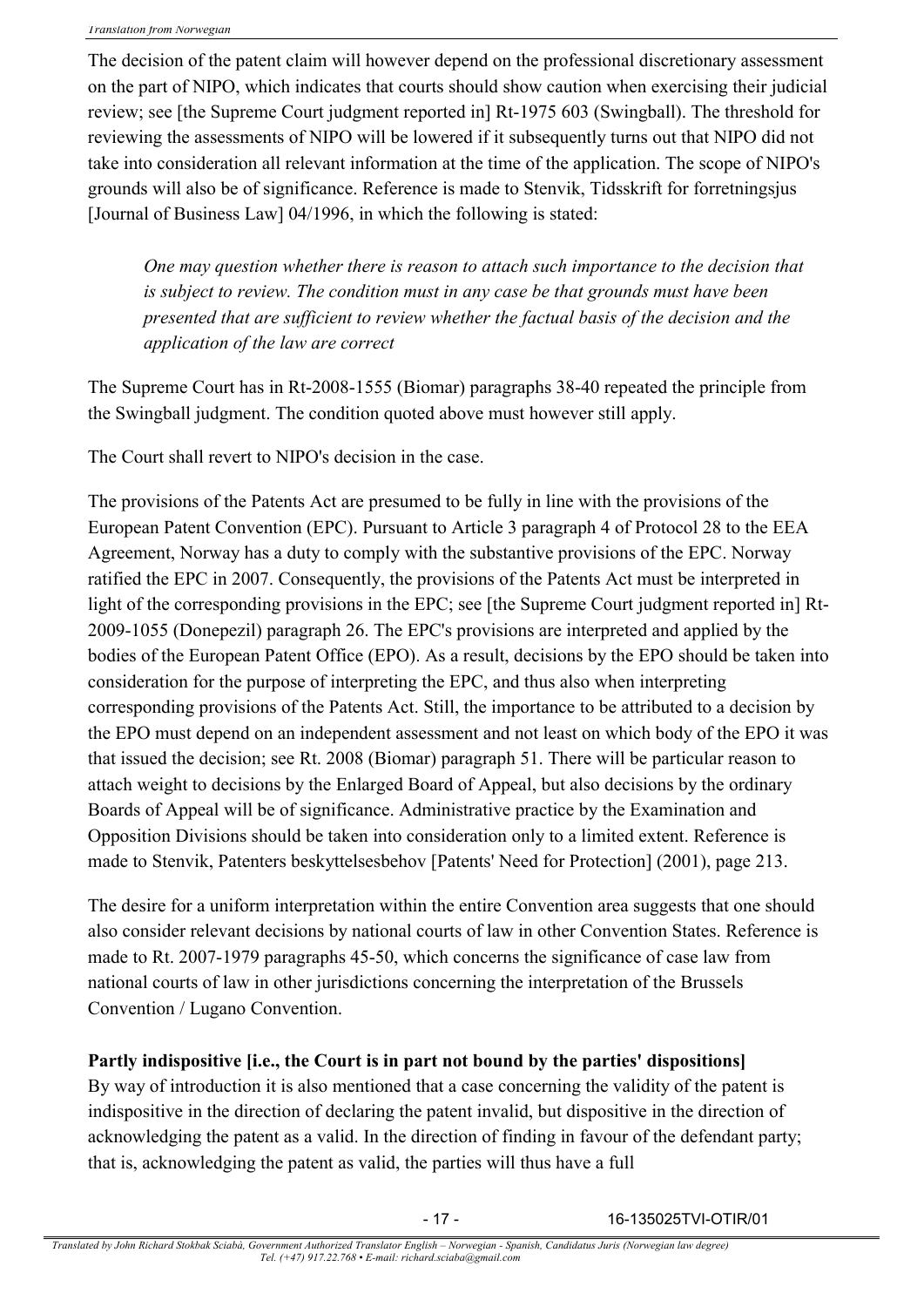right to define the subject matter of the dispute, and the Court must relate to the parties' submissions. Thus, courts will not be bound by the parties' submissions and claims in the direction of declaring a patent invalid, and they will have an independent responsibility for clarifying facts.

Reference is made to Skoghøy, Tvisteløsning [Dispute Resolution], 2nd ed. (2014), page 574, where the following is stated:

*As another example that for both parties limitations apply to the possibility of making dispositions in a certain direction, one may mention cases concerning the validity of a right under private law that has been obtained by a licence or registration in a public registry of rights. This applies to, for instance, claims for judgment that a change of name authorisation, or a registered patent, trademark, design or plant breeders' right is to be ruled invalid (.........) In the direction of finding against the plaintiff - that is, in the direction of acknowledging the authorisation or registration as valid - the parties to such cases must have full right of disposition. In the direction of ruling the authorisation or registration invalid, such cases must however be considered indispositive.*

Schei et al, Tvisteloven Kommentarutgave [The Dispute Act with Commentaries] 2nd ed. page 403, adopts the same point of view as Skoghøy:

*Similarly, the parties do not have full right of disposal with regard to a claim for invalidity of, inter alia, an authorisation or registration of rights for certain intellectual property rights etc. see; Skoghøy, Tvisteløsning [Dispute Resolution], pages 530-531. The parties do have full right of disposal of other elements of the case that do not concern the question of validity, for instance whether the right has lapsed, whether it has been waived etc.*

Mundipharma's counsel has submitted that " *Cases concerning the validity of patents are indispositive in the direction of validity but dispositive in the direction of invalidity*, see [the law firm] Advokatfirma Grette's outline for the closing argument presented during the main hearing, page 15. No further grounds for this view have been presented, nor is there any reference to support in any sources, and this view is the opposite of what is argued in legal literature.

### **Inventive step - the point of departure**

Pursuant to section 2 of the Patents Act, patents shall be granted only for inventions which are new in relation to what was known before the filing date of the patent application, and which also differ essentially therefrom. The novelty requirement in section 2 of the Patents Act is not disputed. Orifarm has primarily submitted that the patents-in-suit must be ruled invalid for lack of inventive step.

The requirement of inventive step is expressed in section 2 of the Patents Act in that the invention must "differ essentially" from what was known before the filing date of the patent application. The Court adopts as a starting point the statement by the first judge to cast a vote in the judgment reported in Rt. 2008 page 1555 (Biomar) paragraphs 32-34:

- 18 - 16-135025TVI-OTIR/01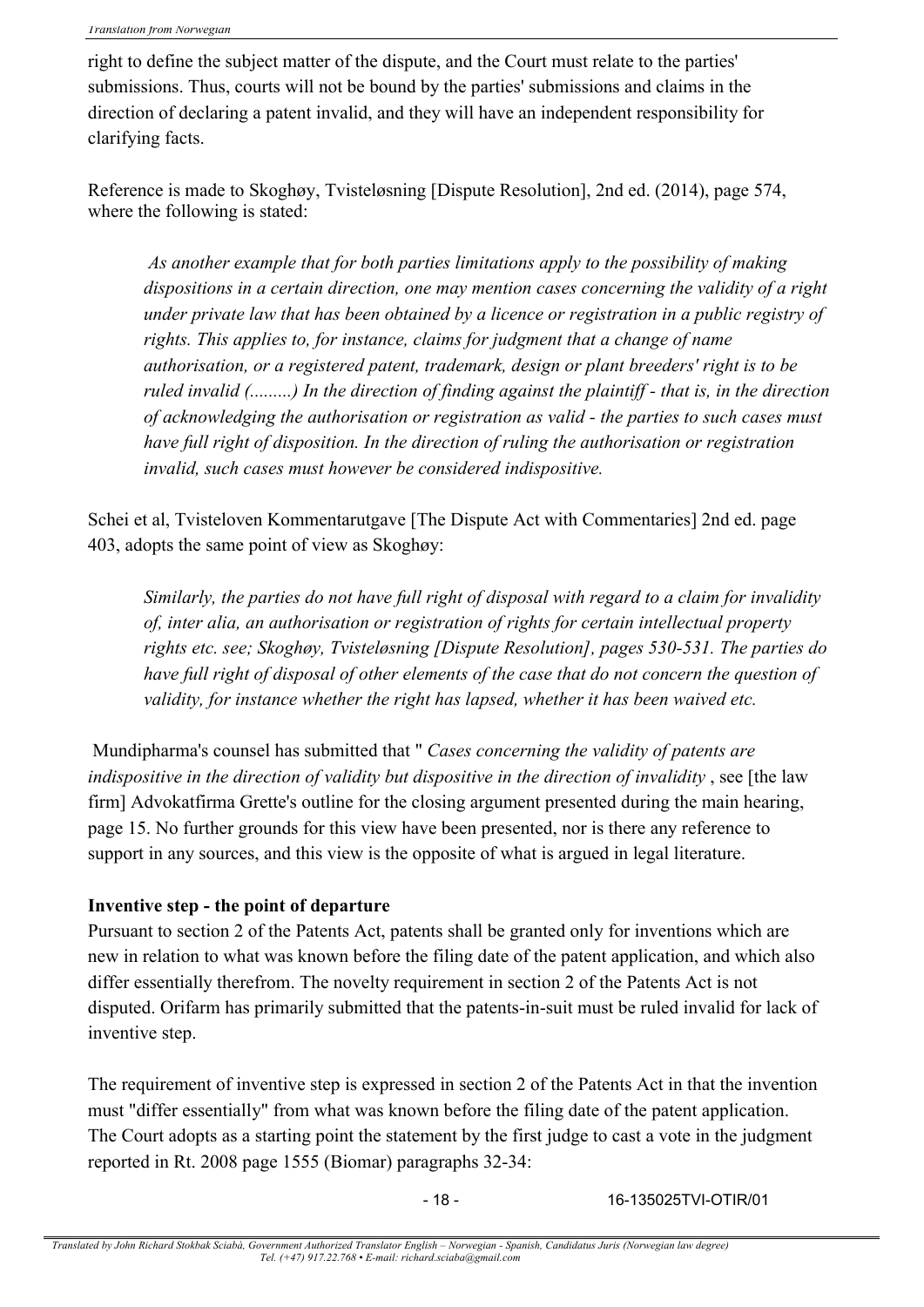*(32)The further particulars of the requirement of differing essentially from prior art may be difficult to specify. In the joint Nordic report on patents of 1964 which formed the basis of patenta acts with largely the same wording in the Nordic countries, the following is said about this on page 127:*

*«Whether the necessary inventive step exists in each individual case, must to a certain degree depend on the discretionary assessment of the patent authority and the courts. It has been discussed whether it would be possible to state objective criteria for the assessment of this question. Many attempts have been made at establishing such subjective criteria, but the committees have not found that it will be possible to state such criteria in the text of an act.»*

*(33)In [the Norwegian Official Report] NOU 1976:49 the following is stated in the remarks to section 2 on page 102:*

*«The requirement of inventive step entails that the invention must not only be novel, but must also entail such a development of the art that it cannot be considered to be obvious in relation to what is already known.»*

*(34)This wording is highly parallel to the one found in the European Patent Convention (EPC) Article 56 first sentence:*

*«An invention shall be considered to involve an inventive step if, having regard to the state of the art, it is not obvious to a person skilled in the art.*

With this as a starting point, the Court shall first take a stance on the qualifications of the "man" skilled in the art" or the person skilled in the art before proceeding to a review of "the state of the art" at the priority date. Based on this, an assessment of obviousness shall be made.

### **Description of the person skilled in the art**

In the preparatory works of the Act, NU 1963:6 p 127, the following is stated with regard to the person skilled in the art:

*An invention must thus differ essentially from what must be considered obvious to a man skilled in the art within the field concerned. This refers to what may be considered an average skilled man in the sense of a skilled man who is not in possession of particularly inventive skills, but who on the other hand is fully acquainted with the state of the art at the time in question - the application filing date - and has the capacity to exploit all the known material in a good professional way, comprising also making obvious new constructions."*

NIPO's guidelines, a regulatory framework that is largely harmonised with the European regulatory framework for case processing, describes the "skilled man" as follows in Chapter 4 item 5.6:

- 19 - 16-135025TVI-OTIR/01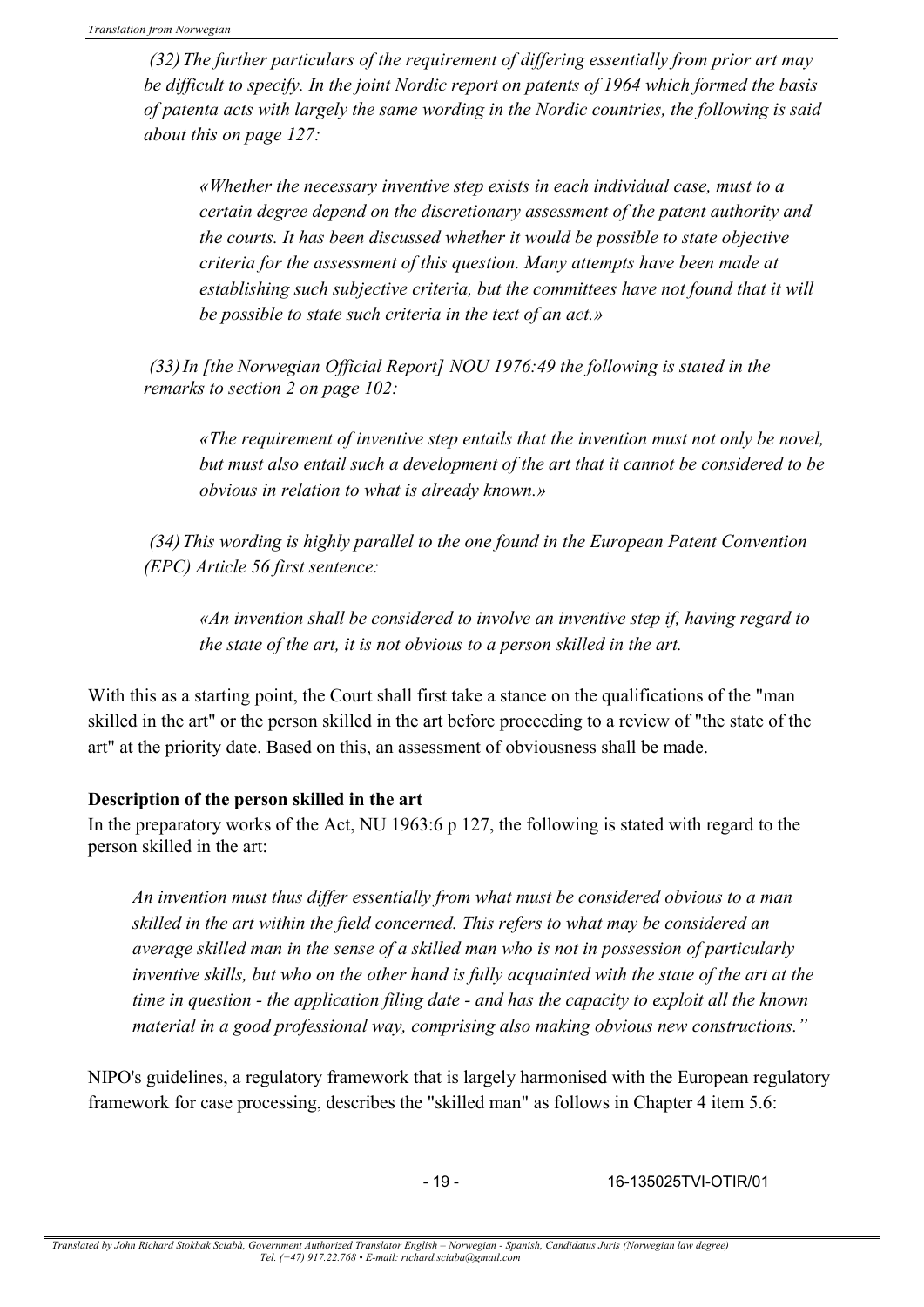*The skilled man" is to be presumed to be an average practitioner who knows what was common general knowledge in the field at the date in question. The person concerned is also to be presumed to have had access to the entire prior art, in particular the documents mentioned in the examination report, and to have had at his disposal the ordinary means and to have had the skills to do routine work and experimentation. If the problem encourages the skilled man in the field to seek its solution within another technical field, it is the skilled man in the latter field that is qualified to solve the problem.*

The skilled person may be a team, and in the case at hand there is no substantial disagreement with regard to the qualifications this team is to have. Thus, there is agreement that the skilled person here would be like a research/development team in the pharmaceutical industry. Orifarm has described the skilled person to have a background in pharmacy/chemistry and experience with product development within transdermal systems. Mundipharma has described the average skilled person as a team composed of persons working on the transdermal administration of buprenorphine for pain relief, and that the team would probably include at least a clinical pharmacologist and someone with specific knowledge of transdermal administration of pharmaceuticals. The Court agrees with the parties' description of the team that constitutes the skilled person in the case, and agrees with Mundipharma's submission that a clinical pharmacologist should also be included, without presuming that the latter would be of decisive importance for the outcome of the case.

It will thus be this team, referred to as the skilled person, which is the starting point when the problem and solution method is applied. It will also be this team that will be considered when interpreting the citations.

### **The state of the art/common general knowledge at the priority date**

The next question is what is to be considered known to the skilled person in connection with the assessment to be made here.

There is agreement that 24 February 1997 shall be taken as the priority date. Consequently, the inventive step is to be assessed on the basis of the state of the art at that point in time.

In the judgment delivered by Borgarting Court of Appeal  $LB-2010-3684$  page 14, the following is stated to be the point of departure:

*After having assessed the professional background of the skilled man, one must assess what may be considered known to that skilled man. Legal theory does not provide completely unequivocal guidelines on what is to be considered belonging to the knowledge of the skilled man. On the one hand, in Stenvik on page 206, with reference to [the report] NU 1963: 6 page 126 and [the Supreme Court judgment reported in] Rt-1964-1090 (1094), it is specified that the skilled man is presupposed «to have knowledge of everything that was known at the priority date». The same is suggested by the statements in [the Supreme Court judgment reported in] Rt-2008-1555 paragraphs 35-36, where amongst other things there is a reference to the same report page 127, where it is stated that*

- 20 - 16-135025TVI-OTIR/01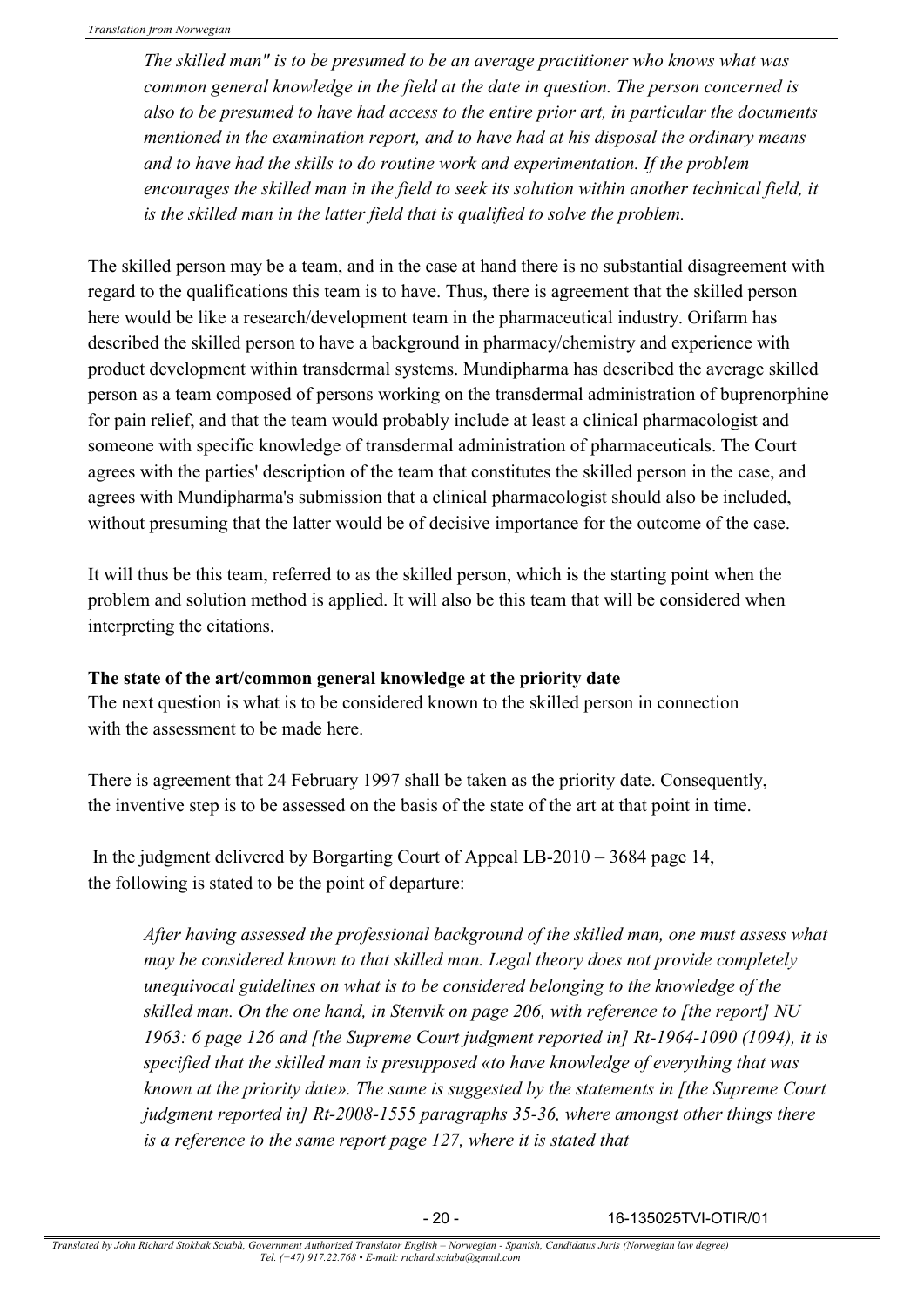*it is a skilled man who «is fully aware of the state of the art», although it is «an average skilled man [...] who is not in possession of very inventive skills». On the other hand, on page 210 of the same book, under the discussion of what constitutes common general knowledge [in the field concerned], it is specified that «all kinds of specialty knowledge, typically knowledge to be found in articles and patent documents» fall outside. However, in the same place it is stated that «the content of databases that are easily accessible and commonly used in the field concerned, may be said to be part of common general knowledge».*

*On the basis of the above, the Court of Appeal finds that the skilled person would have had knowledge of the above-mentioned Finnish article from 1990. It was published in a commonly read journal for those who engaged in pharmacokinetic issues, which was one of the kinds of professional or technical knowledge that the skilled man here would be presumed to master. Although it was not as easy in 1991 to use the Internet to find the above-mentioned article as it is today, it must be presumed that for the skilled man it would have been simple to find the article by giving the librarian for the relevant field some simple keywords, like pain relief and/or cancer treatment and/or opioids and/or oxycodone and the name of other opioids.*

The Court presumes that the skilled person within the meaning of section 8 of the Patents Act would not have the same knowledge as for the purpose of assessing inventive step pursuant to section 2. This is evident from EPO case law and also follows from the objective of the said legal provision. The patent description is to publish the invention so that an ordinary skilled person can understand it. The information that follows from textbooks and central articles that skilled persons in the relevant field normally read, will be presumed to form part of common general knowledge in both cases. Patent documents and other more special sources will however fall outside of the skilled person's knowledge within the meaning of section 8, although such information is included in the assessment for the purpose of assessing inventive step.

Transdermal drug administration means supplying a drug from an applied formulation through the skin in order to obtain a systemic therapeutic effect in a patient.

It was known to the skilled person that the skin consists of three layers; epidermis, dermis and the subcutaneous tissue. The epidermis is the top layer. It may in turn be divided into the stratum corneum, which is that non-viable epidermis, and the viable epidermis, which is a more aqueous environment. The dermis makes up the majority of the skin and it is vascularised. Under the dermis there is a subcutaneous tissue, which consists mainly of fat cells.

Drugs that are to be administered transdermally, are administered by penetrating the skin through the epidermis and further into the dermis. In the dermis, the drug may obtain access to the blood vessels and become subject to systemic circulation, thus obtaining a therapeutic effect; in this case, pain relief.

- 21 - 16-135025TVI-OTIR/01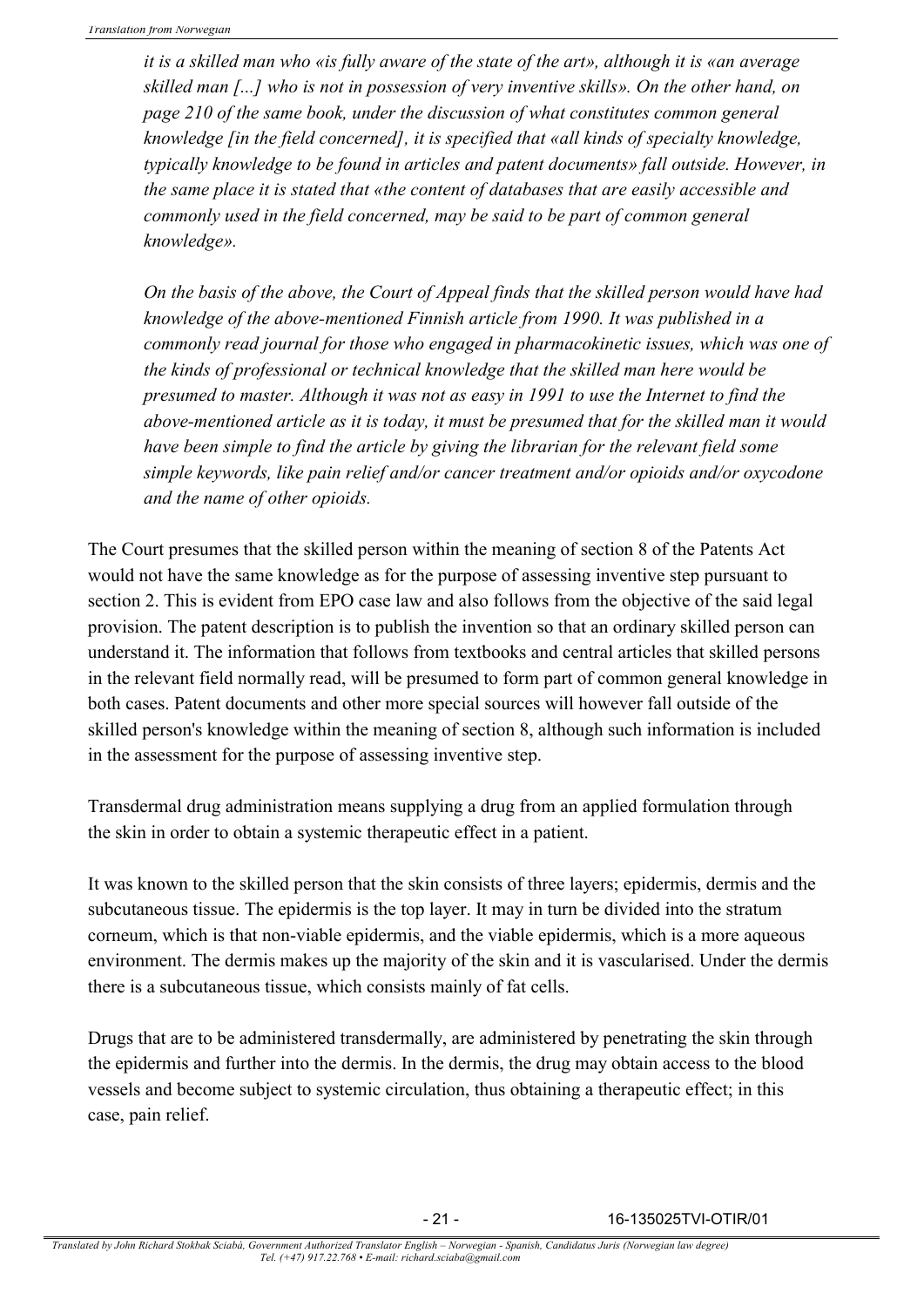The biggest challenge in transdermal administration is to have the drug penetrate the first layer of the skin, the stratum corneum. This requires a driving force to obtain sufficient transport velocity, also referred to as flux. The driving force is the difference in the concentration of the active ingredient between the outside and inside of the skin.

The physiochemical properties of the active ingredient will be decisive for the flux. Especially important are the substance's molecular weight and octanol/water partition coefficient. It is considered commonly known that the unionised form of a drug generally demonstrates higher penetration rates than the salt form. The flux will also to a certain degree depend on the pharmaceutical formulation. Other circumstances of significance are, amongst other things, temperature, the skin's pH value, as well skin thickness, which may vary from one person to another and depends on where on the body the skin is located. The skilled person will be aware of the different factors that influence the flux rate of a drug. With regard to this, reference is made to the report and statement of the expert witness Dr. Jens Hansen, amongst other things.

The skilled person will be aware that the driving force will be spent over time as the active ingredient moves from the pharmaceutical formulation and through the stratum corneum. Furthermore, the skilled person will be aware that in order to obtain sufficiently driving force it will be necessary with a far larger quantity of active ingredient present in the transdermal system than what will de facto penetrate the skin. A large part of the active ingredient will thus be left after the patch is no longer capable of supplying the drug at the rate necessary to obtain the desired therapeutic effect. The quantity of surplus active ingredient that is necessary to obtain the desired flux will depend on, *inter alia*, the active ingredient and the formulation. This is also something that the skilled person will be aware of.

Most of the studies and patents that have been described in the case, employ different kinds of in vitro test systems. Mundipharma has questioned the extent to which in vitro studies on mouse skin may give the skilled person knowledge of flux through human skin in living patients. The Court notes that at the time it was not uncommon to use mouse skin in trials. In the opinion of the Court, the skilled person would have an expectation that a relationship existed, although the skilled person was also aware that there were differences and that as a consequence it would be necessary to investigate further. The skilled person would know that there is no fixed and accurate correlation, but a good result on mouse skin would give the skilled person a reasonable expectation that a good result could also be obtained with live humans. It was precisely for this reason that mouse skin was used in research. The skilled person would also consider skin from mice to be substantially more penetrable than human skin.

Another model system uses human cadaver skin. Also in that case, the skilled person would presume that even if such trials cannot give exact knowledge, they would provide sound information also about the flux in living humans.

- 22 - 16-135025TVI-OTIR/01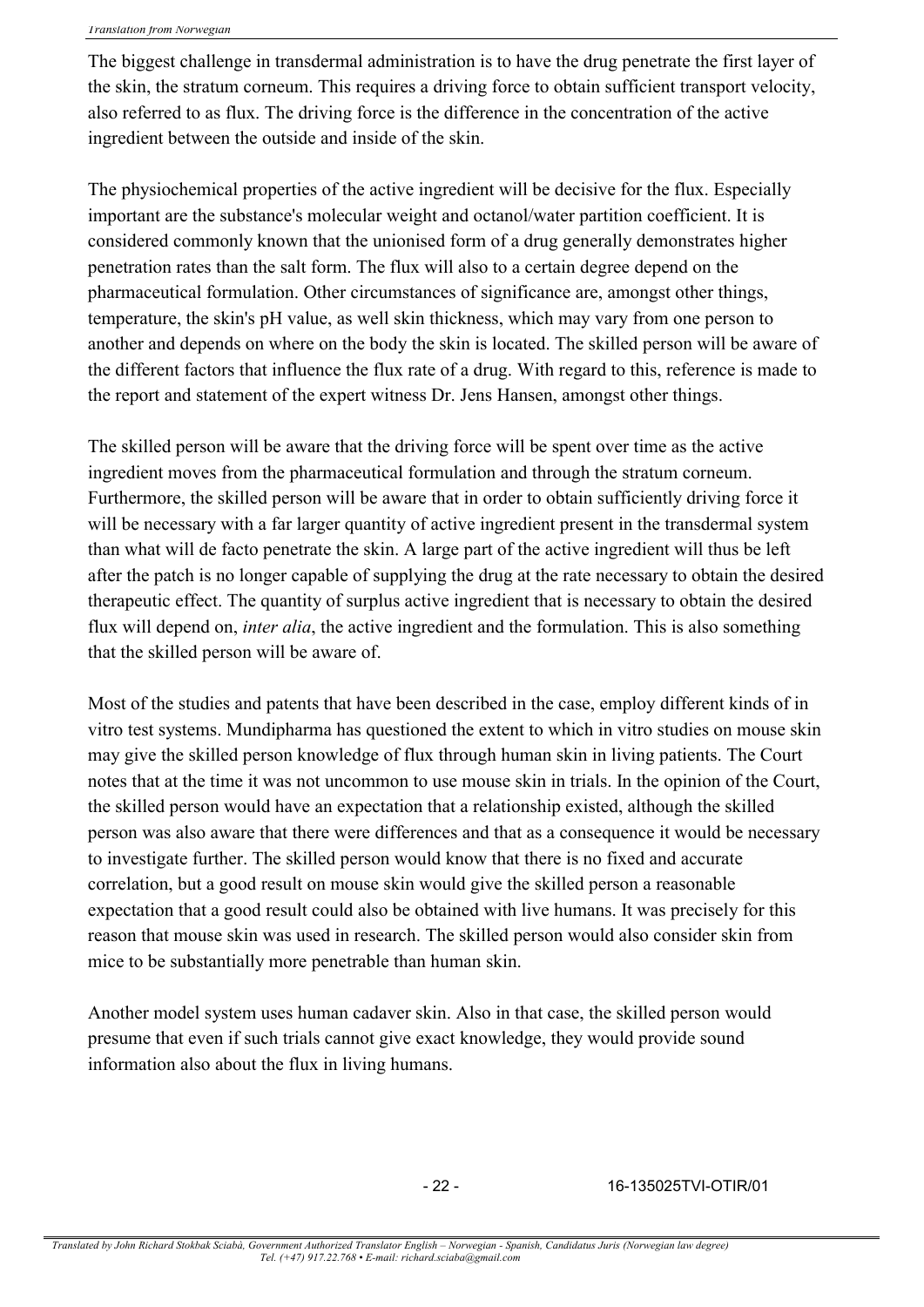The Court furthermore presumes that the skilled person was aware that drugs that were administered transdermally, could form a depot or reservoir under the skin; see, *inter alia*, Bartek et. al. 1972.

Orifarm has referenced that the skilled person would expect a long terminal half-life to signal longer duration. The Court presumes that at the priority date it was known that different half-lives were observed for different administration paths. The Court can however not see that the absolute value or variation in the statements would lead the skilled person away from or encourage the skilled person into trying transdermal administration of buprenorphine for an extended period of time.

The significance of the fact that a depot of the drug may be formed in the skin which thus may contribute to an extended duration of the patch, has also been a topic in the case at hand. Such a possibility is considered known (see the publications of Pfister and Schefer quoted below). The Court does not consider such a possibility to be decisive for trying the formulation in WO 975 over a 7–day period with the hope of succeeding, nor does the Court find that it would point the skilled person away.

It can also be seen from Dr. Jens Hansen's expert opinion that a number of designs of transdermal systems were known in 1997. The skilled person is thus aware that the fundamental elements of any transdermal system are based upon the drug being dissolved or dispersed in a liquid reservoir or in a polymer matrix that functions as a platform for the release of the drug. There were two main forms of patch; reservoir or membrane controlled patches, and matrix patches. A reservoir patch contains the drug in a gel or a solution, and the supply of the drug is determined by a rate controlling membrane between the drug and the skin. The matrix patch incorporates the drug in a polymer matrix, from which the drug is continuously released into the skin. In the matrix system it is the drug/polymer matrix that controls the release of the drug to the skin; see Dr. Jens Hansen's report. The dose of drug supplied depends on the quantity of drug in the matrix, the surface area of the patch and for how long the patch is attached to the skin.

In 1997 there were a number of transdermal systems on the market, including an analgesic, Durogesic. The said product employed the active ingredient fentanyl. Fentanyl is, like buprenorphine, and opioid, but with a different molecular structure including a lower molecular weight, and other physiochemical and pharmacological properties.

The skilled person would furthermore be aware that in 1997 there were several patches on the market that had a dosing interval; that is, a period of effect, of 7 days. Examples of this are Clondin and Estradiol. Reference is made to Benson and Prankered, Optimisation of Drug Delivery, 1997, pages 444-445. In Table 1; Examples of transdermal delivery products registered in Australia, there are three patches with a dosing interval of 7 days. The table also shows that there were several patches with dosing intervals of 3-4 days (2 times per week). The fentanyl patch (Durogesic) is stated to have a dosing interval of 3 days, but it

- 23 - 16-135025TVI-OTIR/01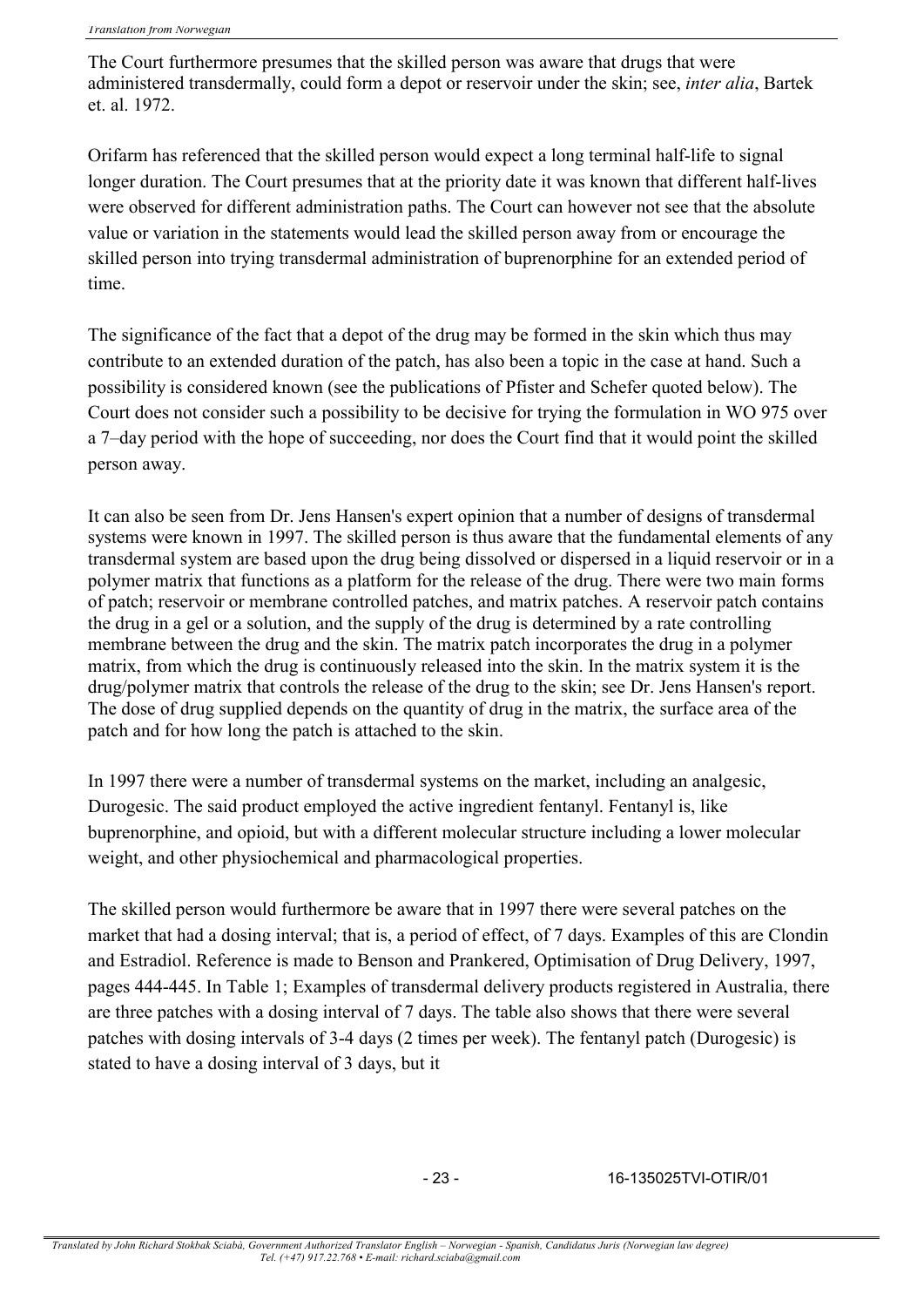is stated in the Gale patent, which concerns fentanyl, that it is described to be be capable of producing an effect for 7 days. The Court shall revert to the Gale patent.

Buprenorphine was used as an analgesic pharmaceutical product parenterally and sublingually at the priority date, but there was no buprenorphine patch on the market in 1997. Several systems for transdermal administration of buprenorphine were however known at the priority date. This also applies to the specific formulation in some of the patent claims in the patent-in-suit. This is stated in the patent description and is not contested in the case at hand.

### **Patents regarding the transdermal use of buprenorphine (citations)**

### **WO 975 (Rille)**

WO96/19975 (WO 975) / D3 in NIPO's processing of the application WO 975, Hille, was filed on 18 December 1995. The patent states to concern the following: *Transdermal resorption of active substances from supercooled masses.*

The patent describes a transdermal delivery device for buprenorphine and describes a system that improves the drug's skin penetration capability. The patent addresses in particular mechanisms for improving the release of different penetration enhancers (Penetrationsförderer); that is, compounds that facilitate the active ingredient's passage through the skin.

The solution is, according to Hille's patents, to use adjuvants that form supercooled masses, so they remain liquid at room temperature. This improves the release of the penetration enhancing substances from a matrix patch.

In the patent there is a description of the production of 5 different buprenorphine formulations, and they are characterised by the quantity of active ingredient that diffuses through mouse skin in the course of 24 hours in a so-called Franz cell. The formulation with levulinic acid shows the clearly highest penetration rate, and it is this formulation that according to the patent-in-suit surprisingly may be used for pain relief over 7 days.

All the trials were terminated after 24 hours and consequently the patent does not describe any effect beyond 24 hours. The Court does however not find that the skilled person would understand that this must be interpreted to mean that the patch *cannot* be used beyond 24 hours since Hille does not discuss duration or dosing interval.

### **US 711 (Rille 1)**

US 5,240,711 (US 711)

US 711, Hille 1, was filed on 24 September 1992; that is, before the Hille patent mentioned above.

- 24 - 16-135025TVI-OTIR/01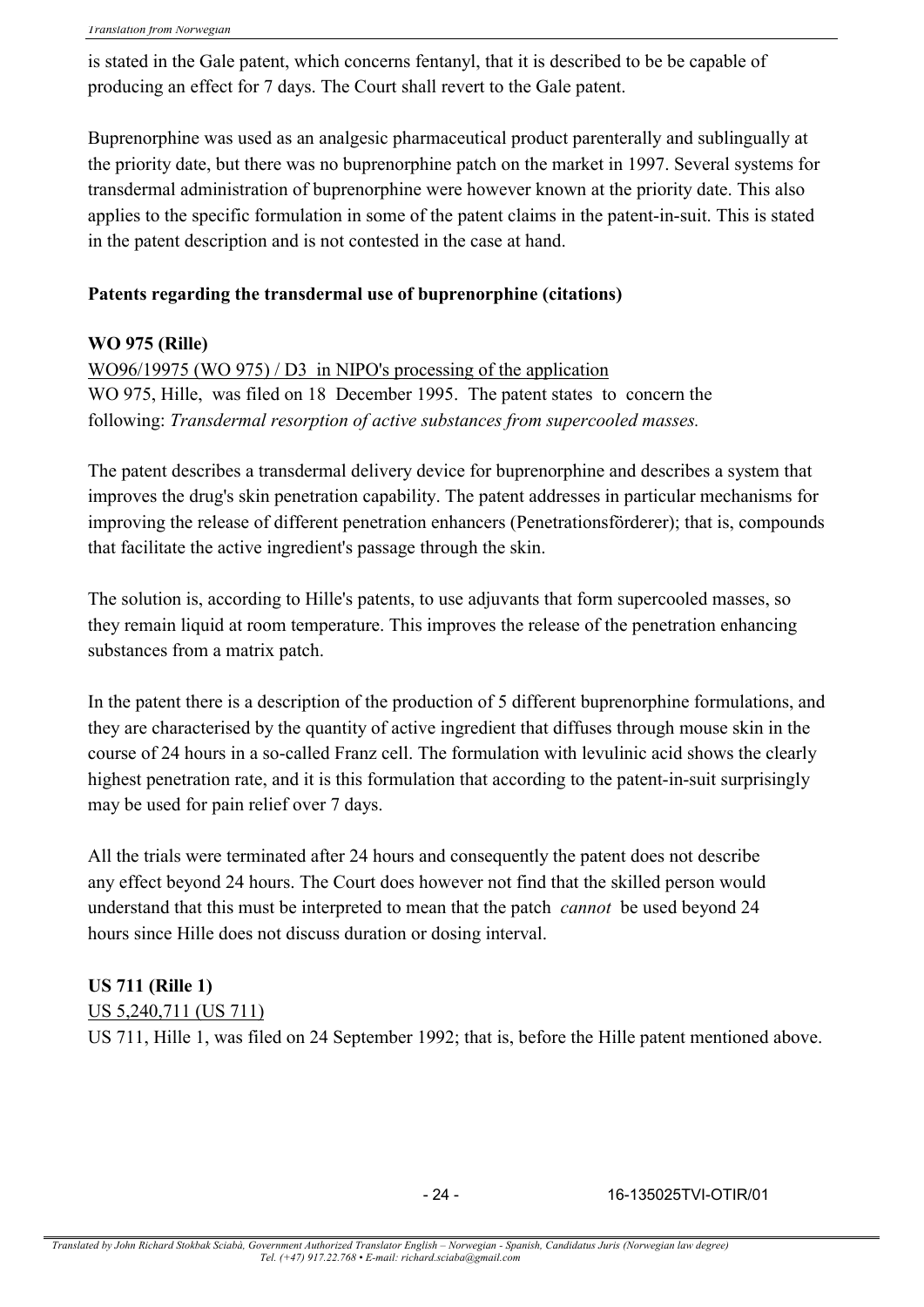The patent addresses the composition of a transdermal delivery device and describes how the penetration of buprenorphine through human skin can be enhanced, particularly by using a softener in combination with a solvent. The softener can either be higher alcohols, esters of carboxylic acids, diesters of carboxylic acids and [sic] multivalent alcohols.

The patent tests 21 different formulation and states trial data for all formulations based on in vitro trials on mouse skin for 24 hours.

This patent does not carry out tests beyond 24 hours either and does not discuss the issue of how long the patch formulations may work.

# **US 171 (Chang)**

### US 4,956,171 (US 171) / D1 in the application documents before NIPO

US 171, Chang, was filed on 21 July 1989; that is, before the Hille patents mentioned above. Also this patent addresses compounds that are to improve penetration through skin in a system with a transdermal delivery device. To solve this problem, Chang uses a double penetration accelerator (dual enhancer) comprising sucrose cocoate and methyl laurate in a transdermal formulation.

The studies mentioned in Chang are in vitro studies on human cadaver skin and concerns trials for 72 hours; that is, 3 days. Chang states that the use of the systems described provide penetration rates that are therapeutically effective for at least 24 hours and for up to 72 hours.

The paragraph on preferred embodiments of the patent states preferred flux rates through human cadaver skin for the same period. It is furthermore stated that by optimising the system, hydromorphone and buprenorphine can be delivered at a constant rate over extended time periods without uncomfortable skin irritation; see 5th column, lines 17- 20.

In the examples, both the reservoir and matrix formulations are used, and examples are given of compositions for the different parts of the patches. The examples contain hydromorphone or buprenorphine and measure a constant flux through human cadaver skin over periods of 72 hours.

In Example 1, a transdermal system is examined that contains a reservoir patch comprising buprenorphine hydrochloride and the above-mentioned penetration accelerators. The trial data state that a flux is obtained that is approximately twice as high as the minimum flux stated in Roy et al U3-1057 (J. Pharm. Sci. 1994). The percentage of the total dose of buprenorphine that is released over 72 hours is stated to be 20%. Consequently, 80% of the active ingredient remained in the patch after 3 days.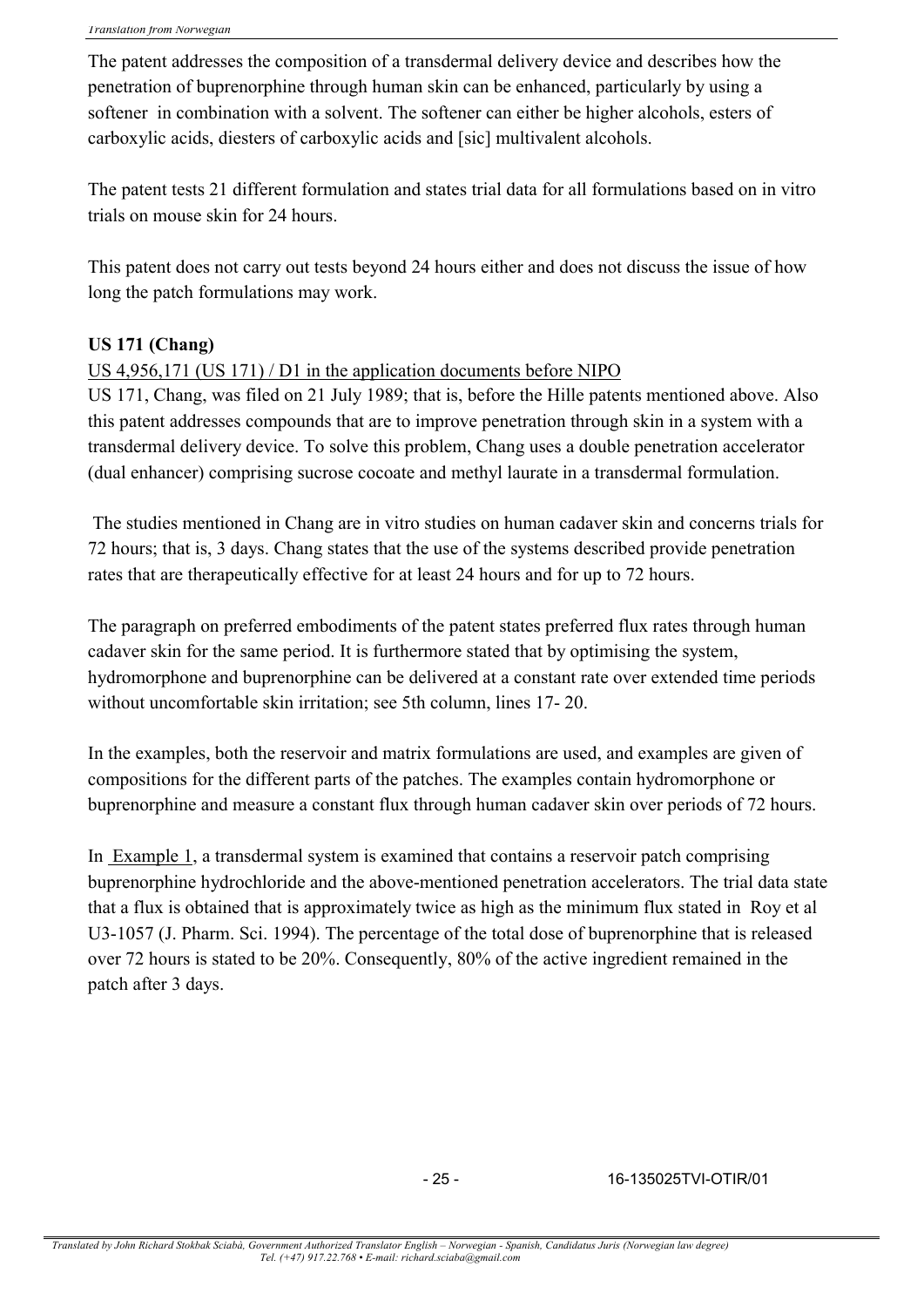A point is also made of the fact that it is the skin and not the formulation itself that limits the rate of release.

Example 3 examines a transdermal system with a matrix patch of the same kind as in the patent-insuit. It describes that the equilibrium (steady state) flux was mainly constant over the 72-hour period the testing lasted. The flux observed is lower than in Example 1, but still substantially higher than the necessary minimum flux.

### **US 566 (Drust)**

US 5,026,556 (1991) (US 556) / D2 in the application documents before NIPO

Drust also shows a composition of a transdermal delivery system for buprenorphine. The examples in Drust all concern reservoir solutions. Release data are not given and the patent thus says nothing about how long the patch may be expected to work.

### **US 909 (Sharma)**

US 5,069,909 (US 909)

Sharma describes a traditionally designed transdermal system for the administration of buprenorphine to humans. Here too a reservoir solution is used.

The two different formulations are tested in vitro for 48 hours. Sharma states that the penetration rates shown are sufficient to obtain analgesia.

The patent also shows a higher penetration rate for the buprenorphine salt than for the base. However, in the opinion of the Court the skilled person will consider this result to be related to the formulation used and will not read it as an expression of a general teaching.

### **Other publications**

### **Roy et al U3-1057 (J. Pharm. Sci. 1994)**

This publication is based on the Sharma patent mentioned above. The title is: *Transdermal Delivery of Buprenorphine through Cadaver Skin.* It is furthermore stated that *The main objectives of this paper are (1) to evaluate physicochemical properties and solubilities of buprenorphine free base and HCl salt and (2) to evaluate the skin permeation of buprenorphine base and HCl salt through cadaver skin from various vehicle formulations and adhesive matrix patches*.

The skin that was used in the trials was taken from frozen human cadaver skin that was treated to isolate the stratum corneum and viable epidermis (that is, remove deeper skin layers).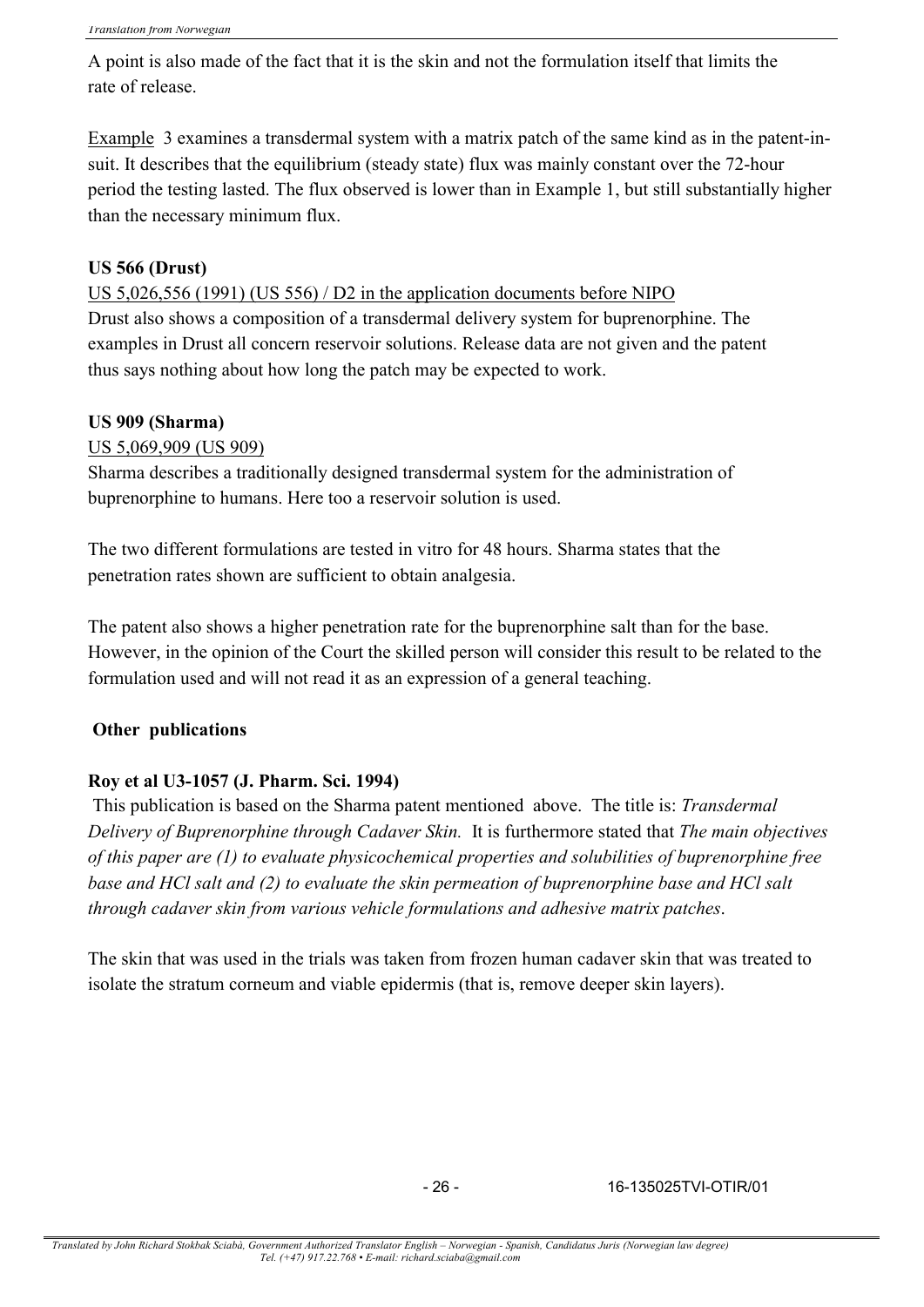In addition to the solubility of buprenorphine base and salts, the melting point and octanol/water partition coefficient are determined. It is also noted that the salt form of buprenorphine is rather lipophilic, and thus considered beneficial for transdermal administration. Large variations in solubility are noted, and the conclusion is presented that it is possible to obtain high solubility also of the base by a careful choice of vehicle. The authors go on to discuss how the base has a higher permeability, but that the salt due to its higher solubility obtains a higher flux that ought to provide a basis for transdermal administration.

Additionally, the effect of different additives to solutions of the base are studied. They show that it is possible to increase the flux by a factor of 8. They also compare the flux of the salt and of the base for a couple of different compositions. Again, it is evident that the salt provides higher flux. As a consequence, the salt is chosen for the subsequent optimisation study. Here, different compositions of the solutions, as well as the addition of penetration enhancers, are examined.

In order to assess to what degree the observed fluxes would be sufficient for an effective preparation, by way of conclusion a theoretical calculation is made of what flux would be necessary. The conclusion is that it should be simple to obtain sufficient flux, since the majority of the reported formulations show fluxes several times larger than the necessary minimum.

The Court notes that even if Roy concludes that the salt gives a higher flux that the base, the skilled person would not get the understanding that the base cannot be used. Reference is made to what is mentioned above under the discussion of Sharma that the skilled person would understand this is related to the specific formulation that is applied here.

### **Wilding et al U3-1105 (Int.J.Pharm. 1996. 1996)**

The title of the paper is: *Pharmacokinetic evaluation of transdermal buprenorphine in man.* The purpose of this study was: *to obtain pharmacokinetic, safety and tolerability data on buprenorphine in healthy subjects following the application of both aqueous- and ethanol-based FTTS and administration of a short intravenous infusion of buprenorphine hydrochloride.*

This is a pharmacokinetic study in humans, 12 persons, where central parameters for drug absorption and metabolism are determined for water- and ethanol-based reservoir systems (FTTS). In addition, possible side effects were observed. As a reference, a short (20 min) intravenous infusion is used. The transdermal administration lasted for 24 hours and the hydrochloride salt of buprenorphine was used.

Wilding shows that the buprenorphine formulations produce analgesic plasma levels in healthy humans. The study teaches that the terminal half-life is of the order of 15 hours after both infusion and transdermal administration. For the transdermal systems,

- 27 - 16-135025TVI-OTIR/01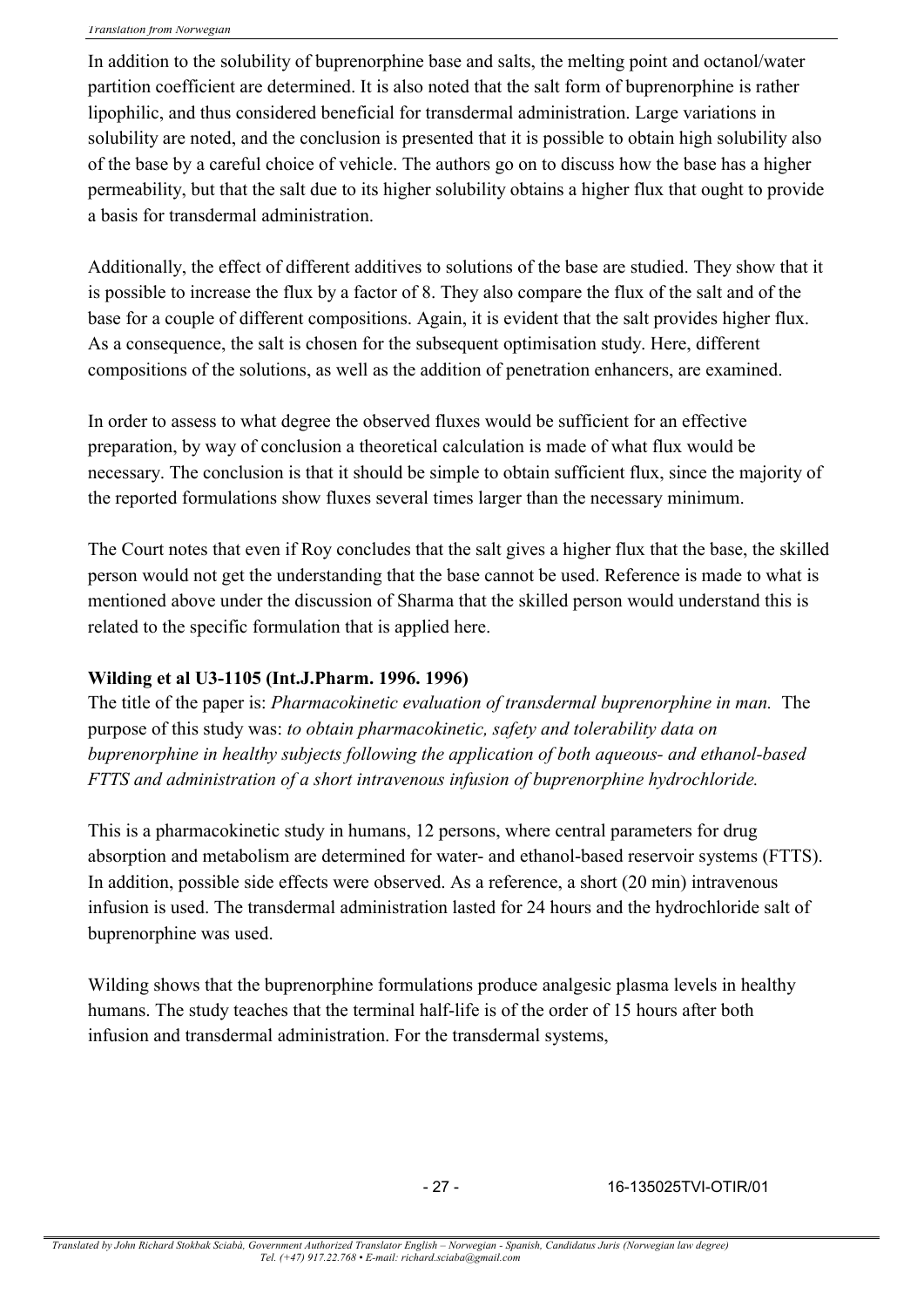the plasma concentration increased slowly and in most cases steady state was not reached within the 72 hours the study lasted.

# **Australian Journal of Hospital Pharmacy volume 27, no. 6 "Optimisation of drug delivery - Transdermal drug delivery" (Benson and Prankerd), 1997**

This paper is particularly interesting because it aims at describing the state-of-the-art at a point in time close to the priority date. The difficulties and limitations for transdermal drug delivery are explained under the heading "Limitations of TDD". It is explained that transdermal drug delivery is limited to potent drugs and that attempts at expanding the scope of drugs that can be delivered transdermally by use of penetration accelerators are ongoing. Drugs must have certain physiochemical properties to be suitable for transdermal delivery, and for instance highly lipophilic drugs are difficult to administer because they accumulate in the stratum corneum. It is also stated that skin irritation may be a problem.

The paper also points out the advantages of long dosing times, including once per week, and an orientation is given of products both in Australia and in the rest of the world with a long period of effect, including 7 days. The paper also points out that the patch contains a much larger quantity of active ingredient than what is utilised.

### **Extract from Therapeutische Systeme (Heilmann), 1984**

While Heilmann on the one hand says that the quantity of drug in the system influences the lifespan of the patch, he explains in immediate extension thereof that many transdermal systems will contain a larger quantity of the active ingredient than what is actually administered to the patient, and that this is necessary to maintain the rate of release of the drug.

# **Transdermal and Topical Drug Delivery systems, Tapash K. Ghosh, William R. Pfister, Su Il Yum, 1997. Transdermal and dermal therapeutic systems: Current status, William R. Pfister**

This paper discusses the advantages of long dosage times, including once per week/ 7 days.

The following is stated on pages 52 - 53:

*One of the primary advantages of TTS is the reduction in dosing frequency from 2 to 4 times a day, typical for oral dosage forms, to 1, 2, or up to 7 patches per week, which results in improved patient compliance.*

*.............*

*Patients can now wear a single TTS for periods of 12-14h (i.e. NTG), 16-24h (i.e. nicotine and testosterone), 3 or 3.5 days (i.e. scopolamine, estradiol, NETA, fentanyl), or 7 days clonidine, estradiol)*

- 28 - 16-135025TVI-OTIR/01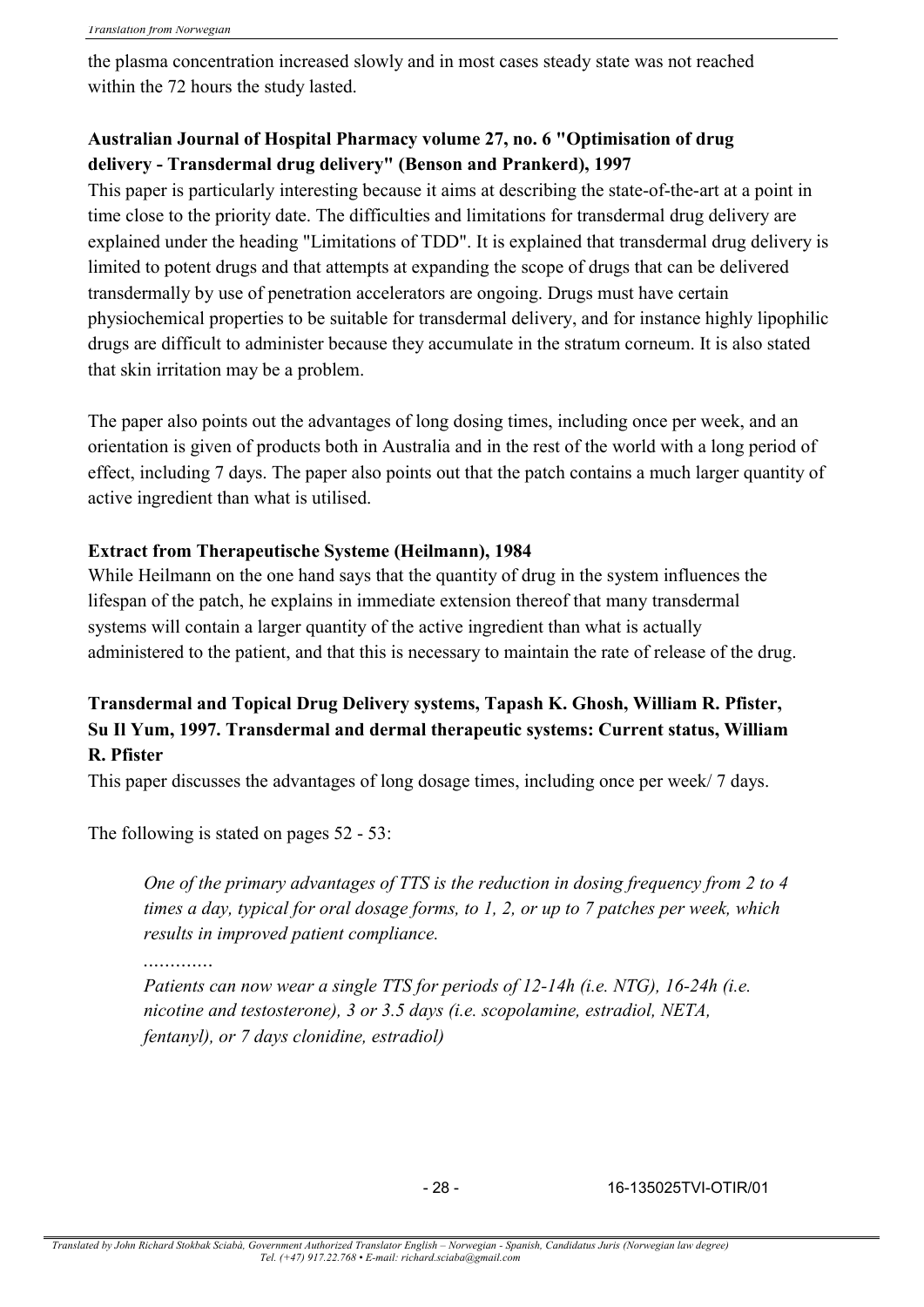Additionally, there is discussion of the formation of a depot by lipophilic substances dissolving in the "fat matrix" that surrounds the dead cells in the stratum corneum.

# **Skin Barrier -Principles of percutaneous penetration, Karger 1996, Schaefer & Redelmeier,**

This is another central textbook from the time of the priority date. it discusses, amongst other things, the stratum corneum as a reservoir. The following is stated on pages 162 - 163:

*The amount of material which is present in the stratum corneum and which is available for absorption is referred to as the stratum corneum reservoir. At the skin surface solvents, vehicles, formulations of any kind or crystalline phases release compounds to the horny layer thus constituting a new stratum corneum-compound phase. This phase, together with residual formulated material which cannot be removed from the surface and its wrinkles by simple wiping or gentle washing, is defined as reservoir from which any further diffusion into the skin takes place. The reservoir is seen to be positioned before the barrier and constitutes its counter piece.*

### **Patents with a different active ingredient, but with the same therapeutic effect.**

### **US 4,588,580 (US 580) (Gale) (Fentanyl)**

US 580, filed on 23 July 1984, describes the administration of fentanyl with a transdermal system. Fentanyl is an opioid with the same therapeutic effect as buprenorphine, but with a different chemical structure.

This patent thus concerns transdermal pain relief with opioid analogues over a 7-day period. Gale describes different kinds of transdermal administration of fentanyl. Gale also describes the possibility of constructing a depot of the opioid fentanyl in human skin. For safety reasons it is however not considered desirable.

the administration of fentanyl over 7 days is mentioned in the description and in one of the claims. In the examples, administration for a period of up to 80 hours is discussed. Administration for more than 1 to 3 days is considered to be preferable in US 580. In the introduction the following is stated: *Administration is maintained for at least 12 hours and for up to 7 days with a 1 – 3 day regimen being considered preferable.*

At the priority date, a commercially available embodiment of the invention described in US 580 was on the market. The Durogesic fentanyl patch was intended for use for 72 hours. The product is still on the market.

- 29 - 16-135025TVI-OTIR/01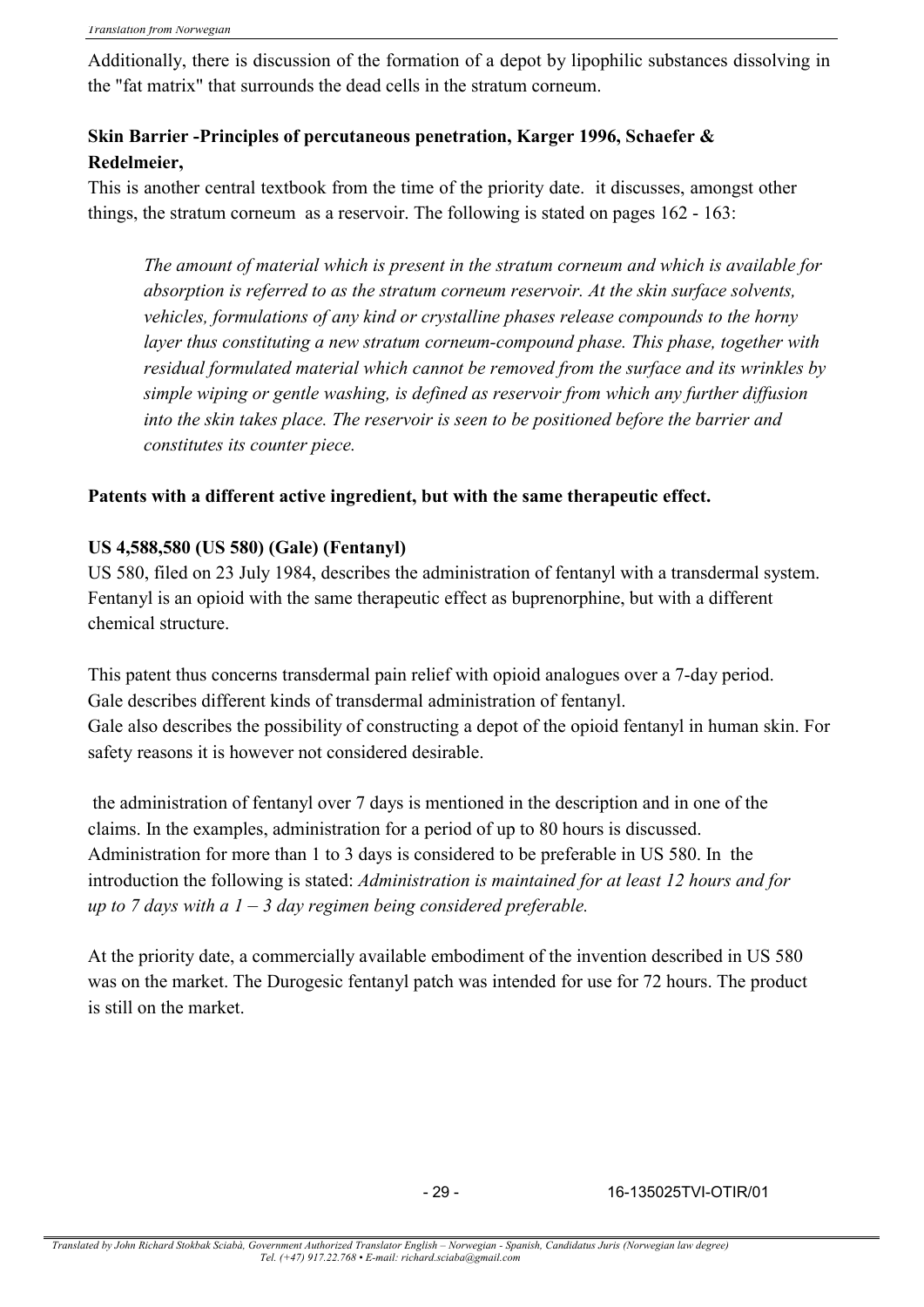### **Further as to the validity of patent NO 332 248**

The parties have concentrated their presentations on this patent, and as a consequence the Court shall also use it as a point of departure. The priority date that is to form the basis of the assessment is 24 February 1997.

The patent concerns a transdermal delivery device that comprises buprenorphine for the application in the treatment of pain in the patient in the dosing interval of at least 7 days (claim 1), and the application of buprenorphine in the production of a medication for the treatment of pain in a patient in a dosing interval of at least seven days, wherein such medicament is a transdermal delivery device comprising the above-mentioned buprenorphine (claim 2). In addition there are a number of sub-claims that specify the device or the application according to claims 1 and 2.

Mundipharma has submitted a number of prayers for the relief in the alternative that combine the various sub-claims for the case that the Court were to find claims 1 and 2 to be invalid. Also, two sets of claims in the alternative, A and B, have been presented.

In the assessment of whether the patent is valid, one must take as a point of departure the patent claims and how they are to be understood by a skilled person. The description may serve as guidance. It has not been claimed that all or parts of the patch's formulation is/are inventive. It is only the dosing interval of at least 7 days that is claimed to be inventive. The Court agrees with this starting point. What is new is *a dosing interval of at least 7 days* . The parties agree that this fulfills the novelty requirement in section 2 of the Patents Act and that the question is whether this also fulfills the said provision's requirement of inventive step.

### **The problem – solution method (problem – solution-analyze)**

when assessing inventive step, in practice the so-called problem-solution method (problem and solution approach) is often used. *Problem and solution approach* is used by the EPO. NIPO recommends that it should normally be used, but the procedure is not mandatory. Reference is made to NIPO's Guidelines C, IV, 5.5. NIPO has not applied this method for the processing of patent NO 248. As regards the two other patents-in-suit, correspondence with NIPO has not been submitted and as a consequence the Court is not familiar with it.

Both parties have however in their lines of reasoning used as a point of departure the so-called *problem solution-analyze,* and the Court shall do the same.

The method structures the assessment in three steps, with a view to rendering the assessments as objective and realistic as possible and avoiding hindsight. The first step consists in *identifying the closest prior art,* the one that in practice would constitute the most promising starting point for the invention. The closest prior art must be sought from the same technical field and it must deal with the same technical problem as the invention. Among several

- 30 - 16-135025TVI-OTIR/01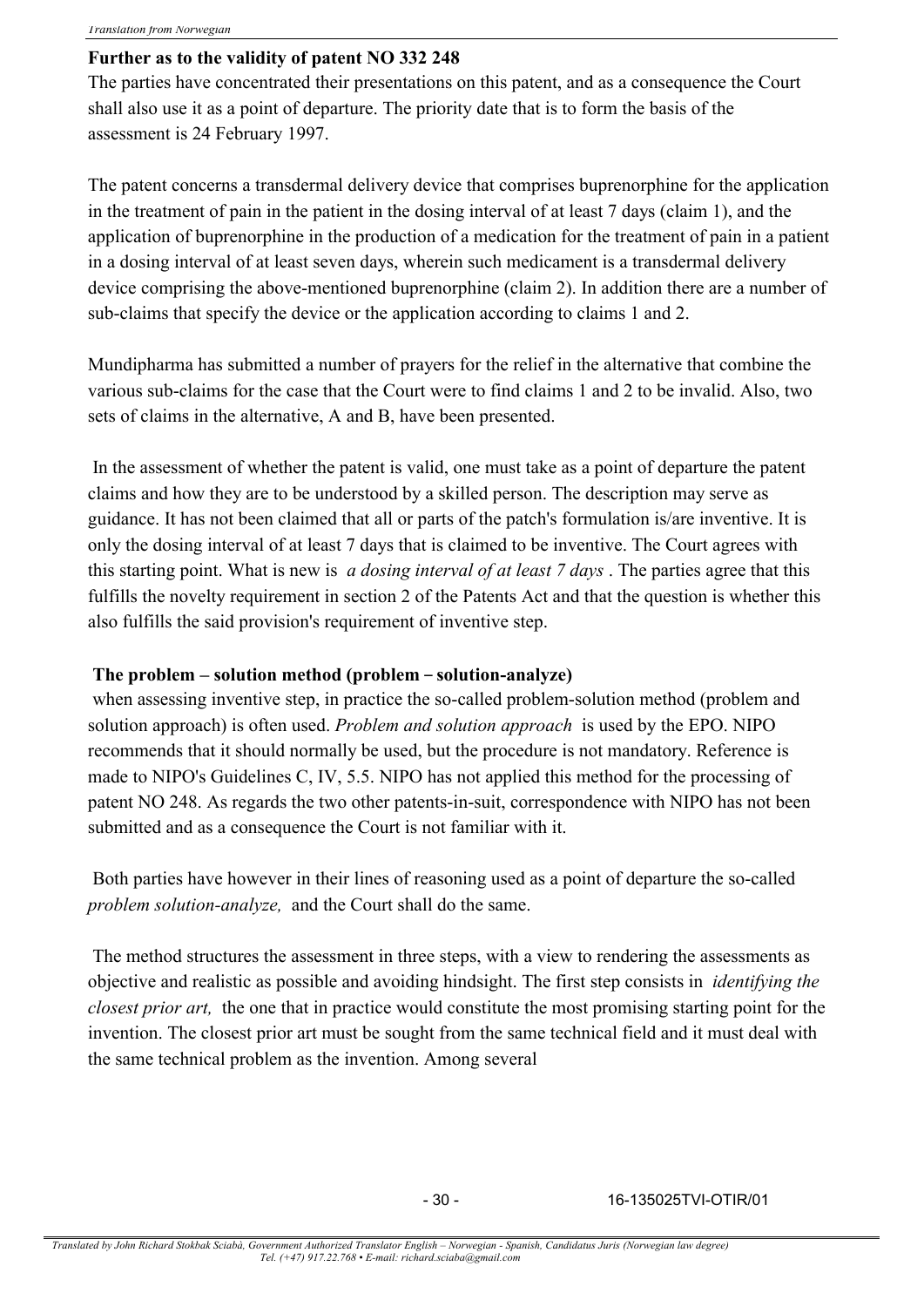citations in the same field that concern the same problem, the one that has most technical features in common with the invention is chosen.

In step two, the invention is to be compared to the closest prior art, in order to *identify* the *problem* which the invention objectively considered has solved. The problem may have been to obtain greater efficiency, additional effects, better safety etc. If no new or improved efects are obtained, the problem is considered to solely have consisted in producing an alternative constructive solution for obtaining the same effects as in the citation. Producing a random alternative solution, among many possible ones, is often not considered to contain inventive step. If the solution does not solve any problem of a technical nature whatsoever, there will be no inventive step.

The third step consists in assessing whether to the skilled person, starting with the closest prior art, it was obvious to solve the problem in the way that is defined in the patent claims. It may also be formulated as a question whether the skilled person *would* have chosen the patent's solution with a *reasonable expectation* of success.

### **Closest prior art**

### **Closest prior art**

The present analysis takes the closest prior art as a starting point. The patent guidelines identify "the closest prior art" as the combination of features which may be deduced from the one document that provides the best basis for the assessment of whether the invention was obvious.

Reference is also made to the EPO Guidelines for examination, item 5.1 second paragraph, where it is stated that if there are several potential citations that may be characterised as the closest prior art, the assessment must be done on the basis of all alternatives. The assessment of what is the closest prior art must be done in relation to each individual patent claim.

In relation to all the patent claims and the combination of them, including the claims in the alternative, it is the dosage interval of 7 days that might justify the granting of a patent. It is this dosage interval, in the alternative in combination which previously known formulations, that is potentially inventive.

### **Claims 1 and 2**

The assessments with regard to claims 1 and 2 will be identical and the Court takes claim 1 as a starting point. Claim 1 concerns a medicinal product. The product is a "transdermal delivery device"; that is, a device for the administration of a medicinal product to a patient through his skin. For simplicity it may be referred to as a transdermal patch or just a patch. Such a product is previously known through both Chang and Hille et al. Furthermore, the device is to include buprenorphine for application against pain in a patient. This too applies to both Chang and Hille. Claims 1 and 2 do not contain any formulation requirements.

- 31 - 16-135025TVI-OTIR/01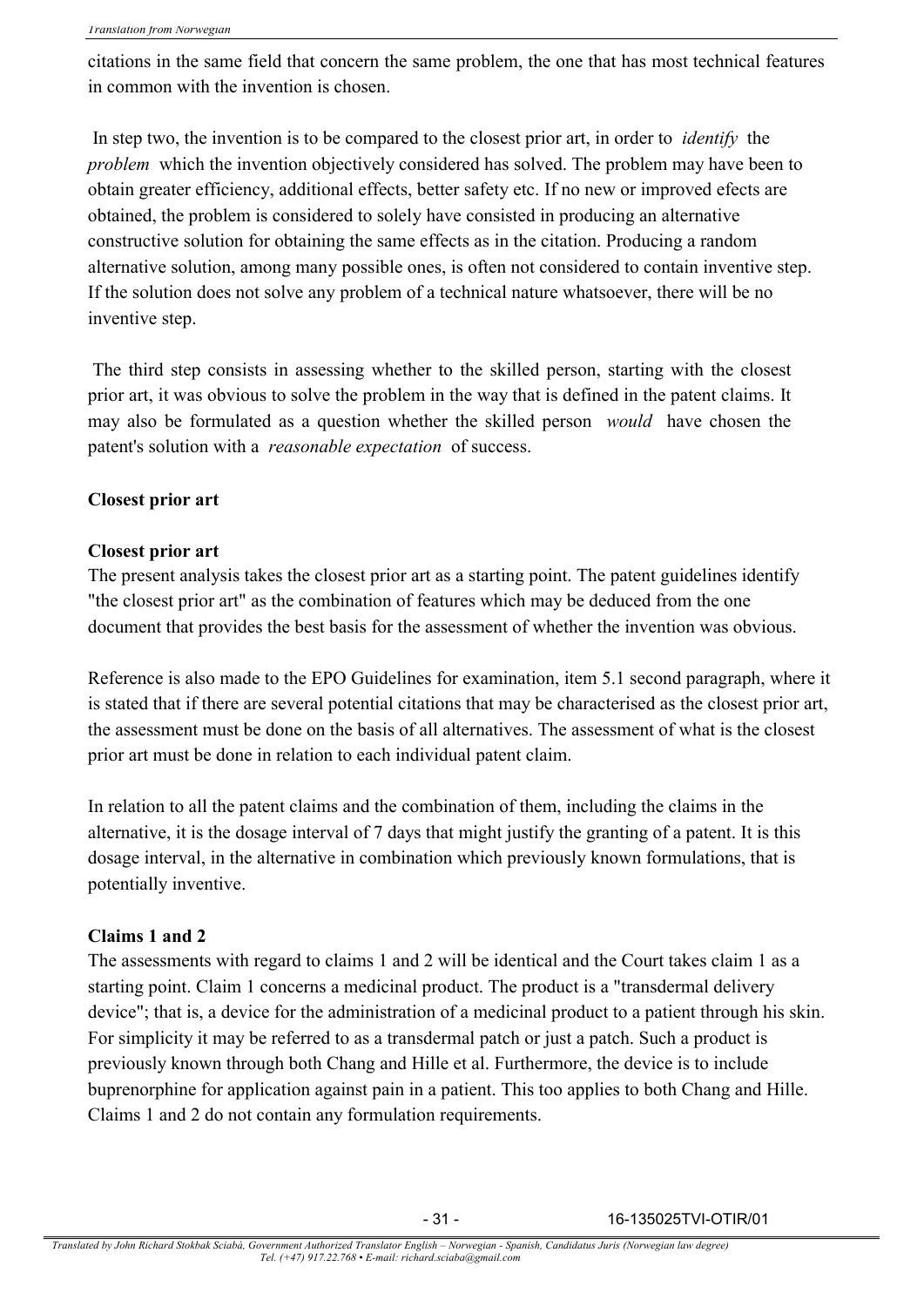The last claim is a dosage interval of 7 days. This is not found explicitly in either Chang or Hille. Hille performs trials over 24 hours and does not indicate the dosage interval. Chang performs trials over 72 hours and states that the purpose relates to delivery "for extended periods of time". To Chang it is important that the patch is to have a stable effect over an extended period of time.

On the basis of the above, the Court finds that Chang has the most features in common with claims 1 and 2, and that as a consequence Chang is the closest prior art. The Court does however find that the person skilled in the art also would consider Hille and that it would be obvious to combine these two citations.

# **Claim 3**

Claim 3 describes a device or application that follows from claims 1 and 2, but limits the buprenorphine to the base Hille uses the base. Chang uses the salt as a starting point, but in example 3 he adds potassium hydroxide. Independently of whether one uses the base or the salt of the base for the preparation of a solution, an equilibrium will always arise between the salt and the base forms. The percentages of the respective forms will only depend on the pH, in that a low pH produces a preponderance of the salt form, while a higher pH produces a preponderance of the base form. Potassium hydroxide is a basic solution that increases the pH, which causes the patch to largely also contain the base form of buprenorphine despite buprenorphine hydrochloride having been used as a starting point.

Considered in conjunction with the assessment under claims 1 and 2, the Court finds that Chang is the closest prior art also in relation to claim 3. In the same way as with regard to claims 1 and 2, the skilled person will also consider Hille.

# **Claim 4**

Claim 4 is also based on claims 1 and 2, but limits the delivery device to encompassing only a polymer matrix layer. Chang uses a matrix patch in example 3.

Consequently, based on what is presented with regard to claims 1 and 2, the Court finds that Chang is the closest prior art also in relation to claim 4.

# **Claim 5**

Claim 5 is also based on the preceding claims, but limits the polymer matrix layer to a pressuresensitive adhesive reservoir layer. In example 3, Chang shows a variant where the polymer matrix layer is a pressure-sensitive adhesive reservoir layer.

Consequently, making reference to the above, the Court finds that Chang is the closest prior art also in relation to claim 5.

### **Claim 6**

Claim 6 is also based on the preceding claims. In addition, some formulation requirements are added, especially by stating a softener.

- 32 - 16-135025TVI-OTIR/01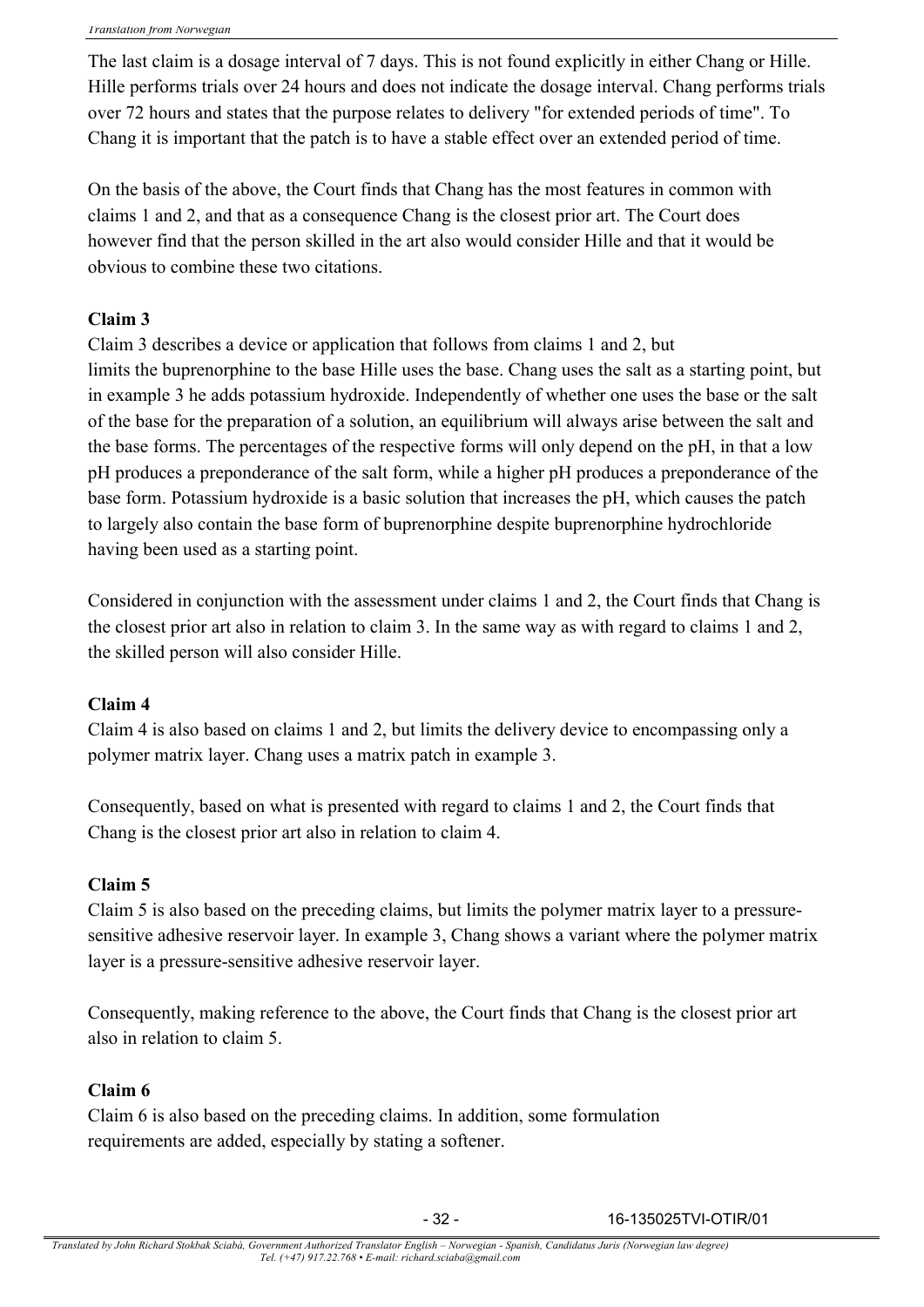The Court finds that both Hille and Chang can be applied as the closest prior art in relation to this claim. In any case, the skilled person will be able to combine these two patents.

### **Claims 7 and 8**

These claims contain formulation requirements and are based on the formulations found in Hille.

Based on the above, the Court finds that Hille is the closest prior art in relation to these claims, but also Chang may constitute the closest prior art. In any case, it will be obvious to the skilled person to combine them, so it will not be decisive which of these patents is chosen as the closest prior art.

### **Claims 9 and 10**

These claims will be dependent on the other claims. The parties have not processed these claims and the Court finds no reason to do so either.

### **Claim 11**

Here it is stated that Tmax takes place approximately 3 to 5 days after application. This is a consequence of the patch that is used in Hille. In the opinion of the Court, it will be normal for Tmax to occur in the middle of the dosage interval. Consequently, in the opinion of the Court both Chang and Hille may constitute the closest prior art with regard to this claim.

### **Claim 12**

The description in this claim is in agreement with Chang's Example 1. statement in this claim is in line with Chang's example 1.

On the basis of what is mentioned above in relation to claims 1 and 2, the Court thus finds that Chang is the closest prior art in relation to this claim.

### **The claims in the alternative, claims A and B**

These claims are based on the formulations indicated in Hille. On the basis of this, the Court finds that Hille is the closest prior art with regard to these claims. As for the other claims, it will be obvious to the skilled person to combine Chang and Hille.

### **The objective technical problem**

The next stage of the so-called problem-solution analysis is, based on the closest prior art, to determine the problem solved by the patent and which elements in the patent claims that relate to that solution. If it is not demonstrated that the problem described is solved, a more narrow problem must be defined, which in turn will form the basis of the further analysis.

- 33 - 16-135025TVI-OTIR/01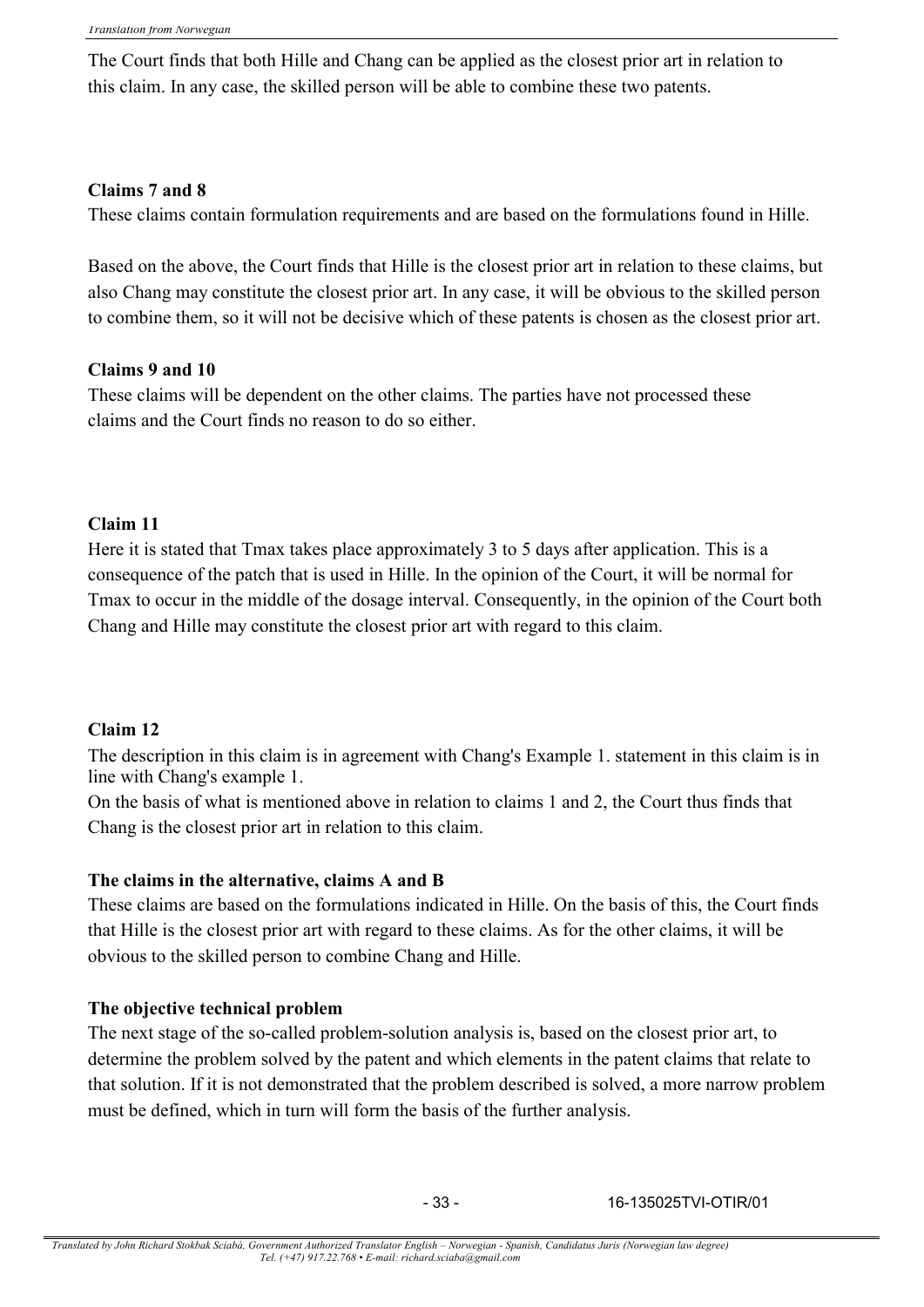The Patent Guidelines item 5.5.2 describe the technical problem as being *the purpose and the*  task of modifying or adapting the closest prior art in order to obtain the technical effects that the *invention brings about as compared to the closest state of the art*.

In NO 248, an aspect according to the invention is stated to be the production of a transdermal delivery device and an application of buprenorphine in the preparation of a medicament that enable reduced plasma concentrations of buprenorphine over an longer period of time than what is possible according to the state of art, while simultaneously providing effective pain regulation.

The EPO Opposition Division defines the problem in the following ways:

- In its decision of 24 July 2009, the Opposition Division states the following: *The problem to be solved may be seen in the provision of convenient and further analgesic pain treatment with transdermal delivery systems for buprenorphine.*
- In its decision of 22 December 2014, the Opposition Division states the following in item 5.3: *The problem to be solved in the light of the closest prior art, whether document D1 or document D11 (D1=Hille and D11=Chang), may be seen in the provision of convenient and effective pain treatment with buprenorphine from a transdermal delivery device.*
- In its decision of 3 March 2016, the Opposition Division states the following: *The problem solved be the patent-in-suit can therefore be seen as the provision of transdermal delivery devices for the convenient and effective treatment of pain for a period of at least 5 days.*

A differential review must be applied. The question is what technical results are obtained by carrying out the invention that were not obtained by carrying out the solution in the closest prior art. The difference must be assessed for each individual feature. The feature that constitutes the difference between claim and prior art is the 7-day duration. This concerns all of the claims.

Mundipharma has claimed that the problem solved by the patent is *to obtain a convenient and effective pain relief/pain treatment by means of the transdermal administration of buprenorphine*. Mundipharma has in addition submitted that the dosage interval of 7 days cannot be included in the definition of the problem, as it constitutes the solution to the problem.

In the Court's opinion, Mundipharma's statement of the problem is too wide. It does not indicate which technical results are obtained by carrying out the invention which are not obtained by carrying out the closest prior art. This is the case independently of whether Chang or Hille is chosen

- 34 - 16-135025TVI-OTIR/01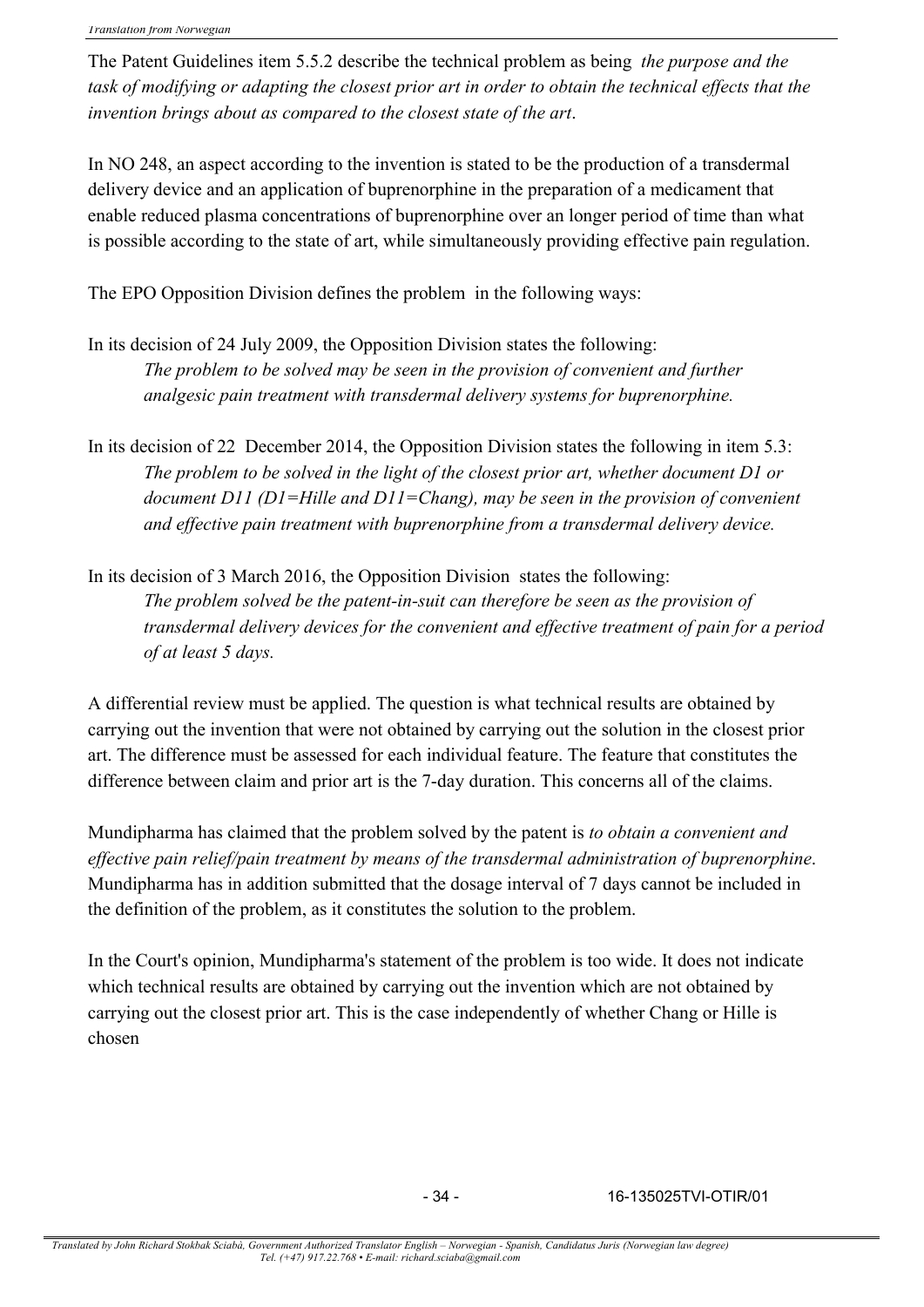as the closest prior art. It has not been demonstrated that Chang and Hille do not indicate *a convenient and effective pain relief/pain treatment by means of the transdermal administration of buprenorphine.*

The Court therefore finds that the objective technical problem must be defined as obtaining a *more* convenient and effective pain relief/pain treatment by means of the transdermal administration of buprenorphine.

### **The assessment of obviousness**

The third and last part of the problem-and-solution approach is to assess whether, with the closest prior art as a starting point, it was obvious to the skilled person to solve the problem in the way defined in the patent claims.

For the purpose of this assessment one shall take into consideration not only what followed from the prior art, but everything that pertained to common general knowledge in the field. The average skilled person is presupposed to have access to everything in the state of the art, but is expected only to use the knowledge that has a certain connection to the problem the invention aims at solving, and which it was reasonable to take into consideration without any knowledge of the invention. There is no set rule as to how many citations the skilled person is presumed to combine, but the more citations it has been necessary to combine to arrive at the invention, the stronger the argument that there is inventive step. The inventive step is to be assessed for the invention in its entirety and must necessarily rely on a discretionary assessment.

The requirement of inventive step is expressed as a requirement that the invention must "differ essentially" from what was already known. This requirement entails that the solution of a technical problem which prior to the filing date was obvious to a person skilled in the relevant field, cannot be patented. There must be a certain leap in the technical development - the invention must differ from what was obvious to an average skilled person. In practice, an invention is considered to have been obvious if the average skilled person would have chosen a solution for which a patent has been sought with a reasonable expectation of success; see 2008 w. [the Supreme Court ruling published in] Rt. 2008 p. 1555 (Biomar). The input of economic resources that lies behind the invention, in terms of

work and other resources spent, is in principle of no significance. Inventive step may well exist even if the invention happened by pure chance, and the invention may be obvious even if it is the result of extensive and qualified work.

The Board of Appeals of the Norwegian Industrial Property Office has described the matter to be assessed as follows:

*According to established practice, an invention is considered to have been obvious if it must be presumed that a skilled person who was acquainted with the state of the art prior to the filing date, would have tried to solve the problem in the way indicated in the patent claims with a reasonable expectation of success. In the assessment of whether the requirement for inventive step is fulfilled, prior art in its entirety is to be considered, and several citations may be combined.*

- 35 - 16-135025TVI-OTIR/01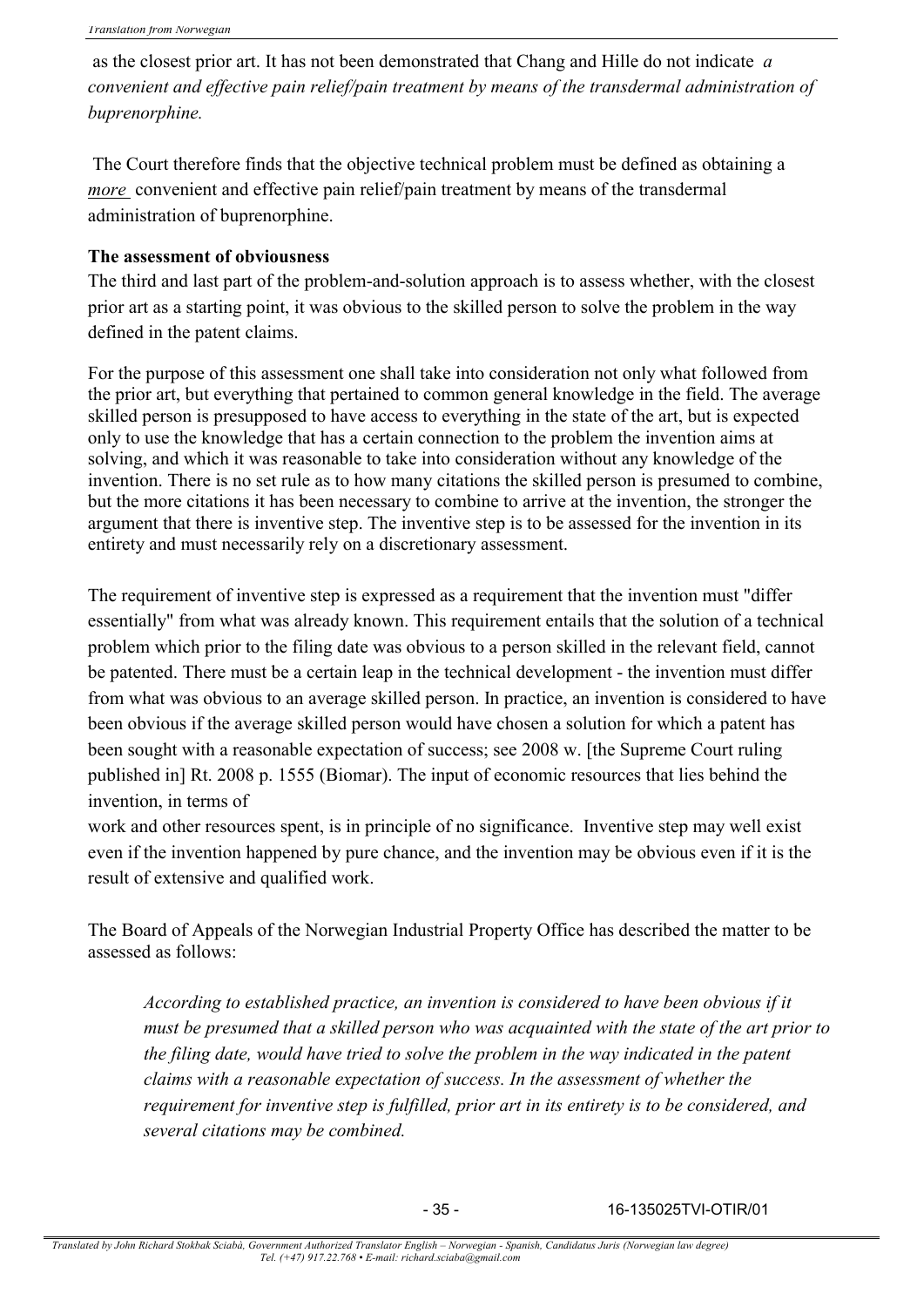Stenvik, Patentrett [Patent Law] page 230, refers that this wording is clearly influenced by European practice, where the so-called "could-would-approach" has been applied for a number of years.

With regard to this, he notes:

*The thought behind this way of phrasing the topic subject to discretionary assessment is that one cannot expect that inventions are made as a consequence of random acts or mere curiosity, but that technical development happens on the basis of conscious assessments of the prospects of succeeding with certain modifications of prior art. For an invention to be considered obvious, one must therefore normally be able to establish a specific reason why the skilled person would have chosen precisely the solution for which a patent is sought. There may for instance have been a so-called "pointer towards the technical solution in the prior art", or it may be that the solution that is chosen is generally known to produce advantages of the kind obtained through the invention.*

*This conception of the law entails that it will not always be an impediment to patenting that the solution for which patent is sought was "obvious to try". It may well happen that technical solutions that present themselves as obvious possibilities, are considered fraught with so much uncertainty that one cannot presume that the skilled person on the basis of rational reasoning would embark upon the necessary research and development project. Even in such cases it is the task of patent law to act as a stimulant to the realisation of new products and methods which would not have been realised without the possibility of a patent, or which would have been realised substantially later.*

So the question is whether it was obvious to the skilled person, with Hille or Chang as a starting point, and with the task of finding a more suitable and effective pain relief by transdermal administration of buprenorphine, to choose the patent's solution; that is, to give a patch as described in the individual patent claims a dosage interval of at least 7 days. This assessment must be performed in relation to the individual patent claims.

The Court shall first assess claims 1 and 2. The claims are interrelated in such a way that it is sufficient to discuss claim 1.

According to its wording, this claim encompasses any transdermal delivery device that includes buprenorphine for application of pain treatment in a patient. As mentioned, it is not in dispute that transdermal patches that include buprenorphine for the application in the treatment of pain were known prior to the patent's priority date. There is agreement that the only thing that is new is that the delivery device is given a duration of 7 days and that it is only this circumstance that may justify the invention being inventive.

- 36 - 16-135025TVI-OTIR/01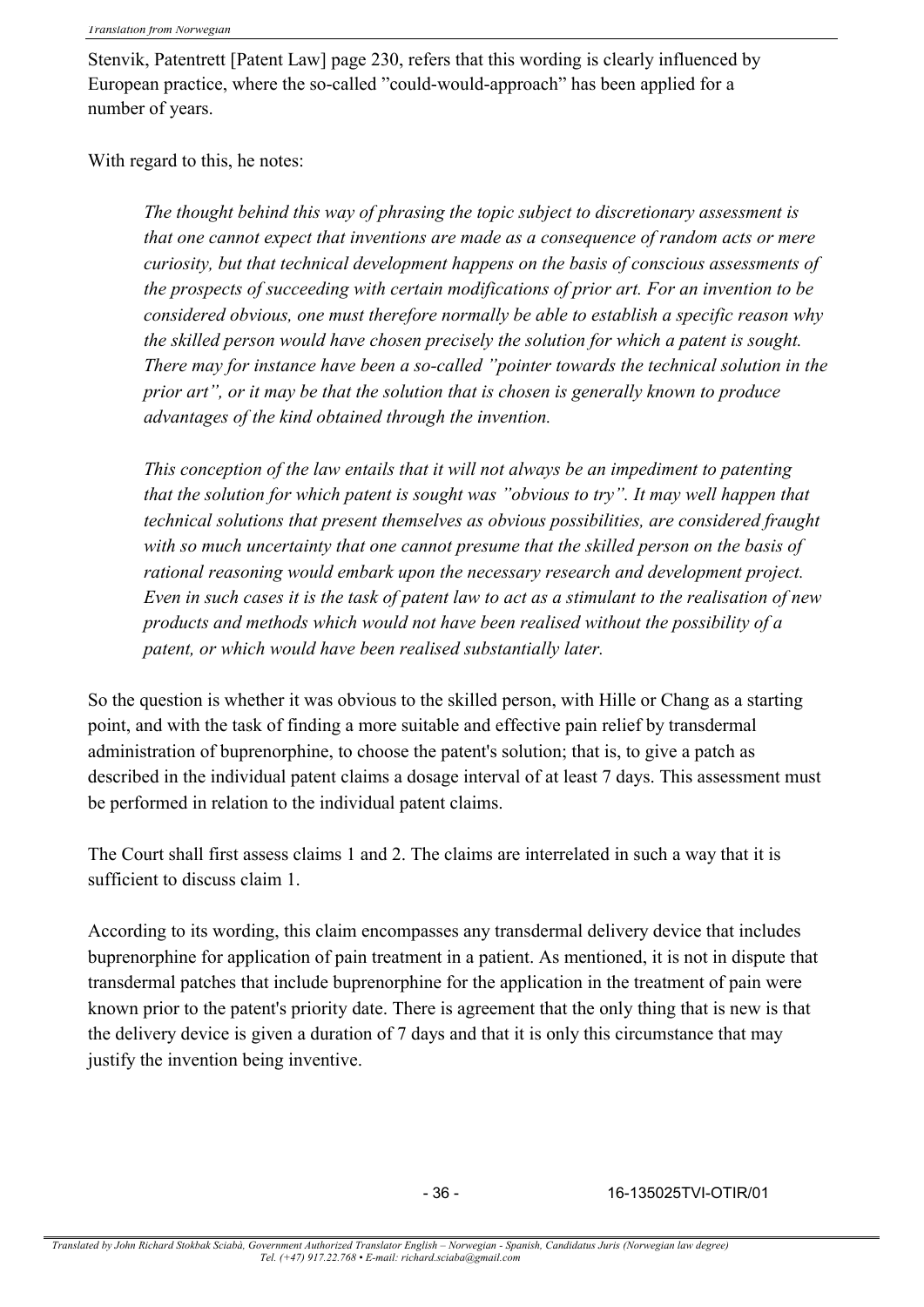Patent claims 1 and 2 are so widely phrased that they will tie up many of the possible solutions. This suggests that the requirement for inventive step, or the threshold, becomes more stringent. An obvious development of prior art would not be inventive, Reference is made to the need to keep options available for public use. This must be assessed objectively. As a point of departure, the inventor's effort is irrelevant.

The requirement of inventive step is intended to prevent patents from restraining rather than furthering technical development; see Ot.prp. [bill draft] no. 36 (1965-1966) page 22.

In this context, reference is also made to paragraph 37 of [the Supreme Court ruling reported in] Rt. 2008 page 1555:

The requirements for obtaining a patent are an expression of a balancing of the fundamental concerns behind the patent institution - the desire to further technical development by protecting the inventor's effort, while simultaneously protecting the general technical development that constantly takes place in society. This has for instance been expressed in the Nordic legal opinion of 1964, page 121 and page 127:

*The concerns that form the basis of patent law - both the view that the patent is a kind of compensation granted by society to the one contributing something new to the technological development, and the view that society is interested in furthering intellectual innovations by protecting the author in the possession of his invention, enabling him to enjoy the fruits of this activity without fear of infringement by others - suggest going far in terms of novelty requirements, since there cannot be any societal interest in benefiting the one who merely has produced something that skilled persons already know or have been able to obtain knowledge of.*

*Since there is a smooth, gradual transition from the insignificant change or improvement within the skill of art (craftsmanlike change or improvement) of a constructional nature to the important pioneering invention, the question arises of where to draw the line for the patentable invention within this scale. Here, one must balance the concern for the applicant, who wants protection for his ideas, and the concern for the general public, whose possibility of making use of technical aids should only be limited by exclusive rights through patenting in cases where an interest worthy of protection exists.*

There are examples that the very posing of the task has been considered an essential part of the invention. That is not the case here. It can be seen from the referenced literature that the patent concerns a problem of a nature that those skilled in the art were generally focused on solving. A dosage interval of one week was considered an advantage, both to make the medicinal product user friendly and economical to use. Other advantages are also described, like constant plasma values over an extended period of time, which would lead to less side effects.

- 37 - 16-135025TVI-OTIR/01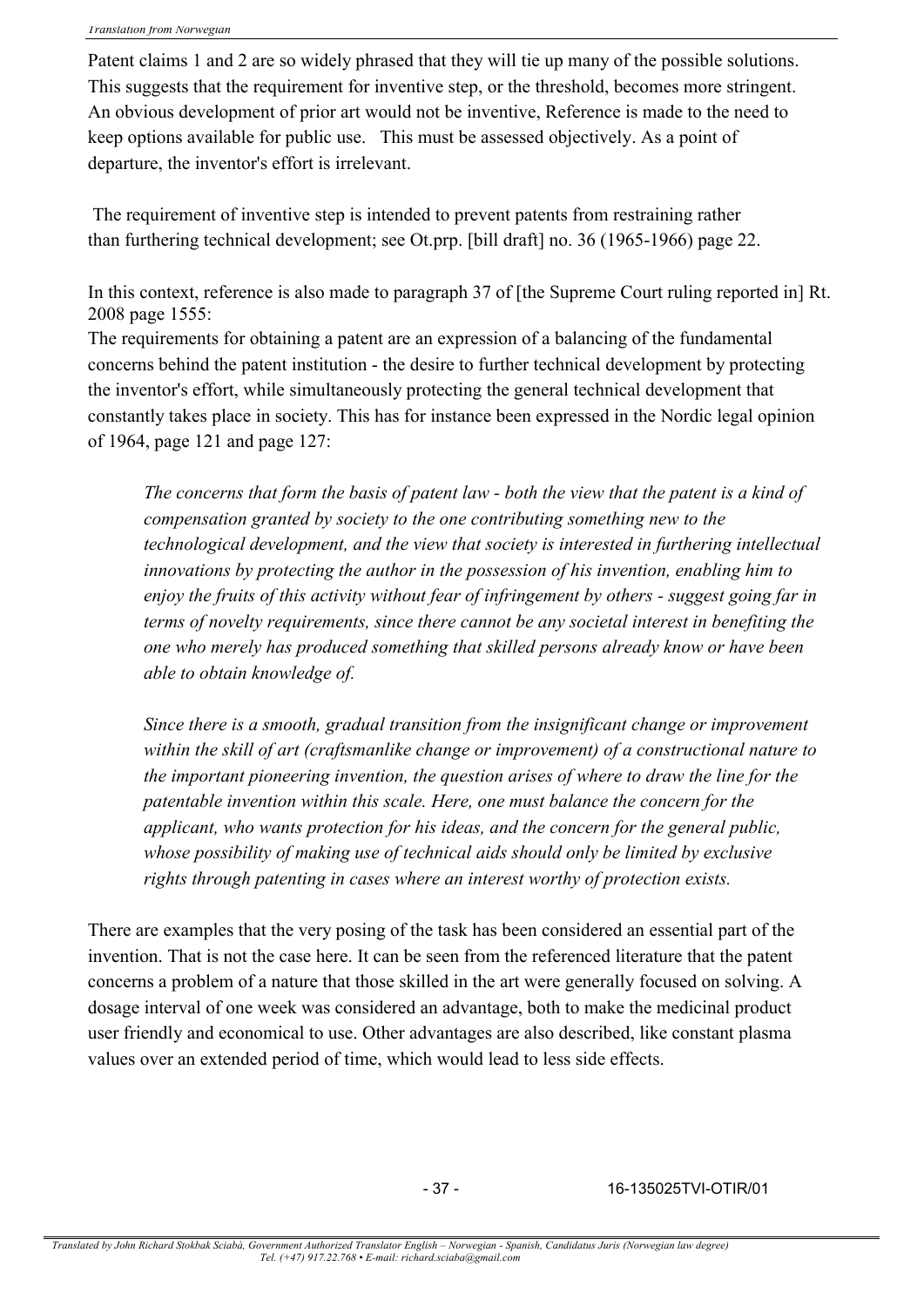The skilled person will be aware that in the literature the parties have referred to as the "textbook" in this field, Transdermal and Topical Drug Delivery Systems, Tapash K. Ghosh, William R. Pfister, Su Il Yum, 1997, Transdermal and dermal therapeutic systems: Current status, William R. Pfister**,** the advantages of a patch that does not need to be replaced more than once or twice a week are discussed. There, the fact is mentioned that "multiday patches are being developed" with a reference to earlier literature (Frost and Sullivan 1994). The paper provides a detailed overview of products on the market, including fentanyl. Additionally, on pages 38 and 39, the paper provides a thorough review of the advantages of transdermal administration of drugs, emphasizing in particular long duration, including the patch's possibility of adhering to the skin for 7 days, which may lead to reduced dosing frequency. It is emphasized that patients can attach the patch to the skin under their clothing and may replace it either daily, twice a week or once a week. This is highlighted as perhaps the greatest advantage of transdermal drug delivery.

Information about this was also found in the paper Australian Journal of Hospital Pharmacy volume 27, no. 6, Optimisation of drug delivery - Transdermal drug delivery, Benzon and Prankerd, 1997.

Consequently, the skilled person would consider it a goal to develop a patch that could last for 7 days.

The skilled person would furthermore be acquainted with fentanyl both through the product Durogesic and through the patent linked to it (Gale). In the said patent, a dosage period of 7 days is described. Fentanyl, like what is indicated for the patent in suit, is used for pain treatment in cancer patients, amongst others. Reference is made to the discussion of this above.

With Hille, Chang, Drust, Sharma et al as a starting point, the skilled person would have knowledge of a transdermal patch with the active ingredient buprenorphine for the treatment of pain in patients.

With Chang as a starting point, the skilled person will be aware that such a patch can have a dosage interval of at least 3 days.

As mentioned by way of introduction, as a point of departure courts should display caution in deviating from the Norwegian Industrial Property Office's discretionary assessments, considering the specialist knowledge and broad experience processed by the Norwegian Industrial Property Office; see [The Supreme Court rulings reported in] Rt. 1975 page 603 and Rt. 2008 page 1555. As also mentioned by way of introduction, it must be a condition that the Norwegian Industrial Property Office (NIPO) has set out grounds that are sufficient for a review of whether the factual basis of its decision, as well as its application of the law, are correct.

The Court has not been presented with the complete correspondence between the applicant and NIPO with regard to all of the patents. The Court must however presume that Mundipharma has submitted the most important documents in the case and that they provide a correct picture of the assessments that have been

- 38 - 16-135025TVI-OTIR/01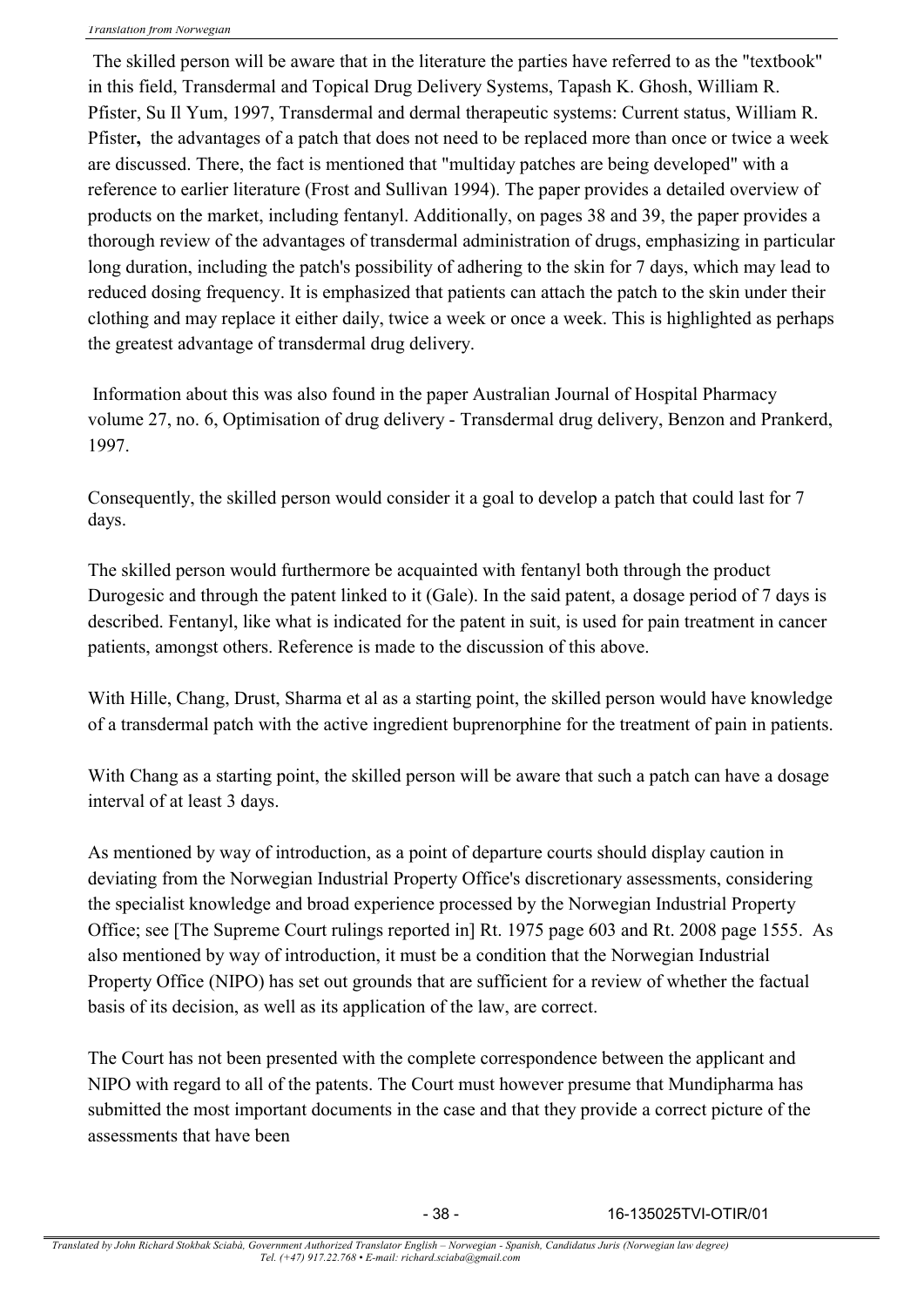made by NIPO. It should also be noted that the patent has not been processed by NIPO's Board of Appeals or by the Norwegian Board of Appeal for Industrial Property Rights (KFIR).

In its first statement on the patent application, NIPO concluded that the invention lacked novelty on the basis of Chang  $(D1)$ , Hille  $(D3)$  and Drust  $(D2)$ . These patents have been reviewed under prior art. NIPO referenced the fact that Chang and Drust both described transdermal delivery systems for the administration of buprenorphine where a controlled release of buprenorphine is obtained for an extended period of time. Since NIPO found that there was no novelty, inventive step was not assessed.

Zacco Norway AS, which replied on behalf of the applicant, made reference to the fact that the citations did not state directly and unequivocally that buprenorphine was applied for a period of 7 days and that as a consequence the novelty requirement was fulfilled.

In its next letter, NIPO states that they have reassessed the case, but reiterate that the claims lack novelty and/or inventive step.

NIPO states the following the letter dated 30 March 2011:

*D1 describes in Example 1 a transdermal delivery device for the administration of buprenorphine. The device contains 1.8 mg/cm2 buprenorphine (60 mg/cm2 gel containing 3 % buprenorphine on a weight percentage basis). The delivery rate is stated to be 5 µg/cm<sup>2</sup> /hr and it is constant over 72 hours. During that period, 20 weight % of the buprenorphine was delivered. This should suggest a transdermal delivery system where the dosage is expected to be maintained for far more than 72 hours (3 days), for instance more than 7 days. Presupposing the same delivery rate, the device would provide a dosage interval of 15 days. D1, column 5, lines 18 – 20, also indicates that the delivery system in accordance with the patent can release buprenorphine at a constant rate over extended periods of time without uncomfortable skin irritations.*

*D2 describes transdermal devices where the parameters stated in column 4 give a delivery of buprenorphine that may be 7 days or more (for instance, 10 mg buprenorphine (within the most preferred range) and a rate of release of 60 µg/hr (within the preferred range) gives a duration of about 7 days. The calculation example stated in their letter only includes the minimum amount of buprenorphine and the highest rate of release. We find that transdermal delivery devices that release buprenorphine for at least 7 days may be deduced from both D1 and D2. There is nothing within prior art that points away from a dosage interval of 7 days. The invention lacks novelty or, in the alternative, inventive step, as pointed out in our previous letter.*

Zacco replies to this in a letter of 29 June 2011, submitting that the application describes a patentable invention and that NIPO's assessments are erroneous. Amongst other things, the following is submitted:

- 39 - 16-135025TVI-OTIR/01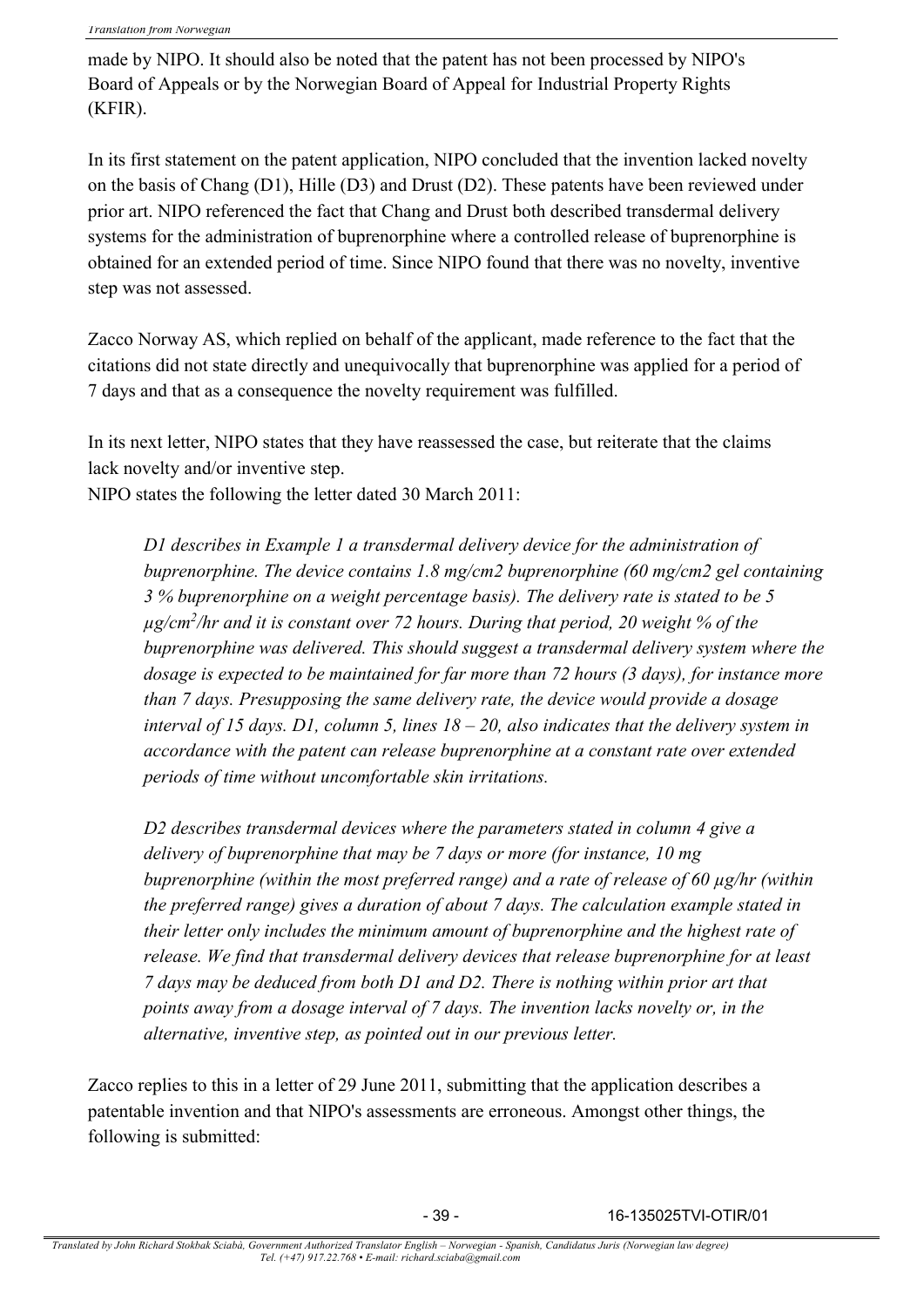*The examples in D1 describe only an application deviation of a maximum of 72 hours. D1 does not state that the patches described may be used for more that 72 hours. D1 would however lead the skilled person away from concluding that the transdermal delivery system described may be used for more than 72 hours, not to mention 7 days, as is described in the patent at hand. In the paragraph that connects columns 4 and 5, it is expressly stated that the patch: "provides in vitro human cadaver skin flux rates for (...) buprenorphine which are therapeutically effective for at least 24 hours and for up to 72 hours" (emphasis added)*

*D1 thus teaches the skilled person explicitly that the transdermal systems described therein would bring about therapeutically effective doses for a maximum of 72 hours and not for a more extended period of time.*

*As regards the opinion of the case-handling officer that the quantity of buprenorphine contained in the patches according to D1 and D2, or the release rates described therein, would make it possible to draw some conclusions with regard to the functional duration of the patch, it should be noted that the results obtained after testing over a period of for instance 3 days (as in D1) cannot accurately predict the results of an application during for instance 7 days. A skilled person would not know whether there was sufficient driving force in the patch to deliver the drug actively over such an extended period. At the priority date, the skilled person would however presume that a far larger excess of buprenorphine in the patch would be necessary to maintain a sufficient concentration gradient as a driving force over a period of 7 days.*

*The case-handling officer reasons that example 1 in D1 teaches that only 20% of the buprenorphine quantity present is delivered after 72 hours and that this suggests to the skilled person that these patches will continue to provide an effective pain relieving treatment over more extended dosage intervals, including intervals of 7 days or more.*

*It should be noted that any conclusion that goes beyond what a skilled person and objectively would deduce from prior art, and which instead is based on hindsight, should to be avoided. The presumption of what the skilled person would have anticipated on the basis of prior art, especially D1, does not correctly reflect the understanding of the person skilled within the technology of transdermal delivery systems.*

NIPO's next letter is of 27 July 2011. In the letter, NIPO seems to accept the requirement of novelty on the basis of a dosage interval of "at least 7 days". However, NIPO still maintains that the claims are not inventive. The following is stated:

- 40 - 16-135025TVI-OTIR/01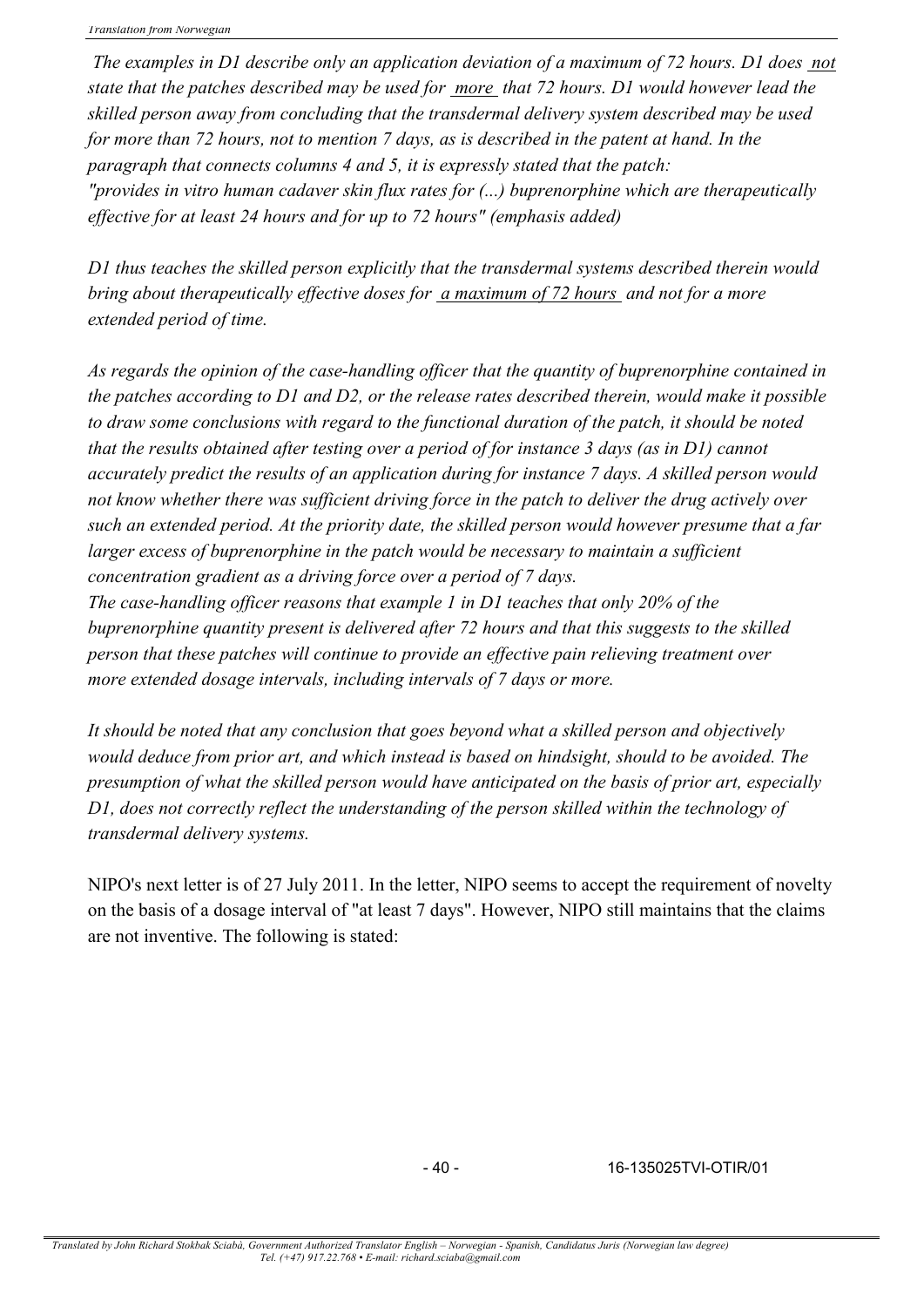*The charactistic feature of the invention at hand and which distinguishes the invention from prior art, is thus the indication of the dosage inerval of "at lest 7 days". Claims 1 and 2 contain no additional features or parameters that indicate how this extended dosage interval is to be obtained. Such features that only describe a desired result, are termed functional features and the generally not to be accepted as they render the claims unclear; see the [Norwegian patent guidelines] PR, C, III, item 4.6. In the current case, where the invention at hand is so close to prior art (see D1 and D2), the invention that is sought protected must be defined in a clearer and more precise way, and through features that are suitable for separating the invention from prior art.*

*We also maintain that the invention, as defined in the claims, represents an obvious trial in relation to what is described in D1 and D2. We make reference to our arguments in previous letters.*

*For it to be possible to approve the application, claims must be indicated that a clear and precise and that do not contain functional features. Furthermore, through practical comparative trials it must be shown that the object according to the current invention displays unexpected and advantageous features compared to devices described in D1 and/or D2.*

Zacco replies to this in a letter of 19 October 2011. A new set of claims is submitted but it is stated in the letter that claims 1 to 4 are identical. Also, only minor changes have been made in the other claims. It has not been argued in this case that these are to be changes of any significance. Next, arguments are presented against NIPO's stance that the application lacks inventive step. Zacco makes reference to its previous letter. In addition, a comment is made that seems primarily to concern the understanding of the law. The following is stated:

*There are clear legal principles about when a reasonable expectation is justified on the basis of prior art. A reasonable expectation of success should not be confused with the more understandable "hope of succeeding". This implies the skilled person's ability to rationally anticipate, on the basis of the knowledge that exists prior to the commencement of the research project, the successful completion of that project. The more difficult it is to predict such a successful outcome, the lower the expectations of success.*

*Any conclusion that goes beyond what a skilled person objectively would have deduced from prior art, without the benefit of hindsight, should be avoided.*

*If these principles are applied in the case at hand, they must lead to the conclusion that there was no reasonable expectation of success and that the object of the invention at hand therefore displays inventive step.*

- 41 - 16-135025TVI-OTIR/01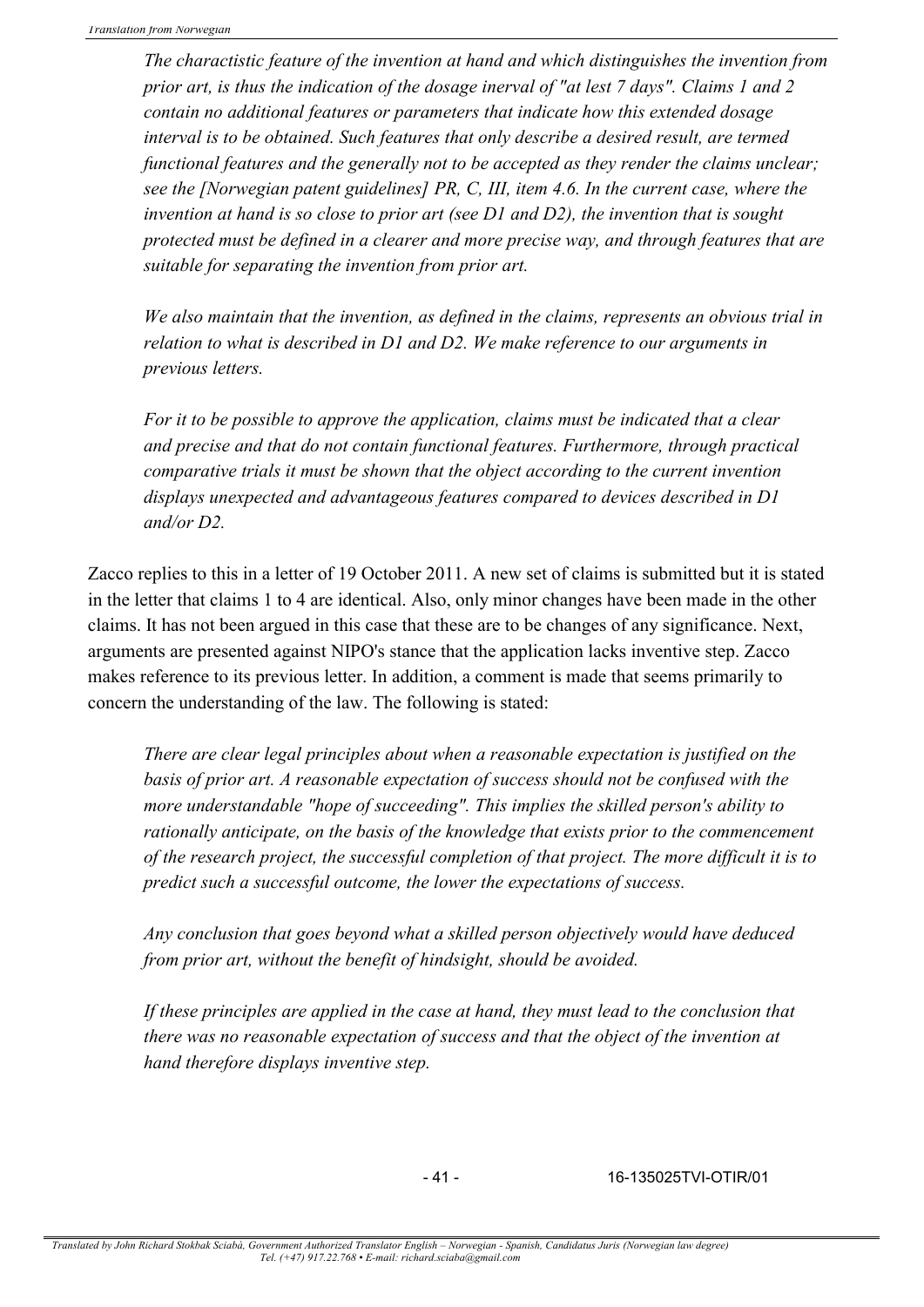*D2 does not even try to establish any functional duration of the patches that are described. Consequently, any conclusion concerning a functional duration of such a patch is forbidden, since there is no real experimental basis as a point of departure.*

*D1 describes a flux period of up to (but not beyond) 72 hours. Even results obtained from testing over a period of 3 days (as in D1) cannot accurately predict the release rates over a period of 7 days, and in no way and and am just sick effect over at least 7 days. The skilled person would not know whether they would be sufficient propellant force in the patch to deliver drug over such an extended period of time.*

NIPO's next statement is of 16 February 2012. In it, NIPO gives the following assessment of the patentability:

*We have reviewed the applicant's substantiation of patentability in the previous correspondence in the case, and we have made a new assessment of novelty and inventive step (the Patents Act section 2 first subsection). We have found that what is sought protected fulfils the requirements for patenting. We agree with the essentials of the arguments presented in the correspondence; see, inter alia, your letter of 2011.10.19. Neither D1 and/or D2 leads the skilled person to the invention at hand.*

As can be seen from this, NIPO changes its stance in relation to what it previously has argued in favour of and substantiated in its three previous statements. It is remarkable that this happens without any grounds stated beyond the reference to the applicant's letter. Nor can the Court see that anything new is stated in the patent applicant's last letter. It is thus not possible to see why NIPO changed opinion. Nor does a NIPO performing assessment based on the "problem – solution model" that NIPO normally applies to secure as subjective an assessment as possible of whether there is inventive step; a model that both the plaintiff and defendant have argued that the Court should apply in the case at hand. NIPO here also makes reference to only two citations, D1 which is Chang and D2 which is Drust. The Hille patent, which both parties here believe to be the closest prior art, is not mentioned. It is clear that NIPO was aware of the Hille patent, as it is mentioned in the application and it is mentioned in NIPO's first statement in the case. The decision does however not suggest that NIPO has assessed inventive step in relation to that patent, nor in combination with Chang. Also in Zacco's letter of 19 October 2011 which particular reference is made, the assessment is made only in relation to D1 and D2; that is, Chang and Drust..

It is further noted that NIPO has not expressed how the common general knowledge at the priority date has been assessed, and no assessments has been presented of the skilled person's qualifications. Nor have the individual patent claims been assessed.

- 42 - 16-135025TVI-OTIR/01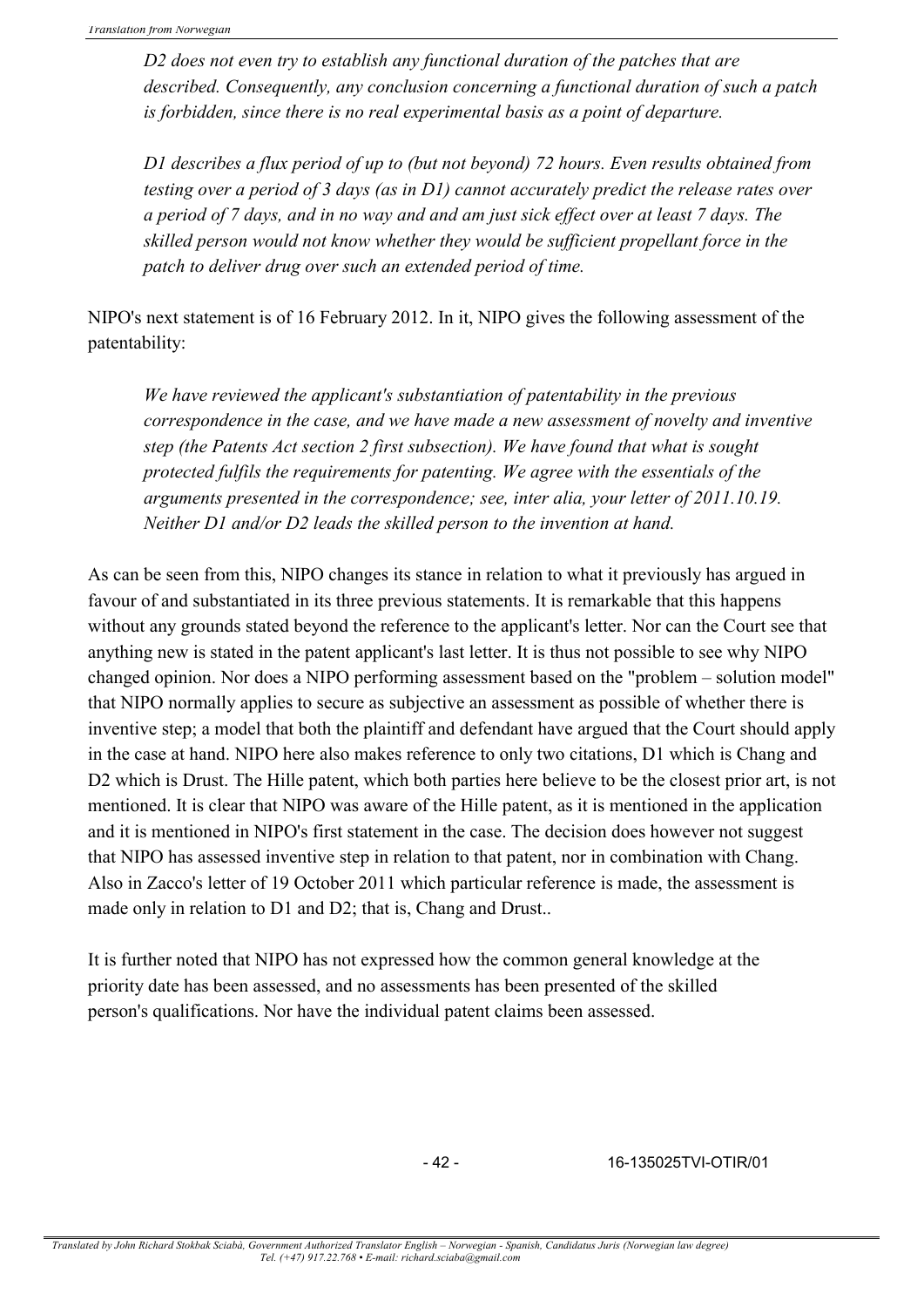In the opinion of the Court, the case is thus stands differently before the Court than it did before NIPO. This also makes it difficult to attach importance to NIPO's decision, as there is no presentation of neither the reasons for their change of opinion nor of what has been assessed and what has been emphasized. NIPO provided far more thorough grounds in its first statements, where the conclusion was that there was no inventive step.

As mentioned, NIPO makes reference only to the applicant's submissions, in particular Zacco's letter of 19 October 2011. In it, it is especially D1 (Chang) that is highlighted and to the extent the applicant choses the closest prior art it must thus be Chang. In the opinion of the Court the teaching of the said patent has however not been presented correctly. The applicant states, even with underlining's, that the patent teaches the skilled person "explicitly" that the transdermal systems described will provide therapeutically effective doses for "a maximum of 72 hours and not for a longer period of time".

In the opinion of the Court, the skilled person will not understand Chang that way. Chang dealt in particular with skin penetration and tested skin penetration enhancers. Chang performs tests for 72 hours. In Example 1, a flux is obtained that is approximately twice as large as a minimum flux stated in Roy, and the part of the total dose of buprenorphine that is released over 72 hours is stated to be 20 %. A point is also made of the fact that it is the skin and not the formulation itself that limits the rate of release. The skilled person will perceive that the patch has an effect for three days and that 80 % of the active ingrident remains. The skilled person will not perceive three days to be the maximum, as claimed by the applicant.

In the above-mentioned letter from the applicant it is also stated that NIPO is wrong in its previous assessments that the quantity of buprenorphine in the patches in D1 and D2, or the release rates described therein, will make it possible to draw a conclusion regarding the patch's functional duration. It is referred that testing after three days "cannot accurately" predict the results in the case of application for 7 days. It is further stated that the skilled person "would not know" whether there was sufficient driving force in the patch to deliver the drug for 7 days. In the Court's view, this is not an expression of a correct standard. It is not a question of whether the skilled person "can accurately predict" or "can know". The question is whether the skilled person "would try with a reasonable expectation of success". Since NIPO makes reference to this letter as a reason to change its stance, it may indicate that NIPO may have adopted an incorrect starting point for its assessment in its last statement.

There are several processes pending before the European Patent Office (EPO) with regard to the validity of the corresponding European patents. There are three decisions by the Opposition Division. The first one found the patent invalid for lack of inventive step. The two other decisions arrived at the opposite result. The desicions of the Opposition Division have been appealed to EPO's appellate body, the Board of Appeal, but have yet to be decided

- 43 - 16-135025TVI-OTIR/01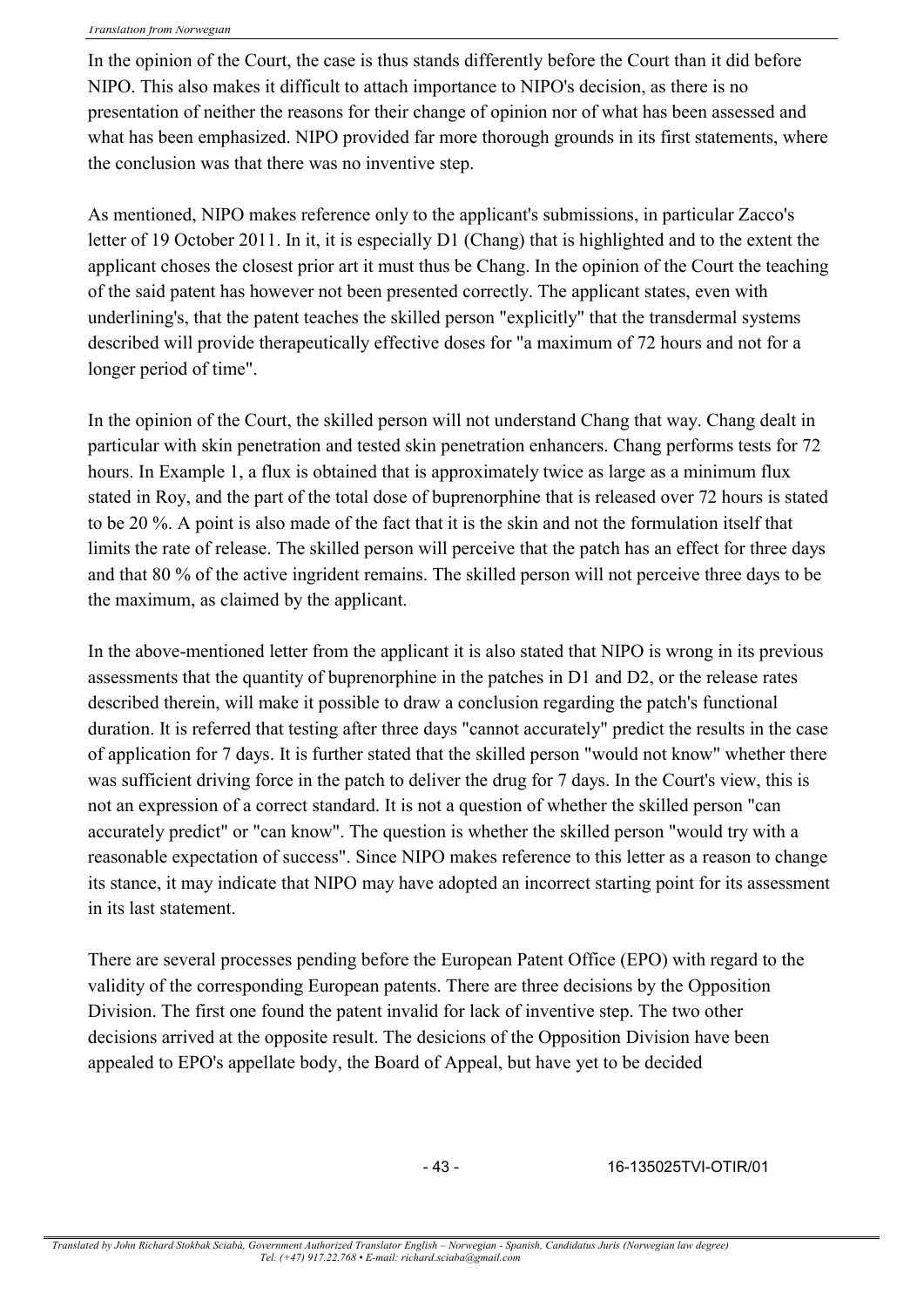with regard to the substantive matters. The rulings that exist from the BoA and from the Enlarged BoA concern issues of procedure and have no bearing on the case at hand.

The Court finds that these rulings will be of limited significance to the case at hand; reference is made to what was stated at the outset with regard to the significance of such rulings.

Nor has the Court found any support in the literature presented for there being a general prejudice that would have pointed the skilled person away from an expectation that a buprenorphine patch may have an effect for one week. Nor is there anything pointing the skilled person away from Hille's formulation being capable of having a duration of one week. The skilled person would not consider that the patch's formulation was decisive for the period of effect once the active ingredient had permeated the skin.

The skilled person can of course not be sure, but that is not required under the law. The question is whether the skilled person would have tried with a "reasonable expectation" of success.

There are no indications to suggest that it will not work. In the literature there are also suggestions that one might simply increase the amount of active ingredient, possibly also adjuvants in the same proportion, to obtain a longer period of effect. It will only be by trying that the skilled person will be able to find any possible adjustments that must be made to the formulation to obtain an extended duration, but the Court finds it clear that the skilled person would have done this with a reasonable expectation of success.

### **Summary in relation to the individual claims:**

### **Claims 1 and 2**

These claims contain no formulation requirements. The skilled person will be acquainted with several transdermal systems, also for buprenorphine. The skilled person will have a strong incentive to give the patch an extended period of effect. In particular Pfister and Chang will stimulate the skilled person to doing so. Chang will also give the skilled person a reasonable expectation of success. Reference is made to trials 1 and 3 which show that the patch is stable for 3 days. Example 1 also shows that 80% of the active ingredient remains after 3 days.

### **Claim 3**

The same will apply in relation to this claim. The claim is similar to claims 1 and 2, but is limited to the buprenorphine base. As a point of departure, Chang uses salt, but in example 3 he adds potassium hydroxide, which causes the patch to largely also contain the base form of buprenorphine. Roy also recommends the salt, but the skilled person will first and foremost understand that this is linked to the formulation that is used and would not deter the skilled person from wanting to try the base with a reasonable expectation of success.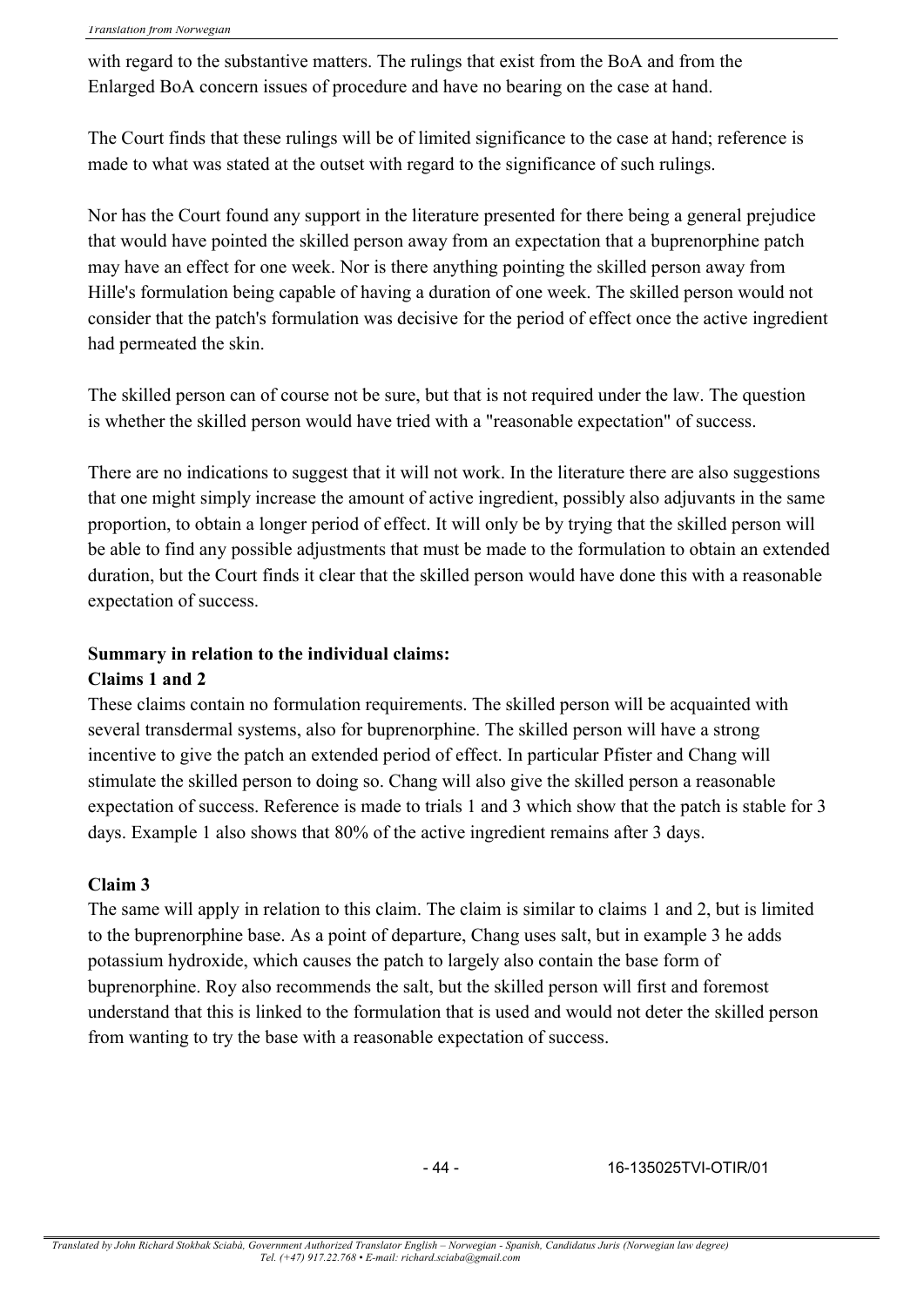## **Claims 4 and 5**

Chang has a formulation that makes it obvious to the skilled person that the patch can last for 7 days. Reference is made to example 1, where 80 % of the active ingredient remains after 3 days. In example 3 it is not stated how much of the active ingredient remains. Chang does however express that the flux is constant; *substantialy constant over 72 hours period*. Consequently, the skilled person would expect a substantial part of the active ingredient to be left in the patch. In any case, the skilled person would presume that the patch's lifespan can be doubled by doubling the thickness of the patch and thus adding more of the active ingredient. The skilled person would thus try a matrix patch as stated in claims 4 and 5, with a reasonable expectation of success.

# **Claim 6**

Claim 6 specifies the levels of two central adjuvants in relation to the active ingredient. These are standard adjuvants for the production of matrix patches that will be known to the skilled person. The amounts indicated are so general that this too will fall within the skilled person's common general knowledge. The Court finds that this claim is not inventive. This is true independently of whether one takes Hille or Chang as a starting point.

### **Claims 7 and 8**

Claim 8 is a specification and expression of a practical application of what is stated in claim 7. The formulation that these claims express are found in Hille and as a consequence will be known to the skilled person. The question is whether the skilled person with a reasonable expectation of success would try to use this formulation with a dosage interval of 7 days.

Hille does not state dosage intervals, but performs trials for 24 hours. It is stated that 38.6 % has been released after 24 hours. The skilled person will have knowledge of skin depots and that this may extend the period of effect. The skilled person will also know that human skin is denser than the mouse skin that has been used in the trials. The skilled person would therefore expect a longer duration in human beings than the 24 hours shown in Hille. It is also noted that it would be obvious to a skilled person without innovative skills to use an existing patch formulation as a starting point. Literature indicates that the active ingredient's composition is of great significance for what formulation should be used. It would therefore be logical for a skilled person without creative skills to take as a starting point Hille's formulation , which is stated to work for buprenorphine.

It is stated that an important problem of having a patch attached to the same place for extended periods of time are immunological reactions. This is something that according to Chang may be remedied by optimisation of the formulation. Such an optimisation is however part of a normal development effort and cannot be considered inventive.

The Court therefore finds that the skilled person would try this formulation which a reasonable expectation that the patch would work for several days. At the same time, the skilled person will know that if it were not to last for 7 days, the duration may be extended by making the patch thicker.

- 45 - 16-135025TVI-OTIR/01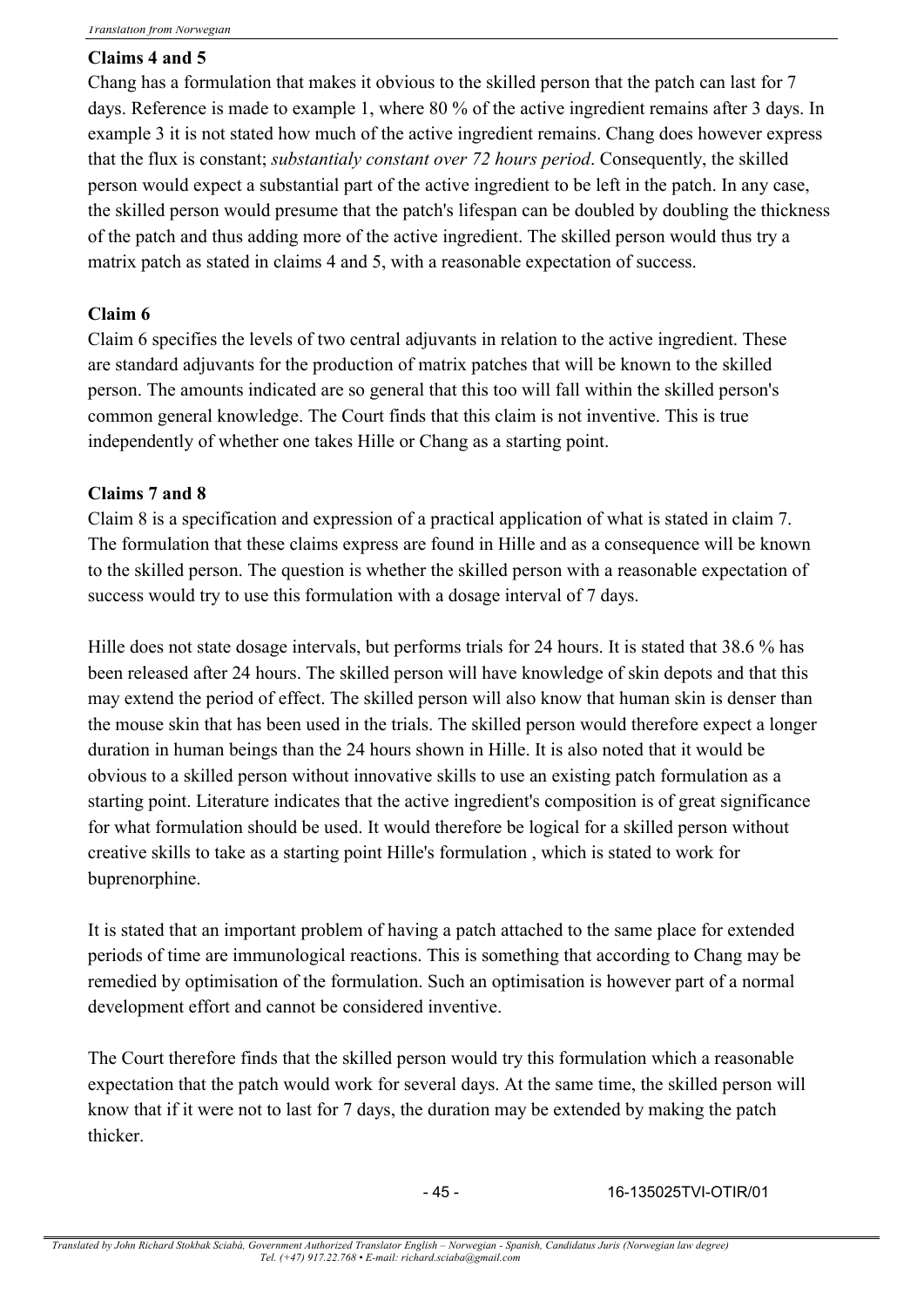## **Claims 9 and 10**

These claims will be dependent on the other claims and are not inventive.

# **Claim 11**

Here it is stated that Tmax takes place approximately 3 to 5 days after application. If one is to make a 7-day patch, it would be logical that Tmax occurs after  $3 - 5$  days. This is not inventive in itself This will be true whether one takes as a starting point Chang or Hille as the closest prior art.

# **Claim 12**

The statement in this claim is in line with Chang's example 1. On the basis of what is mentioned above with regard to claims 1 and 2, the Court thus finds that the claim is not inventive. The Court has taken Chang to be the closest prior art, but the same would be true if one were to take Hille as a starting point.

# **The claims in the alternative, claims A and B**

These claims are b These claims are based on the formulations indicated in Hille. ased on the formulations stated in Hille. As a consequence, the Court has taken as a starting point Hille as the closest prior art, but in such a way that it would be obvious to the skilled person to combine Chang and Hille. The claims do not contain any elements that are inventive in themselves. Nor does the Court find that these claims will be inventive when applied to a 7–day patch. With regard to this, reference is made to the assessments made generally in relation to a 7-day patch and to the assessments in relation to claims 7 and 8.

## **Combination of the claims**

None of the claims contains elements that entail a formulation that has inventive step in itself. All elements are found in the Hille patent and the Hille patch. For all claims and combinations of claims, what is new is a dosage interval of at least 7 days. This is not inventive, not even in combination with any of the other claims.

### **Conclusion**

Based on an overall assessment, the Court finds that to the skilled person it was obvious to solve the problem of finding a more effective and suitable transdermal administration of buprenorphine by choosing the solutions indicated in the patent.

For the purpose of this assessment, it has been presumed that the skilled person only has an ordinary skill among technicians or skilled staff within the relevant fields with regard to combining and exploiting available information (prior art) and does not appear as a prominent expert. It has however also been presumed that the skilled person does not consist of a single person, but of a team with such professional background as described above.

It has furthermore been presumed that for this skilled person, normally there must have been concrete reasons for choosing the solution for which a patent is being sought, and that in any case it must

- 46 - 16-135025TVI-OTIR/01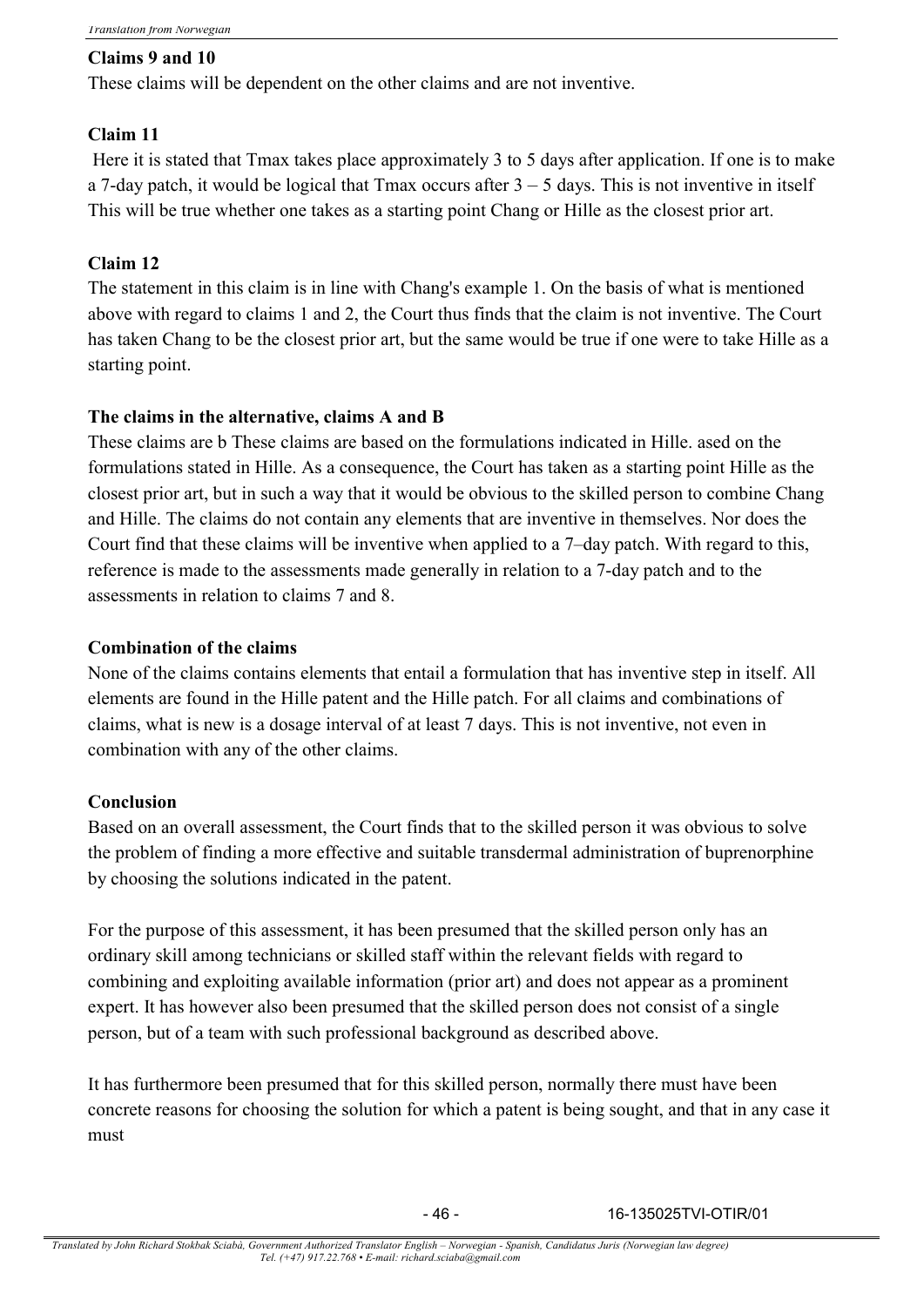have appeared rational to embark upon the relevant research and development work; see Stenvik page 230-231.

Following the above, the patent is invalid in its entirety. Nor can the alternative claims, submitted in the alternative, make it possible to uphold the patent.

### **Further as to the validity of patent NO 333 139**

The only difference between this patent and NO 248 is that the dosage interval here is set to at least 5 days. Also the description mainly coincides with NO 248. It therefore follows from the discussion above that even this patent is invalid in its entirety.

### **Further as to the validity of patent NO 334 290**

Also this patent largely coincides with NO 248. Also here, the dosage interval is stated to be at least 7 days. The patent differs from NO 248 in some specific requirements for the composition. Reference is made to the patent claims that are quoted in their entirety at the beginning of this judgment. Reference is also made to the fact that in the description it is stated that the composition of the transdermal delivery devices and the kind of system (device) applied, are not considered critical to the invention, as long as the device delivers the active ingredient for the desired time period and at the desired flux rate and/or the desired delivery rate for the transdermal dosage form. As examples of transdermal delivery devices, reference is made to the Hille patch

Also with regard to this patent, it is the time period of at least 7 days for the administration of buprenorphine that potentially might warrant a patent. As a consequence, reference is made to the discussion concerning NO 248. The requirements of composition stated here are not inventive in themselves, nor in combination with a dosage interval of 7 days. Also this patent thus lacks inventive step and must be declared invalid.

### **Infringement**

Following the Court's ruling that the patents in suit are invalid, it is not necessary for the Court to discuss the questions of infringement.. Since the patents have been found invalid, the Court must find in favour of Orifarm in the infringement case.

### **Setting aside of interim ruling.**

Since the patents have been ruled invalid, the Court finds there is no basis for the interim ruling. The ruling of Oslo Court of Execution and Enforcement (Oslo byfogdembete) of 20 June 2016 in case number 16-100798TVI-OBYF is thus to be set aside.

### **Case costs**

Mundipharma has lost both the invalidity case and the infringement case. Both cases have been lost in their entirety and the question of legal costs must be decided pursuant to section 172 of the Civil Procedure Act.

- 47 - 16-135025TVI-OTIR/01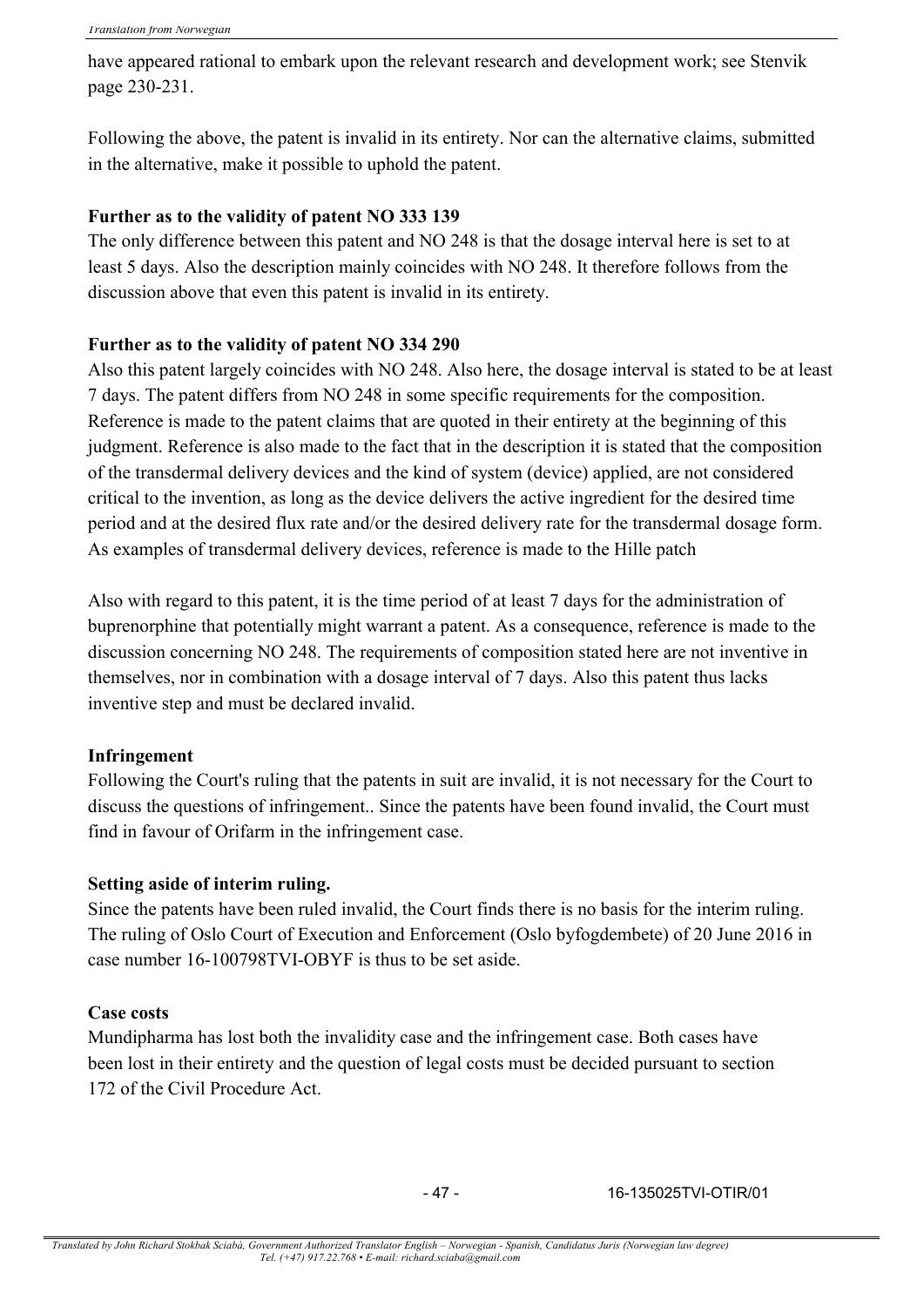The general rule is that the party losing the case is to be ordered to reimburse the opposite party's legal costs. The Court has considered the exemptions in the second subsection, but finds that they cannot apply.

According to the cost statement from Orifarm's counsel, the total claim for costs amounts to NOK 5,399,865. Of this, NOK 1,078,303 concerns the infringement case and NOK 2,411,759 the invalidity case. Of the total amount, NOK 3,490,062 are lawyers' fees. NOK 978,341 are fees to Onsagers AS Patentkontor. The remainder covers fees for two expert witnesses, as well as expenses, including expenses for interpreting during the main hearing. The cost statement does not include VAT, as a right of deduction exists.

The cost statement has been presented to Mundipharma, who presented remarks to the statement, but they have not been of any significance, considering the outcome of the Court's ruling. By comparison, Mundipharma has presented a fee claim totaling NOK 7,333,967 excl. VAT, of which NOK 5,704,202 concerns the invalidity case and NOK 1,629,765 the infringement case. Thus, this is substantially higher with regard to both the invalidity case and the infringement case.

There are high costs on both sides of the case and the Court has considered whether the claims for costs submitted by the prevailing parties exceed what has been necessary to perform the cases responsibly. The Court notes that the preparations for the case have been extensive. There have been four meetings to prepare the proceedings. The main hearing took place over 7 days, with in part long and intense days in court. The case has been complicated and several expert witnesses have been involved in the case by both parties. The expert witnesses have in part presented differing points of view. Although the Court has not been in doubt as to the outcome, reference is made to the fact that the outcome differs from NIPO's decision. All parties have availed themselves of co-counsels. Considering the scope and complexity of the case, the Court finds that this has been necessary.

Upon an overall assessment, the claimed costs are found to be reasonable and necessary. Consequently, Orifarm is awarded legal costs in accordance with their cost statement.

The court fees shall be paid by Mundipharma AS upon receipt of an invoice from the Court.

In both of the cases, the losing party pays the costs of the expert lay judges in their entirety. The Court does not find that these costs should be split betwen the different individual cases. Both parties have petitioned for expert lay judges and the parties are held jointly and severally liable for the payment of such expenses vis-à-vis the Court. The amount is to be stipulated in a separate court decision.

A claim has been submitted for the payment of interest on late payments after the legal costs fall due. Pursuant to the Enforcement Act section 4-1 third subsection, the legal basis for enforcement of this now follows directly from the Act. This provision was added thorugh the Dispute Act and changed the previous state of the law.

The judgment is unanimous.

- 48 - 16-135025TVI-OTIR/01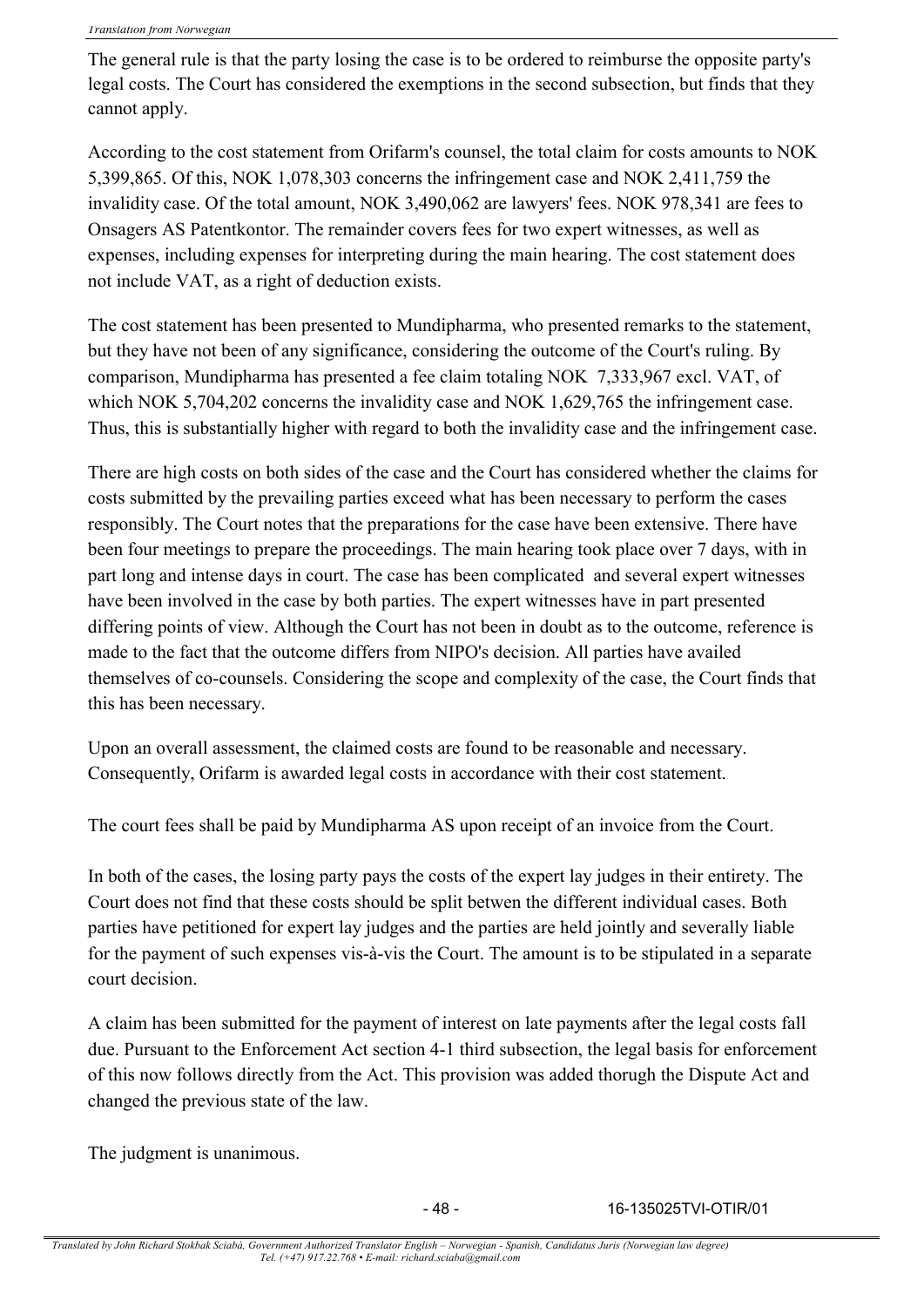## **CONCLUSION OF THE JUDGMENT**

### In the invalidity case

Patents NO 334 290, NO 332 248, including the alternative sets of claims A and B, and NO 333 139, are ruled invalid.

### In the infringement case

The Court finds in favour of Orifarm Generics A/S, Orifarm Generics AS and Orifarm AS.

### In both cases:

The ruling of Oslo Court of Execution and Enforcement (Oslo byfogdembete) of 20 June 2016 in case number 16-100798TVI-OBYF is set aside.

Mundipharma AS is to pay legal costs totaling NOK 5,399,865 – five million three hundred and ninety-nine thousand eight hundred and sixty-five NOK - to Orifarm Generics A/S, Orifarm Generics AS and Orifarm AS jointly within 2 – two – weeks from service of the judgment.

Mundipharma AS is to pay the costs of the Court, including the court fee and the costs of the expert lay judges. The amount is to be stipulated in a separate court decision.

- 49 - 16-135025TVI-OTIR/01